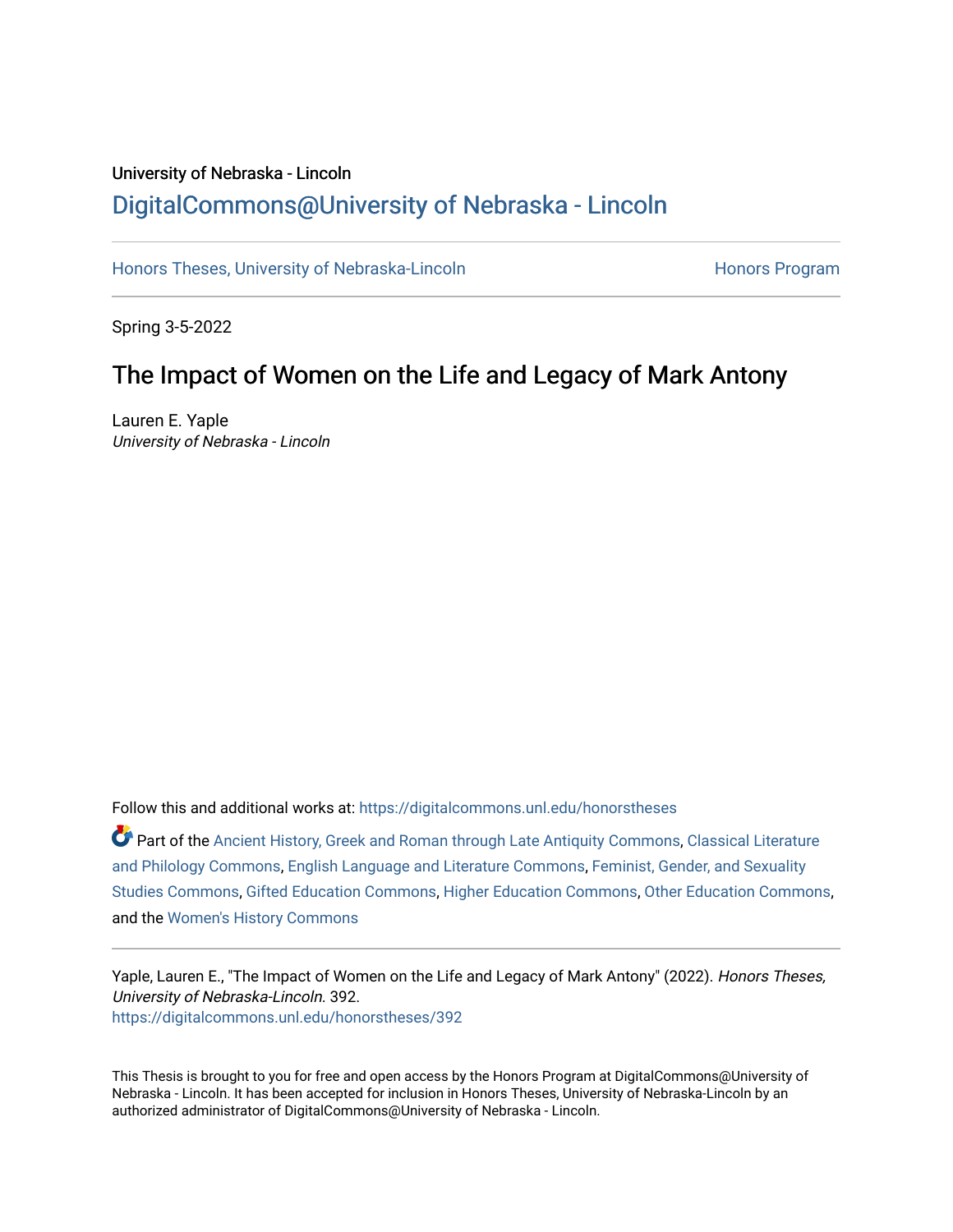## THE IMPACT OF WOMEN ON THE LIFE AND LEGACY OF MARK ANTONY

An Undergraduate Honors Thesis

Submitted in Partial fulfillment of

University Honors Program Requirements

University of Nebraska-Lincoln

by

Lauren Yaple, BA Classics, English, and History

College of Arts and Sciences

March 5, 2022

Faculty Mentors:

Vanessa Gorman, PhD, History

Morgan Palmer, PhD, Classics and Religious Studies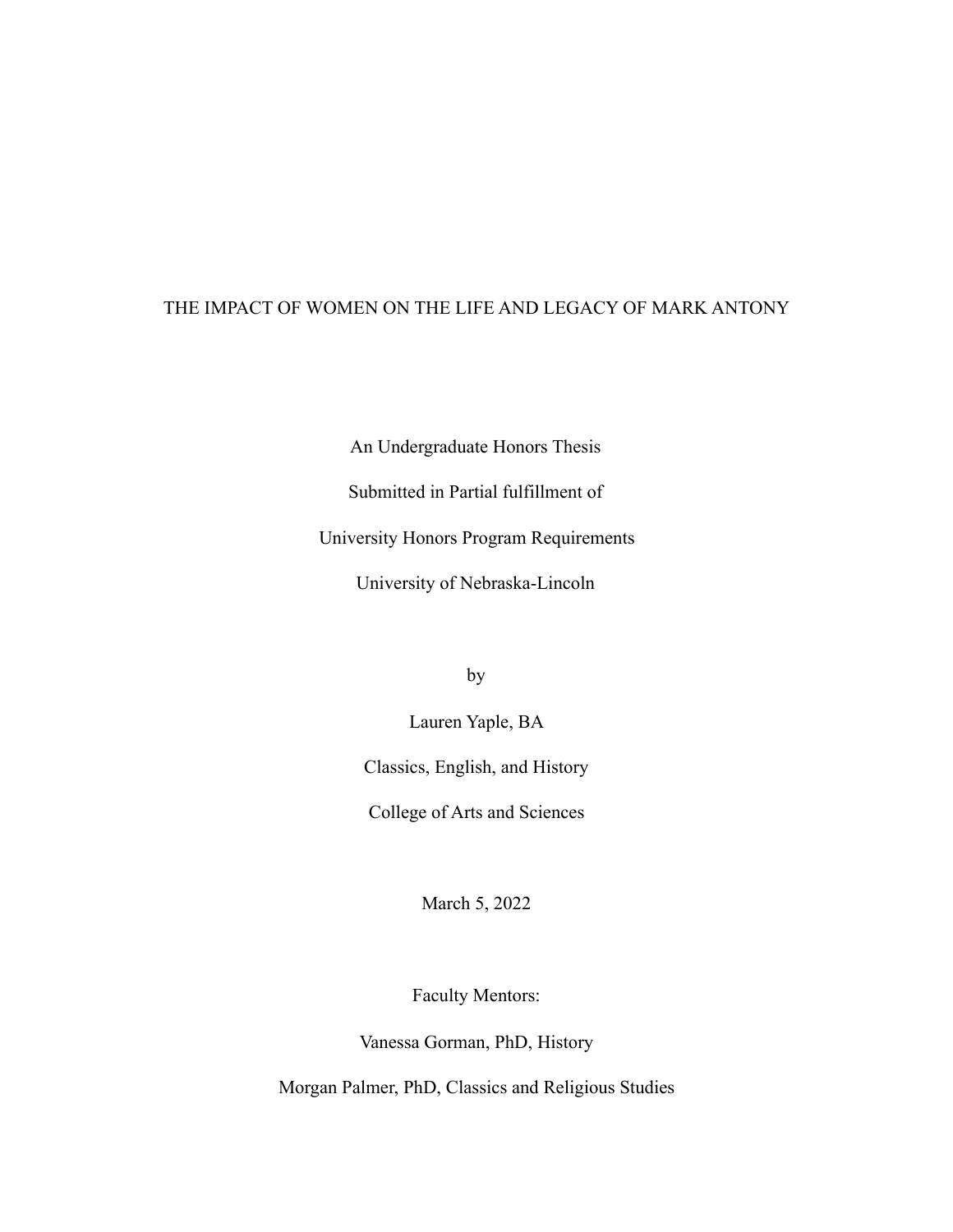#### **Abstract**

Throughout the life of Mark Antony, the women he became involved with had a large impact on his political career, life, and legacy. These women, such as Fulvia and Cleopatra, used Antony as a means to achieve their own political, economic, and personal goals and were able to gain power in a very anti-feminist society through their relationships with and manipulations of him, affecting the career of Antony in many ways including his politics and his actions as a military commander, as showcased by the examination of primary sources from the late Roman Republic and early Roman empire periods. This key role of women in Antony's life was used against him by his political enemies and anti-Antony propagandists like Cicero and Augustus, which negatively impacted Antony's reputation in Rome, contributing to his eventual downfall in 30 BCE and leaving a permanent impact on his legacy. This lasting female presence on his legacy is present not only within Roman sources such as the speeches of Cicero, Augustan propaganda, and records of Antony's life, but also within historical texts that were written long after his death, which will be examined through the literature of Vergil and Shakespeare.

**Key Words:** Mark Antony, Rome, Sexuality, Gender, History, Classics, Classical Studies, English, Cleopatra, Fulvia, Octavia.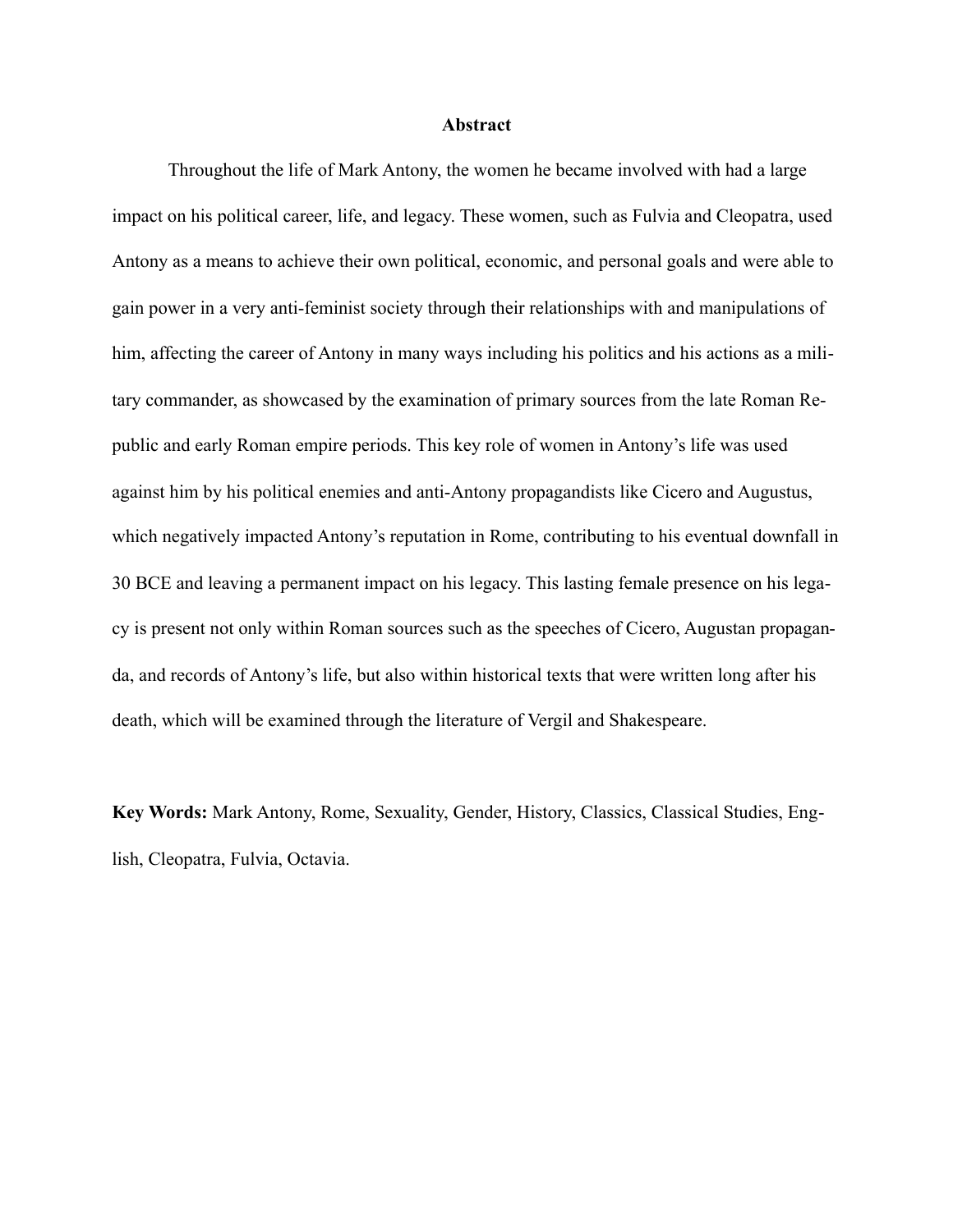## **Dedication/Appreciation**

I would like to thank my advisors Dr. Gorman and Dr. Palmer for guiding me throughout this process and allowing me to explore a subject I find so fascinating. I have loved working with both you and am so insanely grateful for your support. I would also like to thank my parents for all of their support over the years, as well as my best friend Allison Lund for listening to my incoherent ramblings as I worked on this project. Finally, I have to thank the late Mark Antony for being such an interesting figure throughout his life, which allowed me not only to write this paper, but to have a fun time doing it.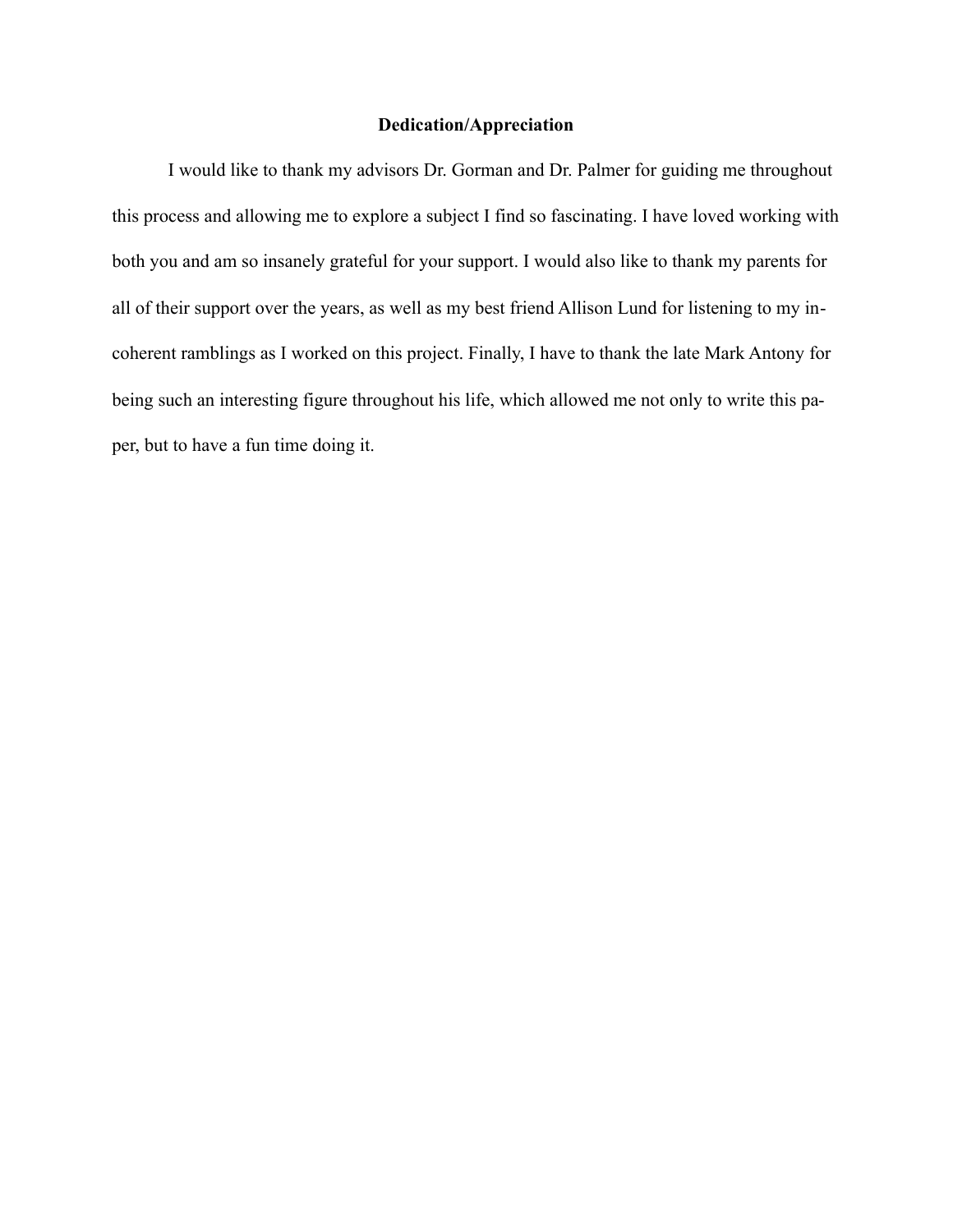### <span id="page-4-4"></span>**The Impact of Women on the Life and Legacy of Mark Antony**

Marcus Antonius lived from 83 BCE until 30 BCE, in an era when most women had very little power and received equally little recognition in Rome's patriarchal society. During this time, women were not necessarily viewed as individual people, but as political and economic tools to be married off at as young as fourteen years old with no say about their husbands. As soon as one husband died, they were often immediately married off to someone else[.](#page-4-0)<sup>[1](#page-4-0)</sup> Women were an essential part of the household, resigned to weaving and other traditionally feminine tasks, and most women had little to no power outside of these pursuits. There were exceptions to these standards, however. The vestal virgins, for example, were allowed to remain unmarried and holdan honorable position among the Roman social hierarchy.<sup>2</sup> Similarly, Livia, wife of Augustus,was able to assert political power through her husband during his reign as emperor.<sup>3</sup> Generally, though, women were considered to be at their best when they were seen and not heard, thus receiving little opportunity to pursue an education or a life as something other than a wife or mother. [4](#page-4-3)

<span id="page-4-7"></span><span id="page-4-6"></span><span id="page-4-5"></span>Despite the lack of agency for Roman women in general, the women in Antony's life were largely an exception to this paradigm. In fact, Antony's legacy and reputation were controlled by women, and his political and personal lives were intertwined with the women with whom he involved himself. Those individual women seized the rare opportunity to further their own agendas

<span id="page-4-0"></span>[<sup>1</sup>](#page-4-4) Clark 1981, 200-203.

<span id="page-4-1"></span>[<sup>2</sup>](#page-4-5) Huzar 1978, 207; Richlin 2014, 31.

<span id="page-4-2"></span>[<sup>3</sup>](#page-4-6) Barret 2002, 115; Richlin 2014, 84.

<span id="page-4-3"></span>[<sup>4</sup>](#page-4-7) Clark 1981, 206-208.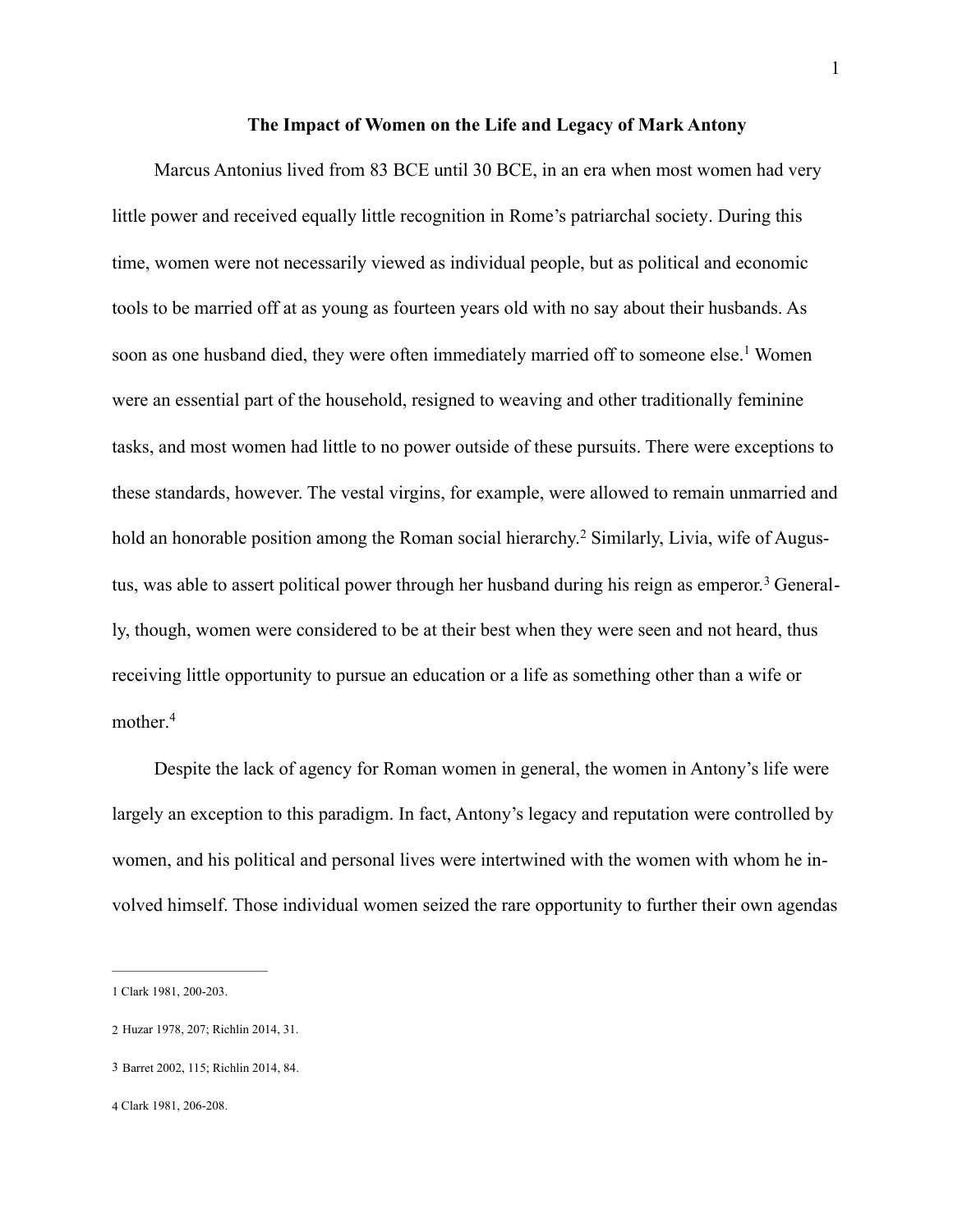and gain autonomy in a society that allowed them very little. Fulvia, Octavia, and Cleopatra all used their marriages to Antony in order to further their own political agendas, and he relied on them for political power, funding, military support, and more. Antony was manipulated and controlled by the women in his life, and his reputation became intertwined with femininity, a fact that was used and emphasized by his political enemies in order to turn the people of Rome against him and contribute to his downfall.

<span id="page-5-1"></span>The first thing to note before the explorations of Antony's relationship with gender and femininity is the bias of sources and lack of material from the discussed time periods. The main sources of contemporaneous information used to discuss Antony come from Marcus Tullius Cicero. Cicero was a known enemy of Antony's and spent much of his time mocking and disparaging Antony's character and reputation. The *Philippics* themselves were speeches specifically intendedsolely to defame Antony.<sup>5</sup> Other works such as Plutarch's *Life of Antony*, Appian's *Civil Wars*, Cassius Dio's *History of Rome*, and Suetonius's *Lives of the Twelve Caesars* were all written years after Antony's death and are not first-hand accounts of what was happening during Antony's lifetime. The large amount of time between the writing of those sources and Antony's life means that they were most likely influenced, at least partially, by Augustan propaganda. During the civil war especially, Octavian had the incentive to tear down Antony at every turn in order to win the support of the Roman people during their political and military disputes. While the information from these sources, as well as the works of Cicero, may very well be accurate accounts of Antony's life, there is very much a bias present in them that is important to take into consideration.

<span id="page-5-0"></span>[<sup>5</sup>](#page-5-1) Gildenhard 2018, 6.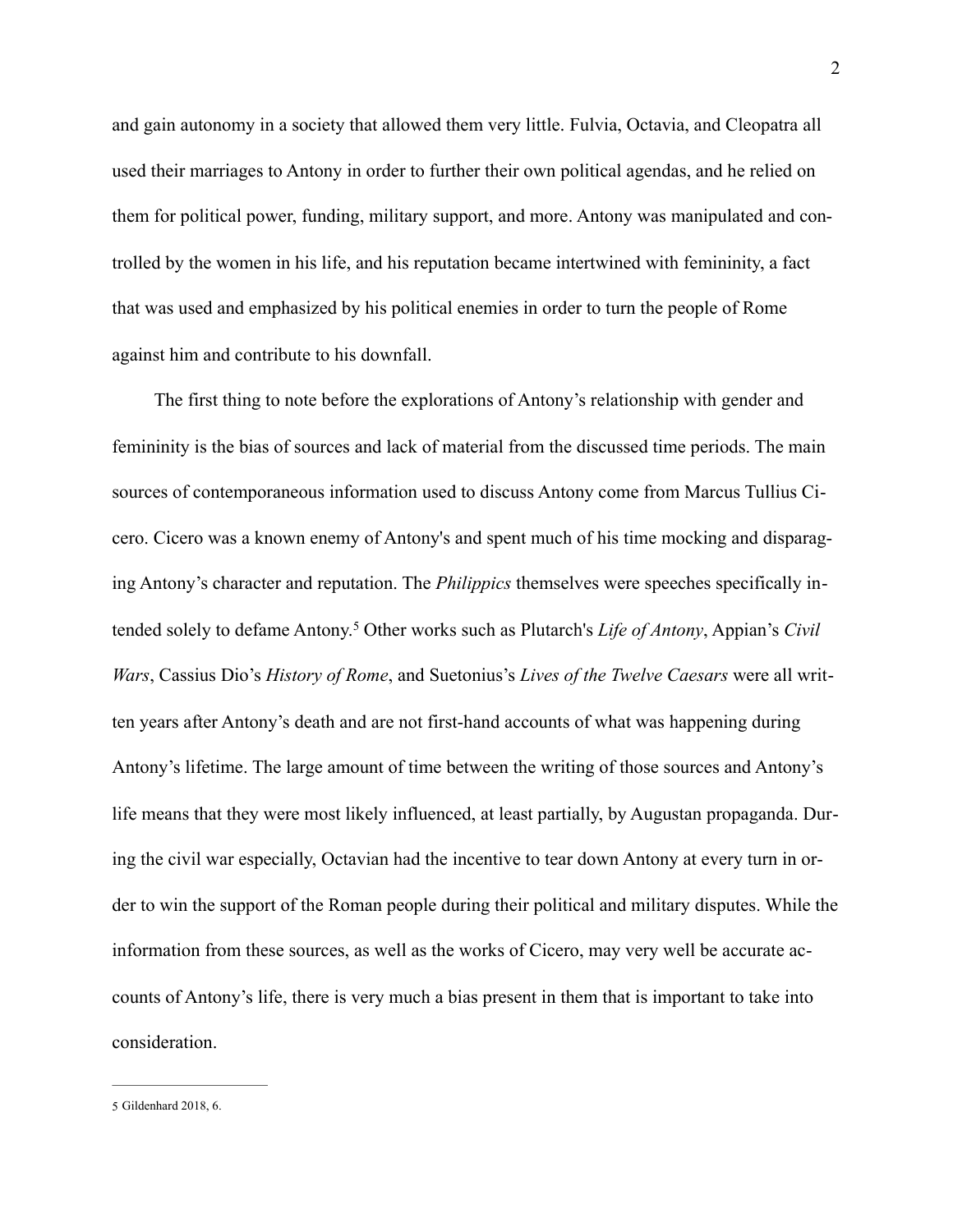Although femininity is intertwined with Antony's life and legacy, the masculine qualities of Antony were certainly there as well, and there were ways in which Antony encapsulated the standard of Roman male ideals. One of the key ways that Antony did this was in his military career. As a general, Antony led very successfully, a trait associated with masculinity. According to Guy De la Bédoyère in his book on Roman warfare, this victory and violence was all in accordance to Roman standards of what masculinity looked like since "it was all part of Roman virtus, which meant honourable courage, manliness and heroism all dressed up in a semi-religious ven-eration of violence.["](#page-6-0) In 54 BCE, Antony secured a position under Caesar as a member of his military staff during his conquest of Gaul, where he displayed impressive military leadership, causing Caesar to promote him[.](#page-6-1)<sup>[7](#page-6-1)</sup> Antony continued to serve at Caesar's side throughout the civil warbetween Caesar and Pompey that began in 49 BCE.<sup>[8](#page-6-2)</sup> According to Plutarch:

<span id="page-6-6"></span><span id="page-6-5"></span><span id="page-6-4"></span>The struggles which followed were many and continuous, and in all of them Antony distinguished himself. […] Accordingly, next to Caesar, he was the man most talked about in the camp. And Caesar showed plainly what opinion he had of him. For when he was about to fight the last and all-decisive battle at Pharsalus, he himself took the right wing, but he gave the command of the left to Antony, as the most capable officer under him.<sup>9</sup> Antony was an impressive military commander and was extremely well-respected by Caesar himself, giving him the respect of the Roman soldiers as well. This military prowess continued

<span id="page-6-1"></span>[7](#page-6-5) Plutarch. *Life of Antony*. 5.

<span id="page-6-7"></span><span id="page-6-0"></span>[<sup>6</sup>](#page-6-4) De la Bédoyère 2020, 208.

<span id="page-6-2"></span>[<sup>8</sup>](#page-6-6) Plutarch. *Life of Antony*. 8.

<span id="page-6-3"></span>[<sup>9</sup>](#page-6-7) Plutarch. *Life of Antony*. 8.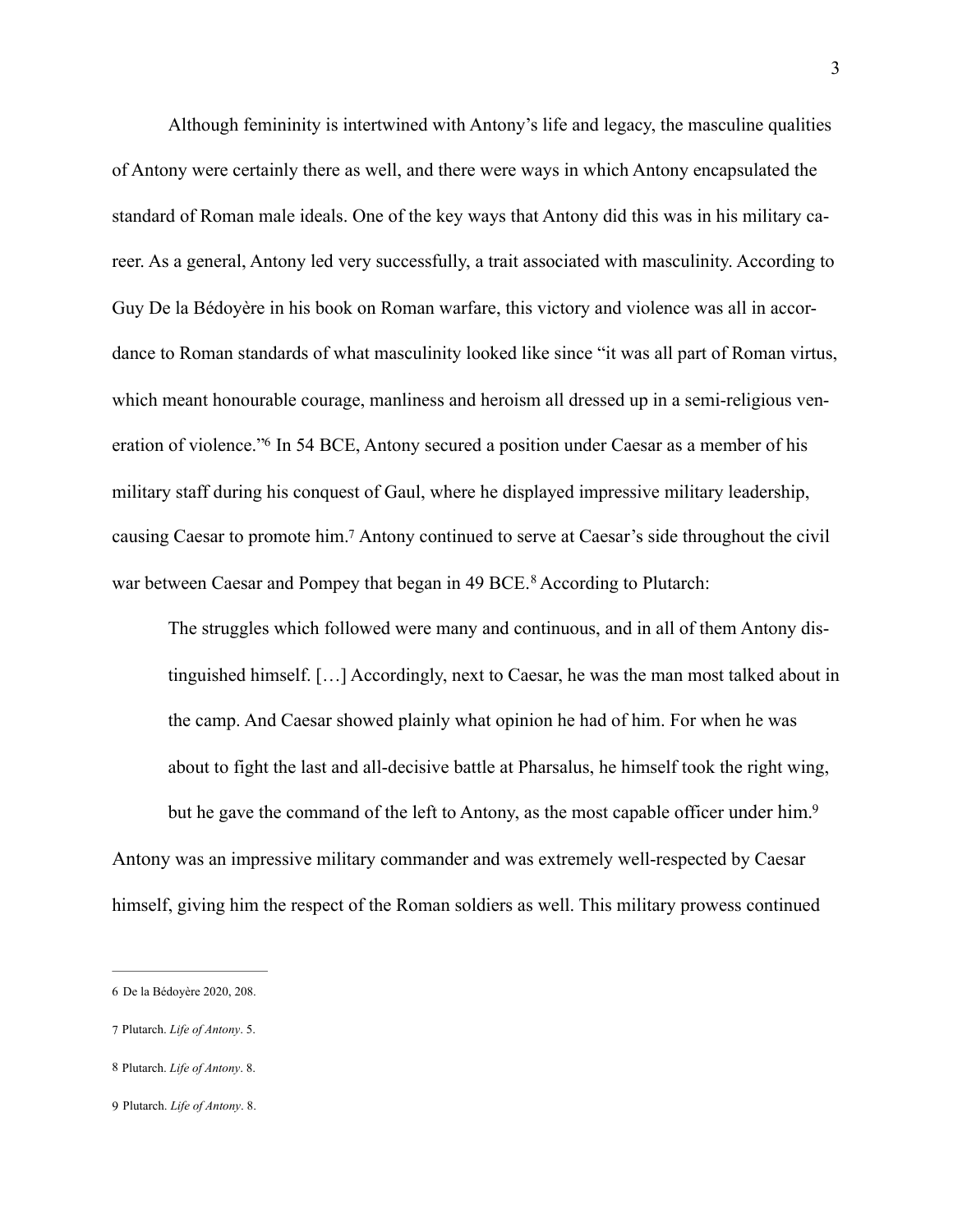throughout his life, and, notably, at the Battle of Philippi. In this battle, Antony demonstrated feats of bravery and skill, with Appian stating that:

<span id="page-7-3"></span>He courageously broke this advance guard and dashed against the fortification that ran between the marsh and the camp, demolished the palisade, filled up the ditch, undermined the works, and killed the men at the gates, disregarding the missiles hurled from the wall, until he had forced an entrance through the gates, and others had made breaches in the fortification, and still others had climbed up on the débris.<sup>[10](#page-7-0)</sup>

<span id="page-7-4"></span>According to Appian, Antony continued to courageously lead the battle, rallied his men, and was one of the largest contributing factors to the defeat of Brutus and Cassius[.](#page-7-1)<sup>[11](#page-7-1)</sup> This demonstration of Roman masculinity as a military commander was especially impressive and notable in comparison to Octavian since "no great achievements were performed by Caesar, but it was Antony who was everywhere victorious and successful" because Octavian was sick and unable to partic-ipatein the battle.<sup>[12](#page-7-2)</sup> These demonstrations of being an accomplished, respected, and competent general were all ways in which Antony excelled at exhibiting traditionally masculine traits.

<span id="page-7-5"></span>Another aspect of his life that he acted very masculinely in was his physical form. Although many of his actions were seen as effeminate, his gender presentation was far from feminine or androgynous. According to Plutarch "He had also a noble dignity of form; and a shapely beard, a broad forehead, and an aquiline nose were thought to show the virile qualities peculiar to

<span id="page-7-0"></span>[<sup>10</sup>](#page-7-3) Appian. The Civil Wars. 4.111.

<span id="page-7-1"></span>[<sup>11</sup>](#page-7-4) Appian. *The Civil War*s. 4.119-134.

<span id="page-7-2"></span>[<sup>12</sup>](#page-7-5) Plutarch. *Life of Antony*. 22.1; Galinsky 2012, 32.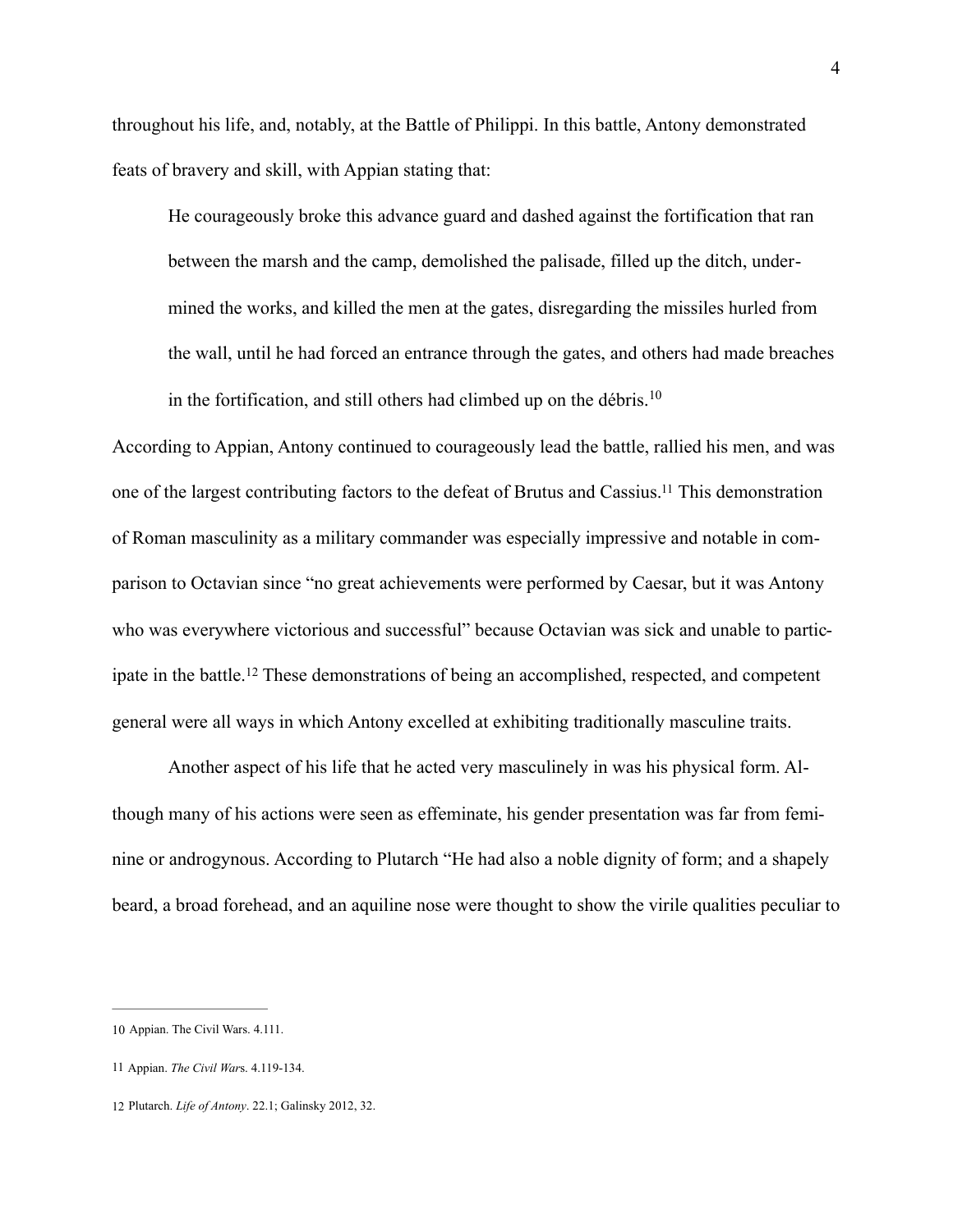<span id="page-8-11"></span><span id="page-8-10"></span><span id="page-8-9"></span><span id="page-8-8"></span>theportraits and statues of Heracles."<sup>[13](#page-8-0)</sup> Cicero similarly comments on Antony's body, stating "You with that gullet of yours, with those lungs, with that gladiatorial strength of your whole body."<sup>14</sup>It is clear from these descriptions that Antony was muscular and presented himself in a traditionally masculine manner. Another way that Antony used his presentation in order to conform to masculine ideals was his comparisons to Heracles, who was a masculine figure as a Greekhero.<sup>15</sup> The Antonius family claimed their lineage from Heracles due to the name of Her-cules'sson, Anton.<sup>[16](#page-8-3)</sup> Antony very much tried to emulate this in the way he dressed, wearing his tunic high to show off his muscular thighs, wearing a large sword by his side, and adorning himselfwith a heavy cloak.<sup>17</sup> All of these physical attributes were attributed to Heracles and there-forewere things that Antony emphasized in his dress.<sup>[18](#page-8-5)</sup> This emulation of Heracles was not only inhis dress; statues and coins of Antony were also made in the image of Heracles.<sup>[19](#page-8-6)</sup> Paul Zanker explains that "he used the identification with Heracles to best effect as the macho soldier fraternizing with his men. An engraved stone from a ring, found at Pompeii, shows that there were statues of him of this type and that his followers gladly carried such an image of their hero on a ringand used it as a seal."<sup>[20](#page-8-7)</sup> It is apparent from his dress and the way he was represented in art

<span id="page-8-15"></span><span id="page-8-14"></span><span id="page-8-13"></span><span id="page-8-12"></span><span id="page-8-0"></span>[<sup>13</sup>](#page-8-8) Plutarch. *Life of Antony*. 4.

<span id="page-8-1"></span>[<sup>14</sup>](#page-8-9) Cicero. *Philippics*. 2.63.

<span id="page-8-2"></span>[<sup>15</sup>](#page-8-10) Freyburger 2009, 24.

<span id="page-8-3"></span>[<sup>16</sup>](#page-8-11) Plutarch. *Life of Antony*. 4; Freyburger 2009, 24; Zanker 1988, 45.

<span id="page-8-4"></span>[<sup>17</sup>](#page-8-12) Plutarch. *Life of Antony*. 4; Freyburger 2009, 24.

<span id="page-8-5"></span>[<sup>18</sup>](#page-8-13) Plutarch. *Life of Antony*. 4; Freyburger 2009, 24.

<span id="page-8-6"></span>[<sup>19</sup>](#page-8-14) Zanker 1988, 45-46.

<span id="page-8-7"></span>[<sup>20</sup>](#page-8-15) Zanker 1988, 45-46.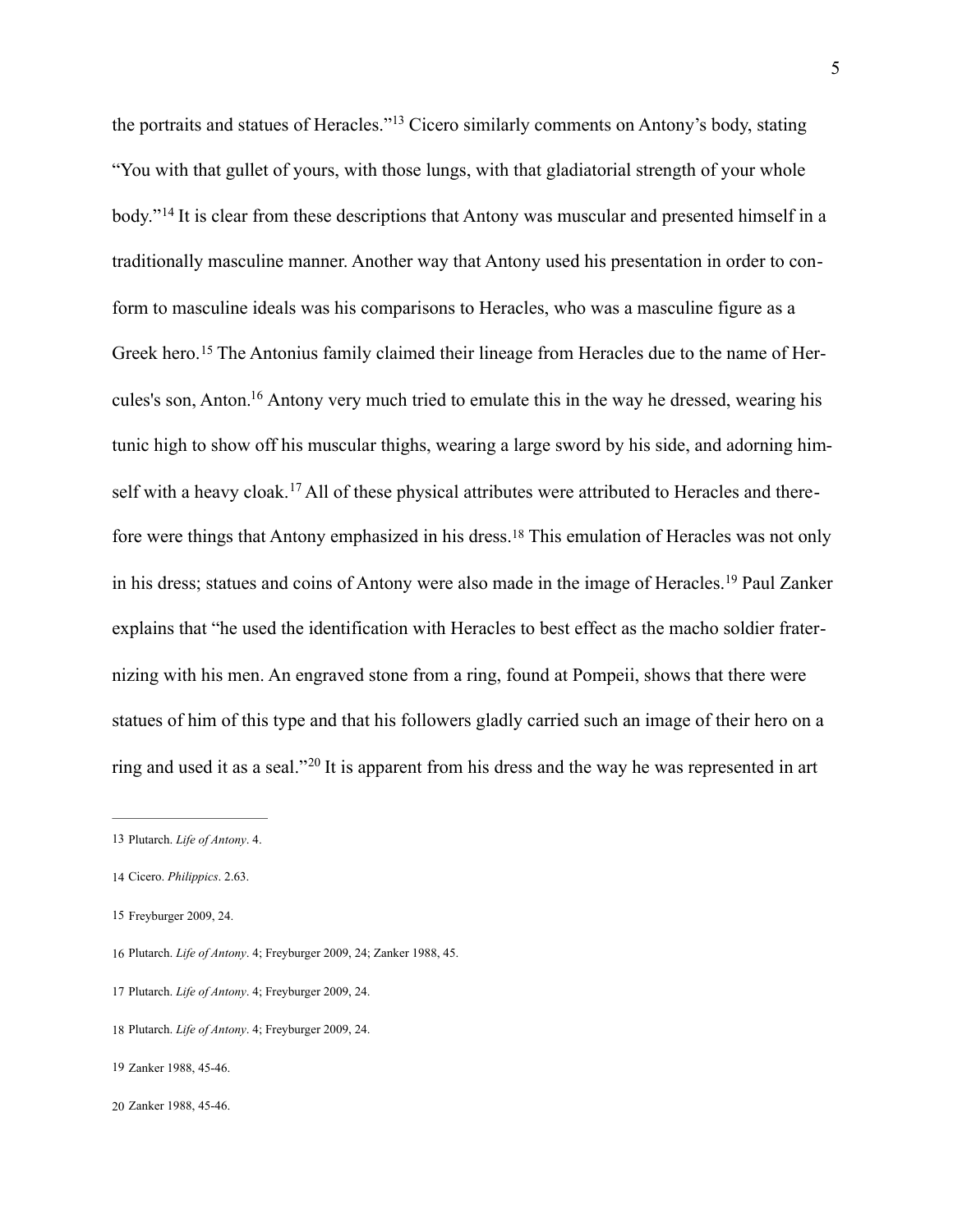that Antony embraced this masculine look, and, while his actions may have been perceived femininely, his dress and presentation were anything but.

<span id="page-9-6"></span><span id="page-9-5"></span><span id="page-9-4"></span>Antony certainly held the aforementioned masculine traits, however, the feminine traits displayed by Antony can be traced all the way back to his childhood. Antony's youth was a time when many of his attitudes toward women can be traced, since he lacked strong male role models and was instead raised by a woman. Antony's father, Marcus Antonius Creticus, died in Crete in 72 BCE, after being given military command against the Mediterranean pirates and, as Cicero stated,he failed miserably due to his corruption and incompetence.<sup>[21](#page-9-0)</sup> Antony was left in the care of his mother, Julia, who later married Publius Cornelius Lentulus Sura, another man considered anenemy of the Roman people.<sup>[22](#page-9-1)</sup> Lentulus was constantly in debt and was eventually arrested and executed for his involvement in the second Catiline conspiracy in  $63$  BCE[.](#page-9-2)<sup>[23](#page-9-2)</sup> Lentulus and Creticus, the only two father figures in Antony's life, were both regarded as weak, incompetent men who died for their mistakes and would not have been good role models for a young Antony growing up in Rome. Instead, the only stable parental figure that Antony had was his mother, Julia, something that would have made him respect women more than the average Roman citizen, since he was exposed to the incompetence of men and authority of women from an early age.<sup>[24](#page-9-3)</sup> Antony's upbringing may be a reason Antony was so willing to let his wives control his career

<span id="page-9-7"></span><span id="page-9-0"></span>[<sup>21</sup>](#page-9-4) Plutarch. *Life of Antony*. 2.1; Huzar 1985, 14.

<span id="page-9-1"></span>[<sup>22</sup>](#page-9-5) Cicero. *Philippics*. 2.14, 2.18; Plutarch. *Life of Antony*. 2.1-2.

<span id="page-9-2"></span>[<sup>23</sup>](#page-9-6) Cicero. *Philippics*. 2.14, 2.18; Plutarch. *Life of Antony*. 2.1-2.

<span id="page-9-3"></span>[<sup>24</sup>](#page-9-7) Plutarch. *Life of Antony*. 2.1. Welch 1995, 189.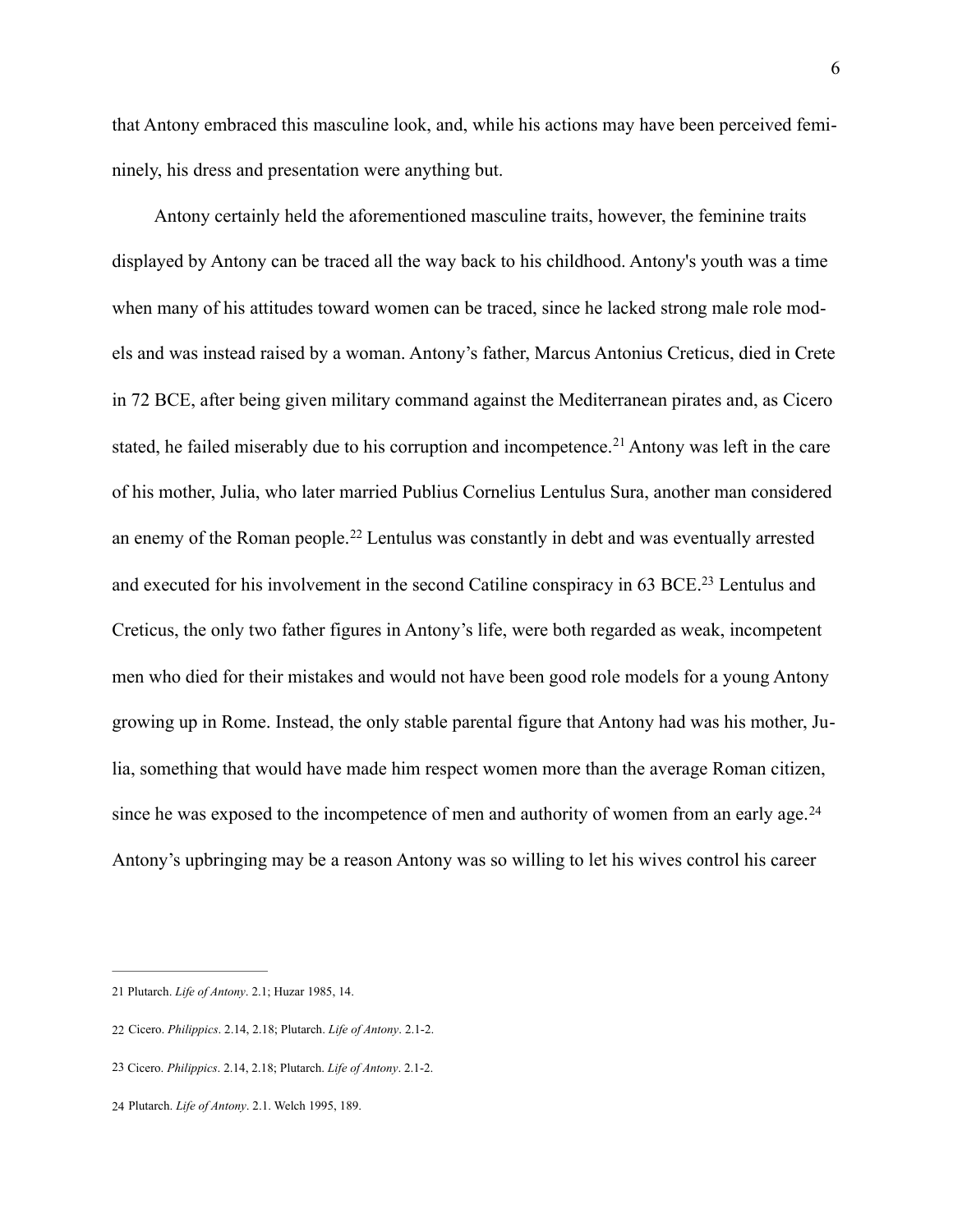rather than attempting to do something on his own; he had seen the failure of men in his family first-hand through the death of his father and the execution of his step-father.

<span id="page-10-3"></span>The first instance of Antony using the power of his wife, rather than relying on his own influence or resources, occurred in his marriage to his first wife. According to Cicero, Antony was married to a woman named Fadia in his youth, although the exact time period is unspecified. Fadia was a lowborn woman, the daughter of a rich freedman whom Antony married for her wealth, since "Antony therefore had to overcome the failings of the previous generation of Antonii, but he could rely on the distinction of his grandfather and some family resources, which "included the large Antonian clientela and access to wealth, arising both from the family's business interests in the East and from a possibly lucrative first marriage to Fadia, the daughter of a freedman."<sup>25</sup>During his youth, Antony had become obsessed with drinking, gambling, and in-dulgingin unsavory activities, which caused him to accumulate a large amount of debt.<sup>[26](#page-10-1)</sup> Antony was unable to pay the debt off himself, so, according to Cicero, Antony had to marry this freedwoman, from one of the lowest rungs of the Roman social hierarchy, in order to pay what he owed[.](#page-10-2)<sup>[27](#page-10-2)</sup> Although little is known about Fadia, the trend of Antony needing his wife's resources began with her and certainly continued after their marriage, since Antony needed Fadia for his own gain, despite her lower social status.

<span id="page-10-5"></span><span id="page-10-4"></span><span id="page-10-0"></span>[<sup>25</sup>](#page-10-3) Cicero. *Philippics*. 2.3; 3.15, 13.10. Gildenhard. 2018, 13; Myers 2003, 5.

<span id="page-10-1"></span>[<sup>26</sup>](#page-10-4) Cicero. *Philippics.* 2.3; Huzar 1985, 97.

<span id="page-10-2"></span>[<sup>27</sup>](#page-10-5) Cicero. *Philippics*. 2.3; 3.15, 13.10. Gildenhard. 2018, 13; Huzar 1985, 97; Myers 2003, 5.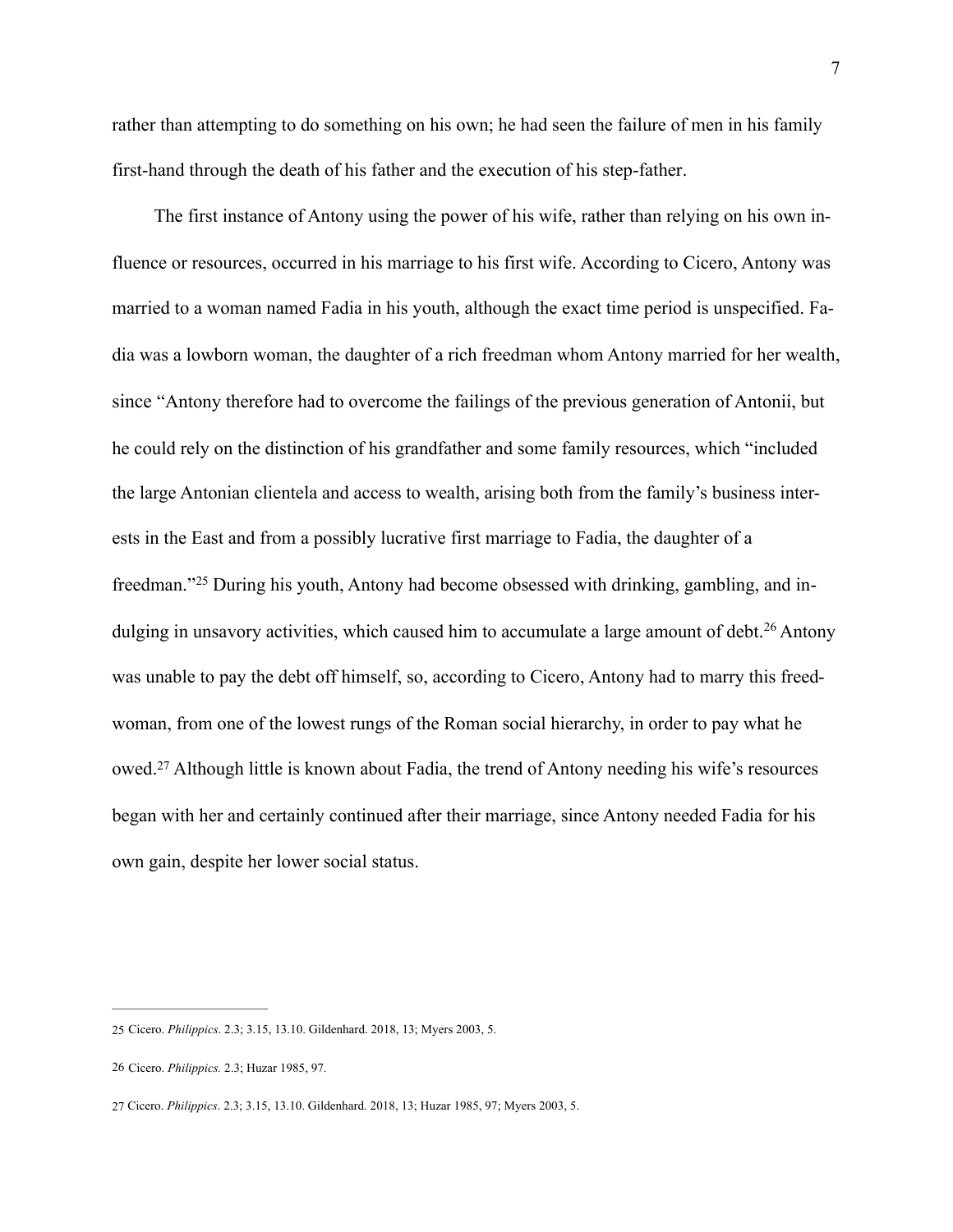<span id="page-11-8"></span><span id="page-11-7"></span><span id="page-11-6"></span>After an unknown amount of time, Antony married again, this time to Antonia, a cousin of his,and again he used her wealth for his own benefit after accumulating large debts.<sup>[28](#page-11-0)</sup> Antony's marriage to Antonia contributed to his politics in 47 BCE, when Caesar was in Egypt, due to her relationshipwith Dolabella.<sup>[29](#page-11-1)</sup> Publius Cornelius Dolabella, a tribune in 47 and former supporter of Pompey, Caesar's rival, seduced Antonia, which caused Antony to attack him[.](#page-11-2)<sup>30</sup> Antony's attack was wildly mismanaged, since Antony lost many of his own men and lost a lot of public fa-vor[.](#page-11-3)<sup>[31](#page-11-3)</sup> The political chaos with Dolabella was so bad that Caesar was forced to return home and cleanup Antony's mess.<sup>[32](#page-11-4)</sup> Additionally, the idea of a man being cuckolded by another man did nothing to boost his reputation as a masculine figure. Antony, once again, allowed his political actions to be controlled by his wife and the rumors surrounding her, rather than thinking about actions that would put him in a more favorable position with the Roman people and with Caesar himself.

<span id="page-11-11"></span><span id="page-11-10"></span><span id="page-11-9"></span>While Antony's early marriages show the beginnings of his political career lining up with the women he involved himself with, it fully came to a head in 47 BCE, when, soon after the di-vorce of Antonia, Antony married Fulvia, one of the most powerful women in Rome[.](#page-11-5)<sup>[33](#page-11-5)</sup> Unlike Fadia and Antonia, Fulvia had a reputation as a powerful politician through her previous marriages. Plutarch describes Fulvia as a woman not fit for running a household or sewing like most

<span id="page-11-0"></span>[<sup>28</sup>](#page-11-6) Plutarch. *Life of Antony*. 9.1-2; Huzar 1985, 98.

<span id="page-11-1"></span>[<sup>29</sup>](#page-11-7) Cicero. *Philippics*. 2.99; Plutarch. *Life of Antony*. 9.1-2; Huzar 1985, 99.

<span id="page-11-2"></span>[<sup>30</sup>](#page-11-8) Cicero. *Philippics*. 2.99; Plutarch. *Life of Antony*. 9.1-2; Huzar 1985, 99.

<span id="page-11-3"></span>[<sup>31</sup>](#page-11-9) Plutarch. *Life of Antony*. 9.1-2; Huzar 1985, 99.

<span id="page-11-4"></span>[<sup>32</sup>](#page-11-10) Appian, *The Civil Wars*. 2.122, 129; Huzar 1985, 99.

<span id="page-11-5"></span>[<sup>33</sup>](#page-11-11) Plutarch. *Life of Antony*. 10.3; Huzar 1985, 99.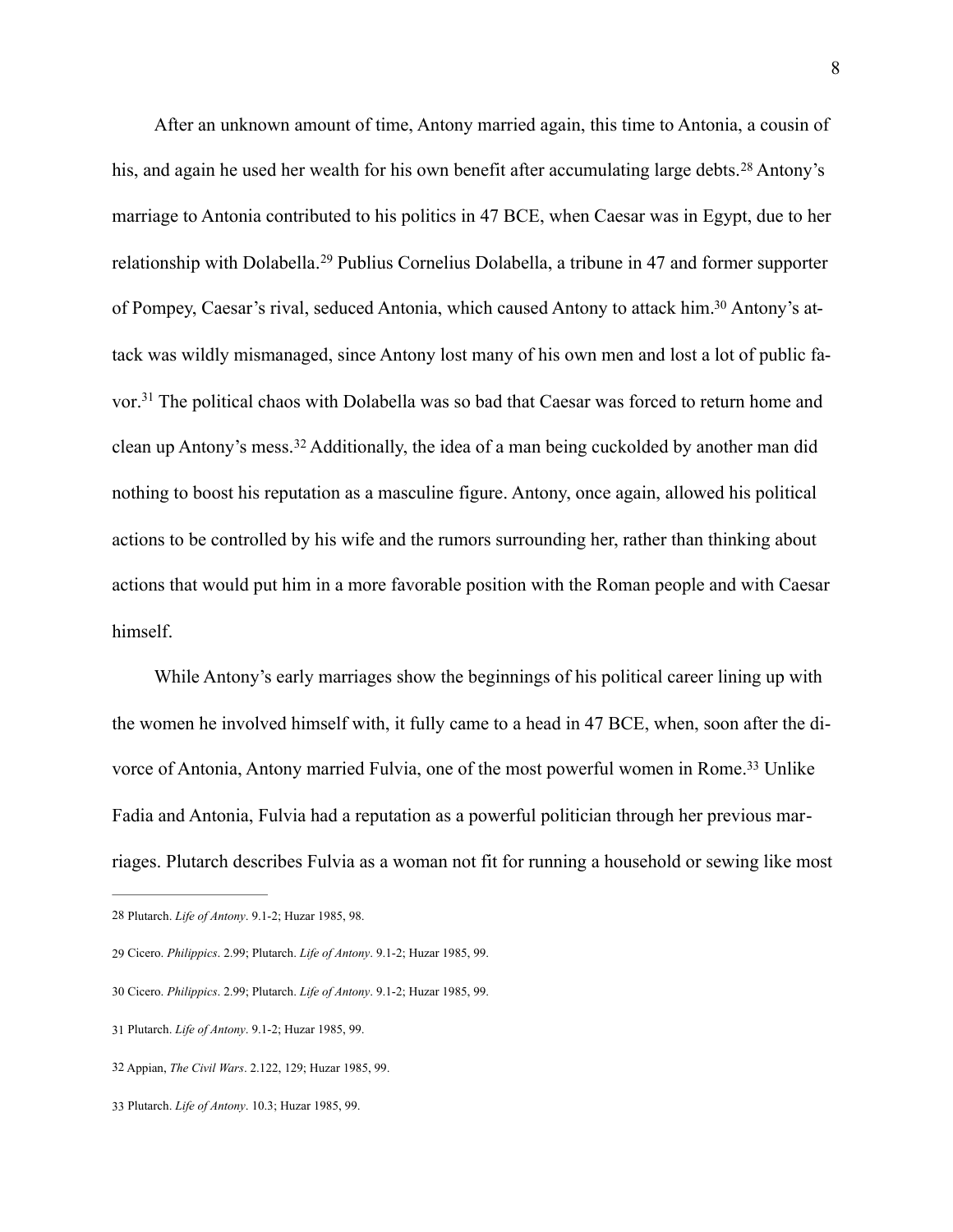<span id="page-12-6"></span><span id="page-12-5"></span><span id="page-12-4"></span>women did, and, according to the Romans, should do. Rather she was a better fit to being a ruler, which can be demonstrated even before her marriage to Antony, and Plutarch states that "she was a woman who took no thought for spinning or housekeeping, nor would she deign to bear sway overa man of private station, but she wished to rule a ruler and command a commander."<sup>34</sup> Before her marriage to Antony, Fulvia was married to both Clodius and Curio, and was politically involved with each of them.<sup>[35](#page-12-1)</sup> When Clodius died in 82 BCE in a gang war with Milo, another politician, Fulvia used his death as a way to position herself politically and went dragging his bodyinto the streets of Rome in order to make herself an avenging symbol for him.<sup>[36](#page-12-2)</sup> She strove to become a reminder of Clodius and his death, and "from 52, she had a unique asset to offer any future husband which did not depend on inheritance or background: she was the widow of the people's hero, the mother of his children, the visible symbol and reminder of his presence. Until Clodius' son was able to take over the patronage of the Clodian clientela for himself, a chosen husbandcould use his marriage to Fulvia to extend his own interests."<sup>[37](#page-12-3)</sup> This strategic political maneuvering paid off, since she regained her control over her late husband's gangs. They remained loyal to her due to her strong involvement with her husband and status as an avenger in his death. Fulvia used these connections to Clodius in order to help her next husband, Curio, and put him in a very advantageous position. She encouraged him to promote Clodian policies and to preserve his legacy, and in 50 BCE, Curio became Tribune due to the support of Clodius's fol-

<span id="page-12-7"></span><span id="page-12-0"></span>[<sup>34</sup>](#page-12-4) Plutarch. *Life of Antony.* 10.3.

<span id="page-12-1"></span>[<sup>35</sup>](#page-12-5) Babcock 1965, 1.

<span id="page-12-2"></span>[<sup>36</sup>](#page-12-6) Babcock 1965, 21.

<span id="page-12-3"></span>[<sup>37</sup>](#page-12-7) Babcock 1965, 21; Welch 1995, 186-187.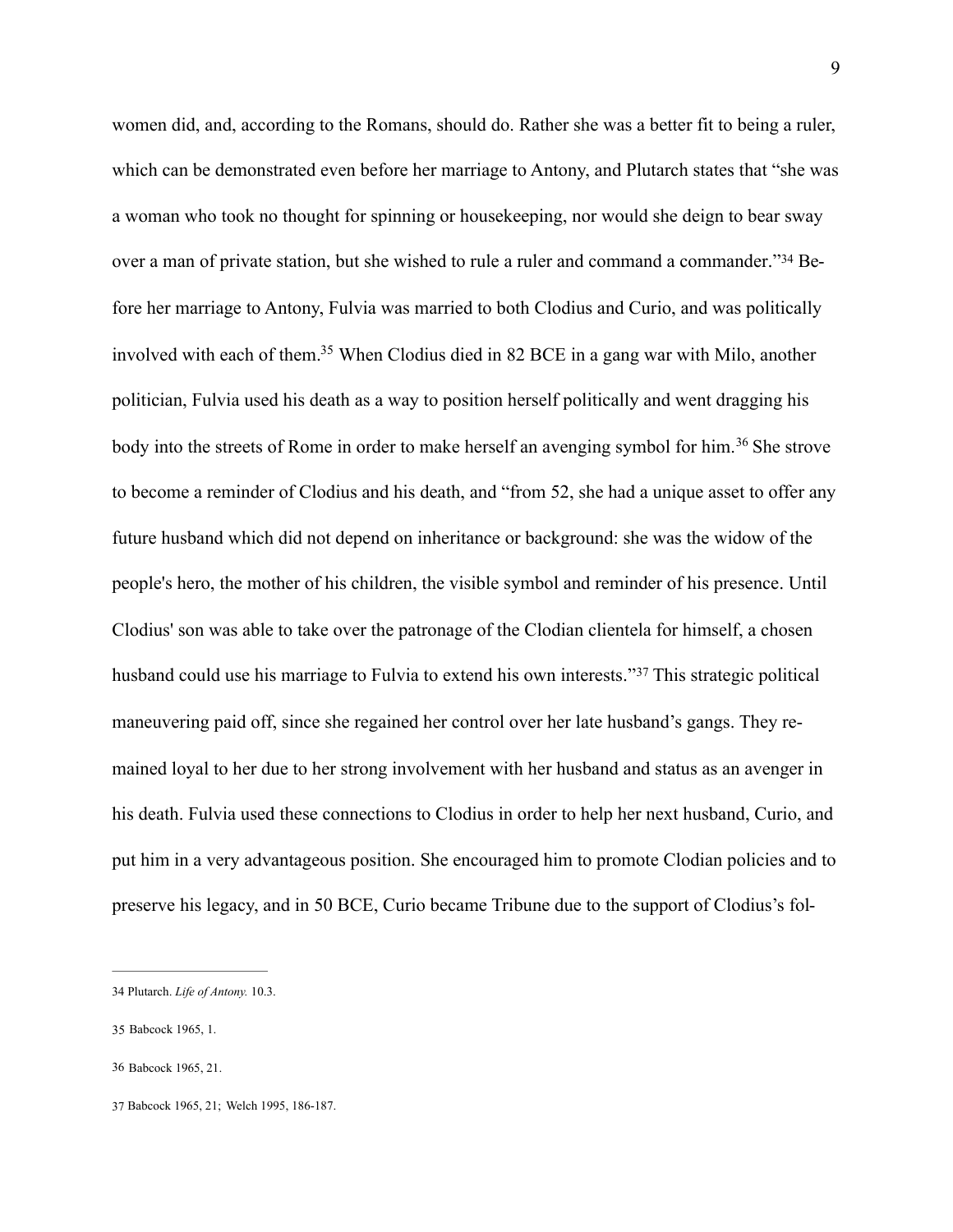<span id="page-13-6"></span>lowerswho had remained loyal to Fulvia.<sup>38</sup> The political involvement of Fulvia before her marriage to Antony was only a precursor to how politically involved she would become when they were together, since she used her political reach in order to further her own Clodian political agenda and aid her husbands' causes.

<span id="page-13-10"></span><span id="page-13-9"></span><span id="page-13-8"></span><span id="page-13-7"></span>Fulvia had a hold over Antony not only politically, but personally. In 48 BCE, after Caesar had won in Spain, Antony rode out to Rome to see Fulvia[.](#page-13-1)<sup>[39](#page-13-1)</sup> At this time, rumors that they had lostand Caesar had been killed were spreading around the city.<sup>[40](#page-13-2)</sup> Despite the rumors, Antony dressedlike a servant and delivered a letter to Fulvia, stating that he. Antony, had died.<sup>[41](#page-13-3)</sup> After she began to weep, Antony embraced her and revealed himself to her[.](#page-13-4)<sup>[42](#page-13-4)</sup> This lack of judgment demonstrates the lengths that Antony would go to just to test Fulvia's devotion, even going as far as to strike fear into the hearts of the people of Rome by pretending that they had lost in Spain. Fulvia also may have been the one to convince Antony to divorce his previous wife, Antonia. Although her adultery was well known, Antony only publicly noticed it when it was suitable for him to marry Fulvia, and their marriage occurred very shortly after his divorce of Antonia, soon-er than the appropriate mourning time[.](#page-13-5)<sup> $43$ </sup> Antony also was willing to give up his previous affairs and life of debauchery for Fulvia, including giving up Cytheris, an actress he had been involved with, just to ensure that Fulvia was content and happy in their marriage, even though it was not

<span id="page-13-11"></span><span id="page-13-0"></span>[<sup>38</sup>](#page-13-6) Babcock 1965, 21; Welch 1995. 189.

<span id="page-13-1"></span>[<sup>39</sup>](#page-13-7) Cicero. *Philippics*. 2.77; Plutarch. *Life of Antony*. 10.4-5.

<span id="page-13-2"></span>[<sup>40</sup>](#page-13-8) Cicero. *Philippics*. 2.77; Plutarch. *Life of Antony*. 10.4-5.

<span id="page-13-3"></span>[<sup>41</sup>](#page-13-9) Cicero. *Philippics*. 2.77; Plutarch. *Life of Antony*. 10.4-5.

<span id="page-13-4"></span>[<sup>42</sup>](#page-13-10) Cicero. *Philippics*. 2.77; Plutarch. *Life of Antony*. 10.4-5; Fabre-Serris and Keith 2015, 255.

<span id="page-13-5"></span>[<sup>43</sup>](#page-13-11) Cicero. *Philippics*. 2.2; Huzar 1985, 99; Myers 2003, 5.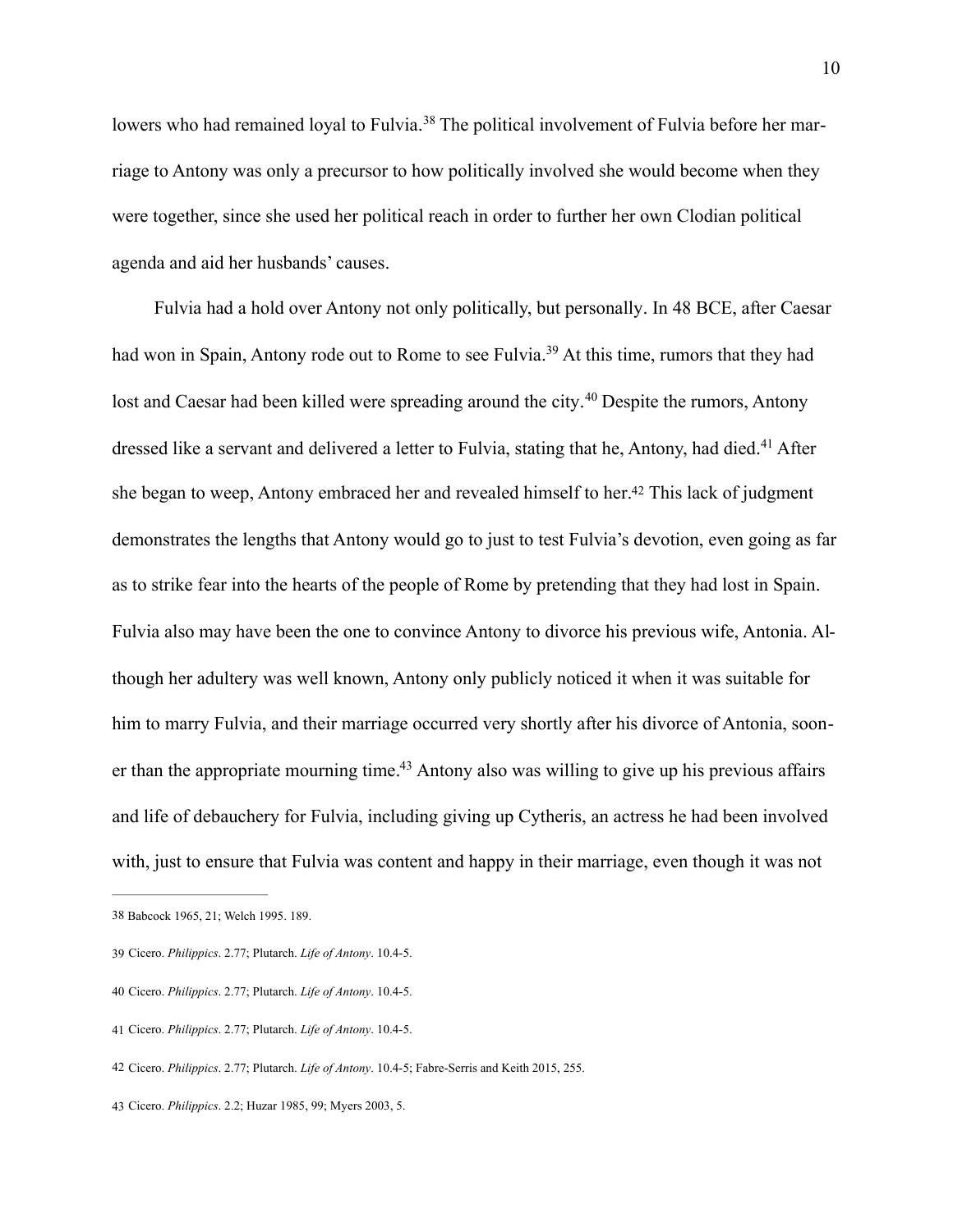<span id="page-14-5"></span>consideredparticularly egregious for Roman men to commit adultery.<sup>[44](#page-14-0)</sup> These lengths that Antony was willing to go to in order to make Fulvia happy are prevalent throughout his personal life, and highlight the hold that she had over him.

<span id="page-14-7"></span><span id="page-14-6"></span>Although Fulvia certainty had an element of control over Antony's personal life, her influence on his politics was significant as well, particularly after Caesar's death in 44 BCE. With the formation of the Second Triumvirate in 42 BCE, Fulvia was able to take hold of more political power than she had been before, and, due to Antony's newfound power, was more able to manipulatethings in her favor.<sup>45</sup> During the formation of the Second Triumvirate, Fulvia used her marriage to Antony in order to influence the negotiations, and she arranged to have her daughter, Claudia, married to Octavian[.](#page-14-2)<sup>[46](#page-14-2)</sup> Although the girl was only Antony's stepdaughter and marriage between Octavian and a blood relative of Antony would have made more sense for Antony, Fulvia managed to put her own daughter in an extremely valuable position, further cementing her position of power and attempting to control Octavian during the time when she was his motherin-law. Fulvia also had a role to play in the proscriptions and was able to achieve a personal vengeance against Cicero, who had publicly insulted both her and her husband[.](#page-14-3)<sup>[47](#page-14-3)</sup> Cicero was killed in these proscriptions, and Fulvia ordered that his head be brought to her and Antony. Fulvia stuck pins in his tongue in order to get back at Cicero for the words he had spoken, and the tworeportedly laughed over his corpse.<sup>[48](#page-14-4)</sup> Cassius Dio states that "And Fulvia took the head into

<span id="page-14-9"></span><span id="page-14-8"></span><span id="page-14-0"></span>[<sup>44</sup>](#page-14-5) Cicero. *Philippics*. 2.69.

<span id="page-14-1"></span>[<sup>45</sup>](#page-14-6) Plutarch. *Life of Antony*. 20.1.

<span id="page-14-2"></span>[<sup>46</sup>](#page-14-7) Plutarch. *Life of Antony*. 20.1.

<span id="page-14-3"></span>[<sup>47</sup>](#page-14-8) Plutarch. *Life of Antony.* 20.2.

<span id="page-14-4"></span>[<sup>48</sup>](#page-14-9) Cassius Dio*.* 47.8; .Plutarch. *Life of Antony.* 20.2. Galinsky 2012, 37.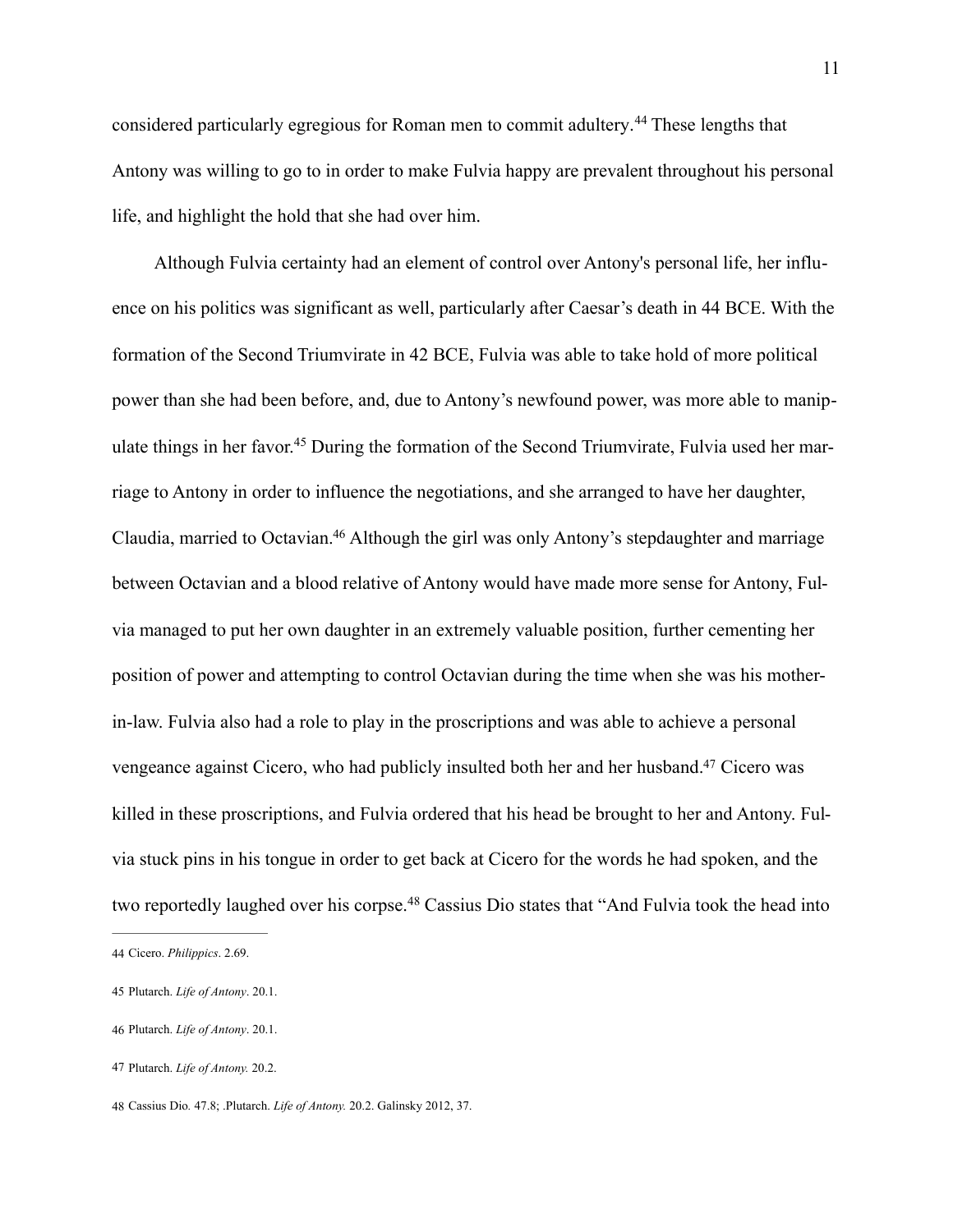<span id="page-15-3"></span>her hands before it was removed, and after abusing it spitefully and spitting upon it, set it on her knees, opened the mouth, and pulled out the tongue, which she pierced with the pins that she used for her hair, at the same time uttering many brutal jests.["](#page-15-0)<sup>[49](#page-15-0)</sup> During the period after Caesar's assassination, Fulvia was able to insert herself into the political machinations of the Second Triumvirate through various means in order to give herself more power politically and in order to serve her own personal interests.

One of the key ways that Fulvia influenced events during the Age of Augustus was during the Perusine War in 41 BCE. This conflict was started by Fulvia with Lucius Antonius, the brother of Mark Antony, in order to raise opposition to Octavian through veterans and landowners, since they did not want him to receive all of the credit. During the Perusine War "Fulvia maintain[ed] her leadership position among the Antonian faction and work[ed] to provide support for Lucius, who [was] clearly at the helm of the military operation," demonstrating her influence at this time, since she had the ability to support Lucius and the influence to maintain a leadership position even while her husband was away in Egypt[.](#page-15-1)<sup>[50](#page-15-1)</sup> Cassius Dio even states that in 41 BCE "Publius Servilius and Lucius Antonius nominally became consuls, but in reality it was Antonius and Fulvia" due to the vast amount of action that Fulvia was able to take during the Perusine War[.](#page-15-2)<sup>51</sup> Fulvia also managed to turn some of the government and army against Octavian and remind them that Antony was the one who had won in Philippi and not Octavian, with the aid of Lucius. She even attempted to bribe Octavian's troops so that they would start a mutiny in favor

<span id="page-15-5"></span><span id="page-15-4"></span><span id="page-15-0"></span>[<sup>49</sup>](#page-15-3) Cassius Dio*.* 47.8.

<span id="page-15-1"></span>[<sup>50</sup>](#page-15-4) Cassius Dio. 48.4.1; Fabre-Serris and Keith 2015, 248; Schultz. 2021, 96.

<span id="page-15-2"></span>[<sup>51</sup>](#page-15-5) Cassius Dio. 48.4.1; Fabre-Serris and Keith 2015, 247.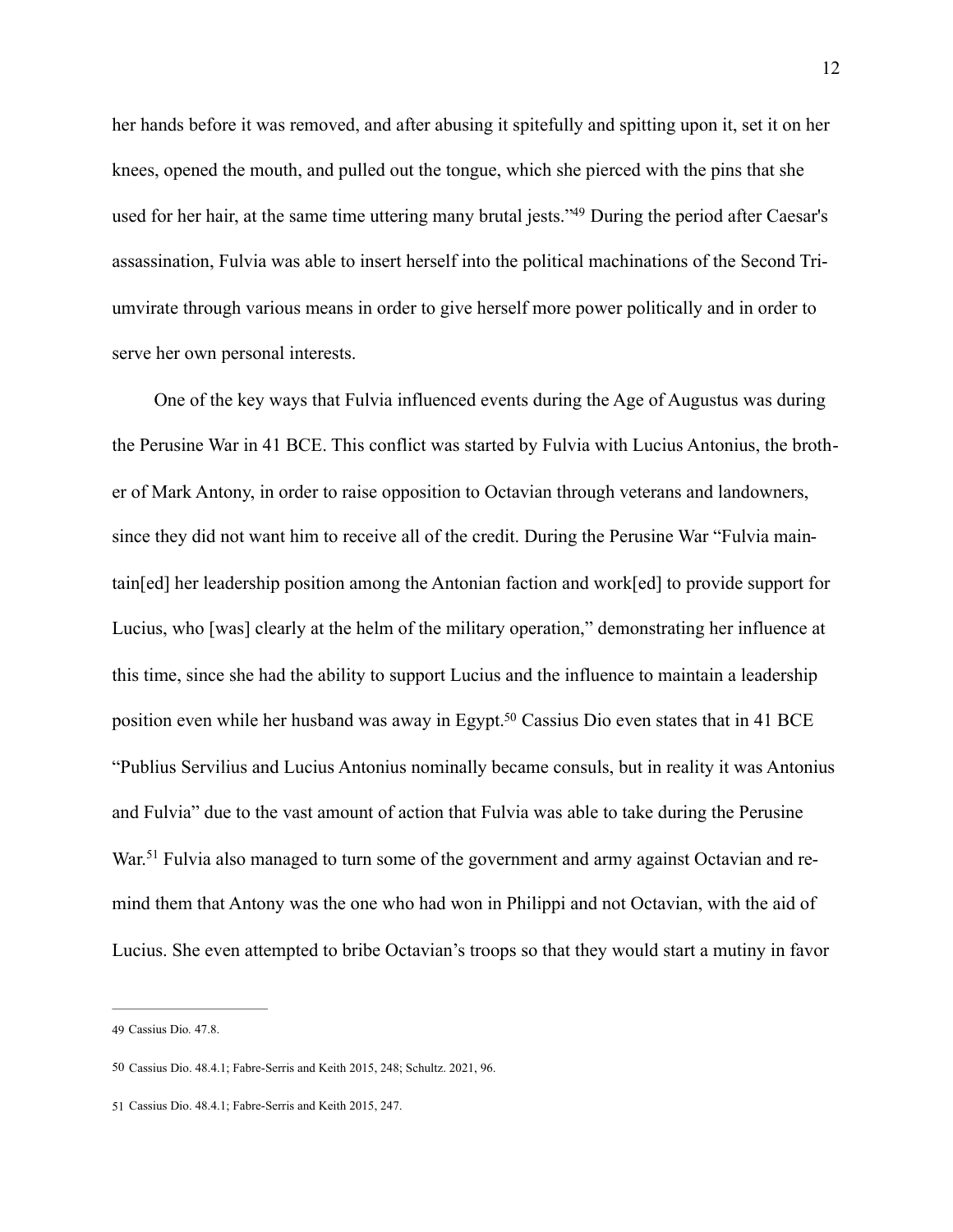<span id="page-16-10"></span><span id="page-16-9"></span><span id="page-16-8"></span>ofAntony.<sup>[52](#page-16-0)</sup> All of her actions at the time of the Perusine War caused so much disruption that a civil war broke out between the factions of Antony and Octavian's men. Fulvia and Lucius Anto-nius raised eight legions that briefly occupied Rome[.](#page-16-1)<sup>[53](#page-16-1)</sup> Lucius raised his own troops in Praeneste butwas eventually besieged by Octavian after retreating to Perusia.<sup>[54](#page-16-2)</sup> Fulvia and Lucius expected Antony to raise his armies in aid of them. However, still in Egypt, Antony was unaware of the warbeing waged by his wife and brother.<sup>55</sup> The siege lasted for two months before Lucius sur-renderedin February 40 BCE.<sup>[56](#page-16-4)</sup> Fulvia fled to Greece with his children, before meeting with Antonyin Athens. He rebuked her actions and disapproved of the war.<sup>[57](#page-16-5)</sup> Fulvia died in exile in Sicyonof an unknown illness.<sup>[58](#page-16-6)</sup> Although she ended up losing the war, it is impressive in its own right that Fulvia was able to rally troops and organize such a feat as a woman.

<span id="page-16-14"></span><span id="page-16-13"></span><span id="page-16-12"></span><span id="page-16-11"></span>The Perusine War had a major influence on the political relationship between Antony and Octavian. Although the two had been at odds with one another previously, the war with Fulvia gave Octavian the ammunition to blame Antony and eventually broker a deal that worked heavily inhis favor.<sup>[59](#page-16-7)</sup> In order to smooth over the conflict caused by Fulvia and Lucius, Antony went to

- <span id="page-16-1"></span>[53](#page-16-9) Appian. *The Civil War*s. 5.4.32.
- <span id="page-16-2"></span>[54](#page-16-10) Appian. *The Civil War*s. 4.15.1.
- <span id="page-16-3"></span>[55](#page-16-11) Appian. *The Civil War*s. 5.4.33.
- <span id="page-16-4"></span>[56](#page-16-12) Plutarch. *Life of Antony.* 30.3.
- <span id="page-16-5"></span>[57](#page-16-13) Plutarch. *Life of Antony.* 30.3.
- <span id="page-16-6"></span>[58](#page-16-14) Plutarch. *Life of Antony.* 30.3; Metts 2004, 93; Welch 1995. 193-195/
- <span id="page-16-7"></span>[59](#page-16-15) Plutarch. *Life of Antony.* 31. Metts 2004, 95-96.

<span id="page-16-15"></span><span id="page-16-0"></span>[<sup>52</sup>](#page-16-8) Schultz. 2021, 96.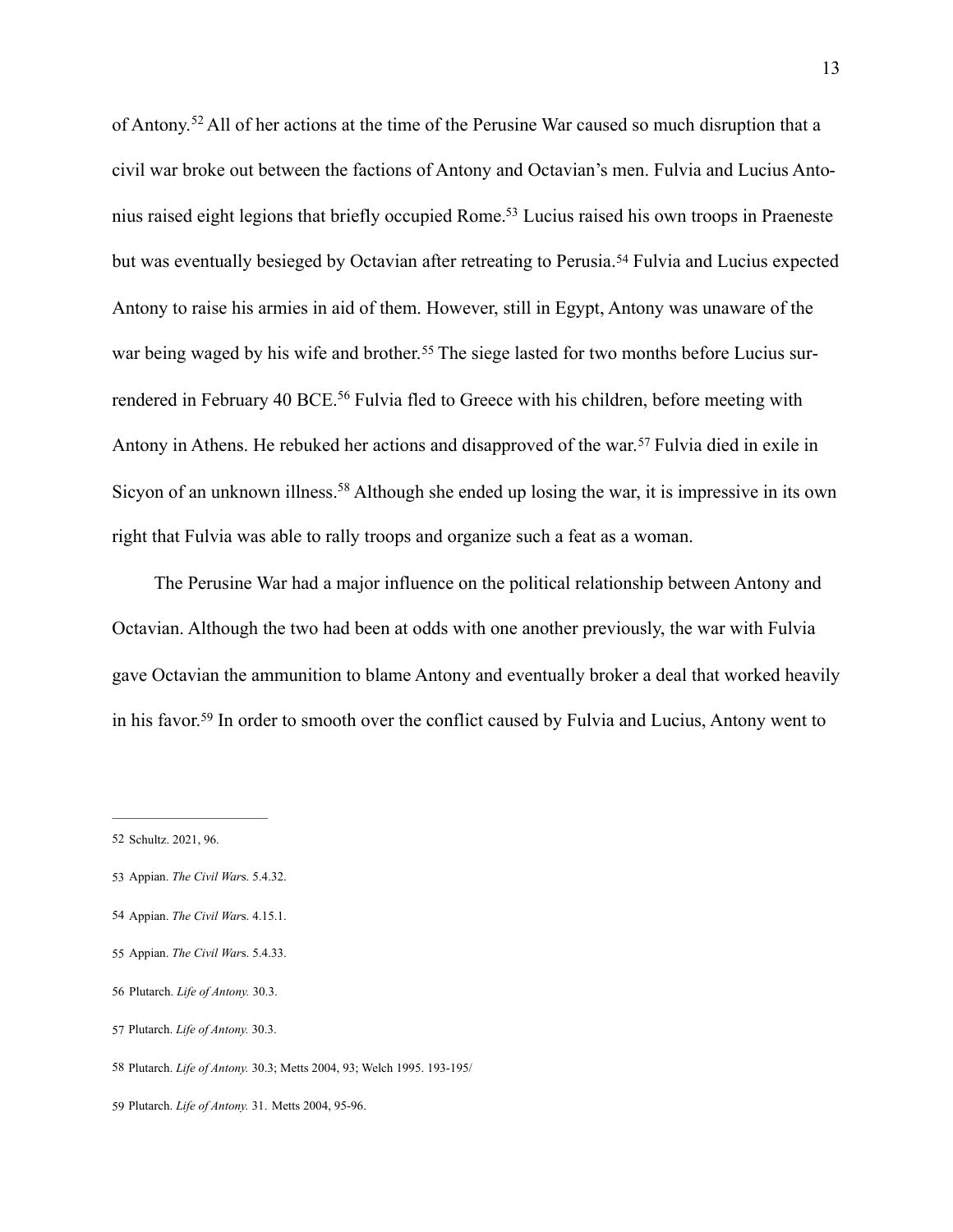<span id="page-17-6"></span><span id="page-17-5"></span><span id="page-17-4"></span>meetup with Octavian in 37 BCE.<sup>[60](#page-17-0)</sup> The two men decided to blame everything that happened on Fulvia, and to split up the territory they had acquired—one of the things that Fulvia had been fighting about—with Antony taking the East, Octavian the West, and Lepidus Africa[.](#page-17-1)<sup>[61](#page-17-1)</sup> This meeting, however, was not enough of a reconciliation, since the damage that Fulvia had done was severe, and more was needed in order to solidify the relationship between Antony and Octavian. They decided that Antony would marry Octavian's beloved sister, Octavia as a way to cementtheir alliance in 39 BCE.<sup>62</sup> The marriage, however, was a clever political maneuver by Octavian, since many of the Roman people had lost faith in Antony due to the actions of Fulvia, who was hated. By marrying Antony to his sister, who was considered an honorable woman and beloved by the Romans, Octavian was once again putting Antony's fate into the hands of a woman. If Antony did anything in order to dishonor Octavia, there would be outrage from the Roman people and from Octavian himself since "Caesar was exceedingly fond of his sister, who was,as the saying is, a wonder of a woman."<sup>63</sup> Fulvia's involvement in the war was a major reason why the relationship between Octavian and Antony fell apart and why they needed a new agreement, and is a prime example of how Antony's wives were put in positions of power while he held little authority over them.

<span id="page-17-7"></span>The way that Fulvia was portrayed in the primary sources is a striking example of Roman sexism that led to the distrust they had in Antony due to his relationships. In her dealings with

<span id="page-17-0"></span>[<sup>60</sup>](#page-17-4) Babcock 1965, 24; Galinsky 2012, 44; Singer 1847, 174.

<span id="page-17-1"></span>[<sup>61</sup>](#page-17-5) Plutarch. *Life of Antony.* 30.1; Singer 1947, 174-176.

<span id="page-17-2"></span>[<sup>62</sup>](#page-17-6) Huzar. 1985, 104-105; Metts 2004, 95.

<span id="page-17-3"></span>[<sup>63</sup>](#page-17-7) Plutarch. *Life of Antony.* 31.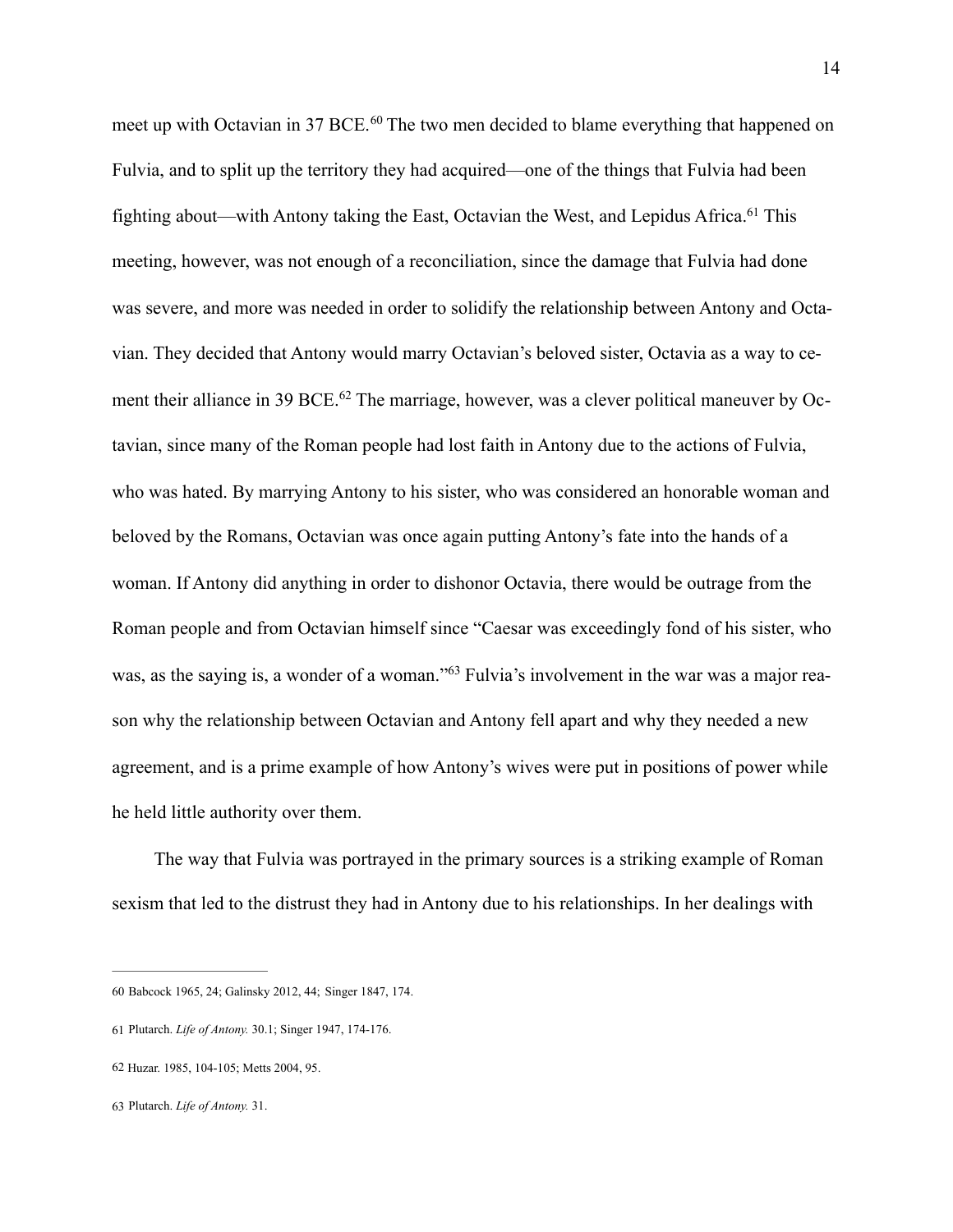<span id="page-18-6"></span><span id="page-18-5"></span>Cicero and the proscriptions, Fulvia is described as being incredibly cruel, because she "ordered that the head be displayed not in the Forum, along with the heads of the triumvirs' political vic-tims,but at the building itself" and "she is said to have toyed with his disembodied head."<sup>[64](#page-18-0)</sup> The portrayal of her cruelly playing Cicero's decapitated head showcases the biases and sexism present within Rome. When similar violence, like the desecration of Brutus's body by Octavian after the Battle of Philippi in 42 BCE, was done by a man, it did not garner nearly as much scrutinyas Fulvia with Cicero.<sup>65</sup> Another negative and sexist portrayal of Fulvia by her contemporaries is the poem reportedly written about her by Octavian during the Perusine War. The poem states: "Because Antonius fucked Glaphyra, Fulvia decided that this should be my punishment, that I should fuck her. That I should fuck her? What if Manius begged me to fuck him up the ass? Would I do it? I don't think so, if I were wise.["](#page-18-2)<sup>[66](#page-18-2)</sup> The poem and language used display a rather sexist view of Fulvia, both in that Octavian does not take her seriously as an adversary, and in his accusation that the war is about her jealousy and getting Antony's attention[.](#page-18-3)<sup>67</sup> Plutarch's description of her relationship with Antony is another example of the Roman biases against women. According to *Roman Lives*, Fulvia was "a meddlesome and headstrong woman," who was solely to be blamed for the war, and for causing trouble for Antony[.](#page-18-4)<sup>[68](#page-18-4)</sup> Fulvia was also blamed for Antony's later transgressions with Cleopatra, who was also villainized by the Roman people, with Plutarch

<span id="page-18-9"></span><span id="page-18-8"></span><span id="page-18-7"></span><span id="page-18-0"></span>[<sup>64</sup>](#page-18-5) Schulz. 2021, 96.

<span id="page-18-1"></span>[<sup>65</sup>](#page-18-6) Plutarch. *Life of Antony.* 22; Galinsky 2012, 35.

<span id="page-18-2"></span>[<sup>66</sup>](#page-18-7) Martial. 11.20; Schulz. 2021, 100.

<span id="page-18-3"></span>[<sup>67</sup>](#page-18-8) Fabre-Serris and Keith 2015, 250.

<span id="page-18-4"></span>[<sup>68</sup>](#page-18-9) Plutarch. *Life of Antony.* 30. Fabre-Serris and Keith 2015, 250.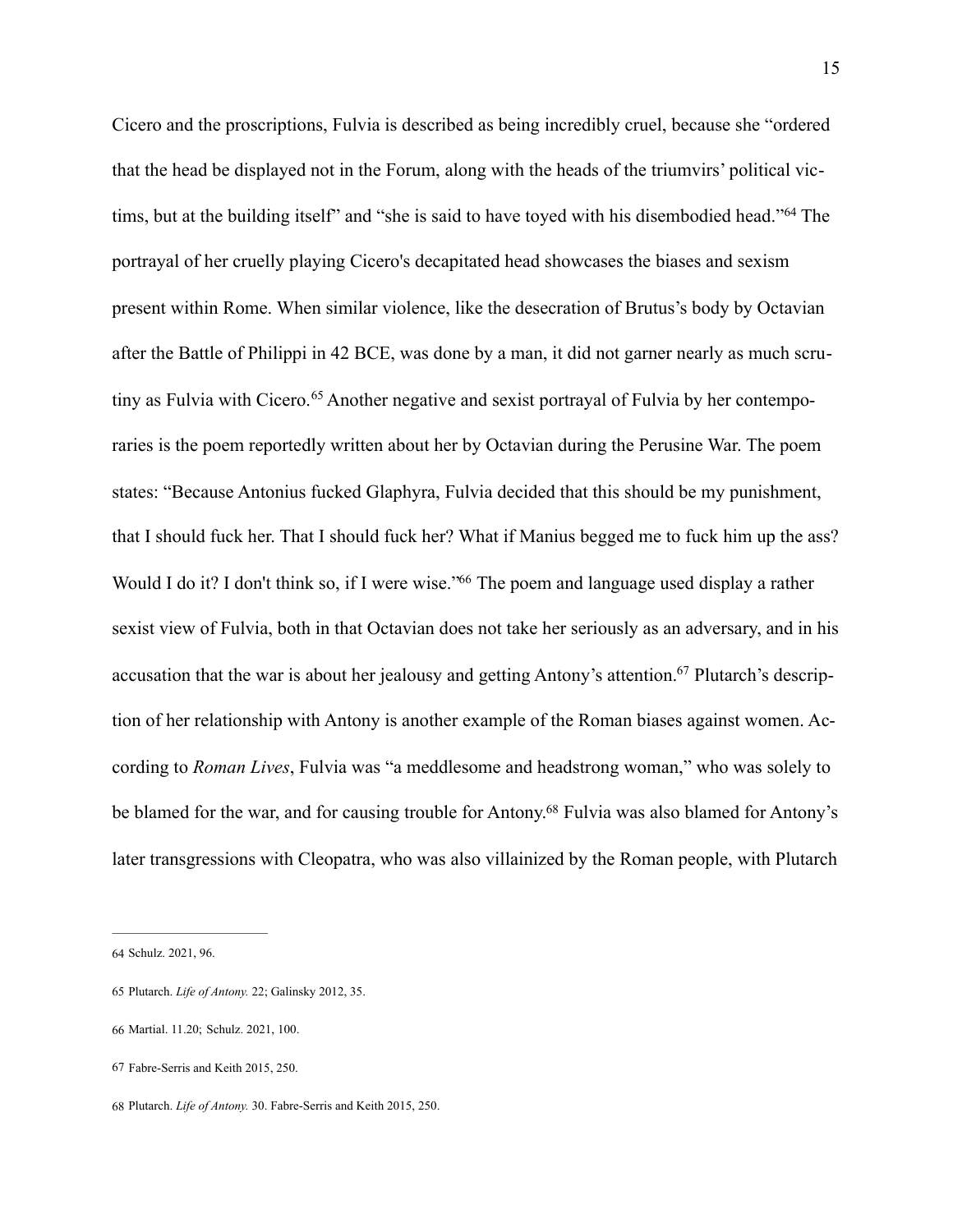claiming that Cleopatra was "indebted to Fulvia for teaching Antony to endure a woman's sway, since she took him over quite tamed, and schooled at the outset to obey women."[69](#page-19-0)

<span id="page-19-9"></span><span id="page-19-8"></span><span id="page-19-7"></span><span id="page-19-6"></span>Additionally, Fulvia's impact on Augustan Rome is demonstrated in how future women portrayed themselves, especially in the case of Livia, wife of Augustus. Livia managed to strike a balance between the image of a dutiful and dignified wife, while also asserting herself into a powerful political position[.](#page-19-1)<sup>[70](#page-19-1)</sup> Livia sometimes guided Augustus in his political decisions, such as in the case of the conspiracy of Gnaeus Cornelius Cinna Magnus against Augustus; it was her words that convinced Augustus to let Cornelius live[.71](#page-19-2) It was also her son, Tiberius, who eventually became their heir to Augustus and emperor of Rome, rather than any of Augustus's blood relatives.<sup>72</sup>Although Livia and Fulvia had similar roles and both held positions of power, Livia did it very much behind the scenes, unlike Fulvia who was the face of all of her political machi-nations.<sup>73</sup>Fulvia is described as "brash, rude, domineering, ambitious not just for her husbands butfor herself, and petty—a caricature of a powerful, independent woman."<sup>[74](#page-19-5)</sup> It is plausible that Livia knew of Fulvia's negative reputation and portrayal as a powerful woman and purposely attempted to stay out of the public's eye in order to discourage comparisons between the two. All of the anti-Fulvia sentiment demonstrates the rampant sexism present within Roman society, as well as the idea that strong wives meant weak husbands, and Fulvia left an overwhelming nega-

<span id="page-19-11"></span><span id="page-19-10"></span><span id="page-19-0"></span>[<sup>69</sup>](#page-19-6) Plutarch. *Life of Antony.* 10.

<span id="page-19-1"></span>[<sup>70</sup>](#page-19-7) Barret 2002, 115; Richlin 2014, 84.

<span id="page-19-2"></span>[<sup>71</sup>](#page-19-8) Cassius Dio*.* 55.16-22.

<span id="page-19-3"></span>[<sup>72</sup>](#page-19-9) Cassius Dio. 57.

<span id="page-19-4"></span>[<sup>73</sup>](#page-19-10) Clark 1981, 207.

<span id="page-19-5"></span>[<sup>74</sup>](#page-19-11) Plutarch. *Life of Antony.* 10; Schultz. 2021. 2.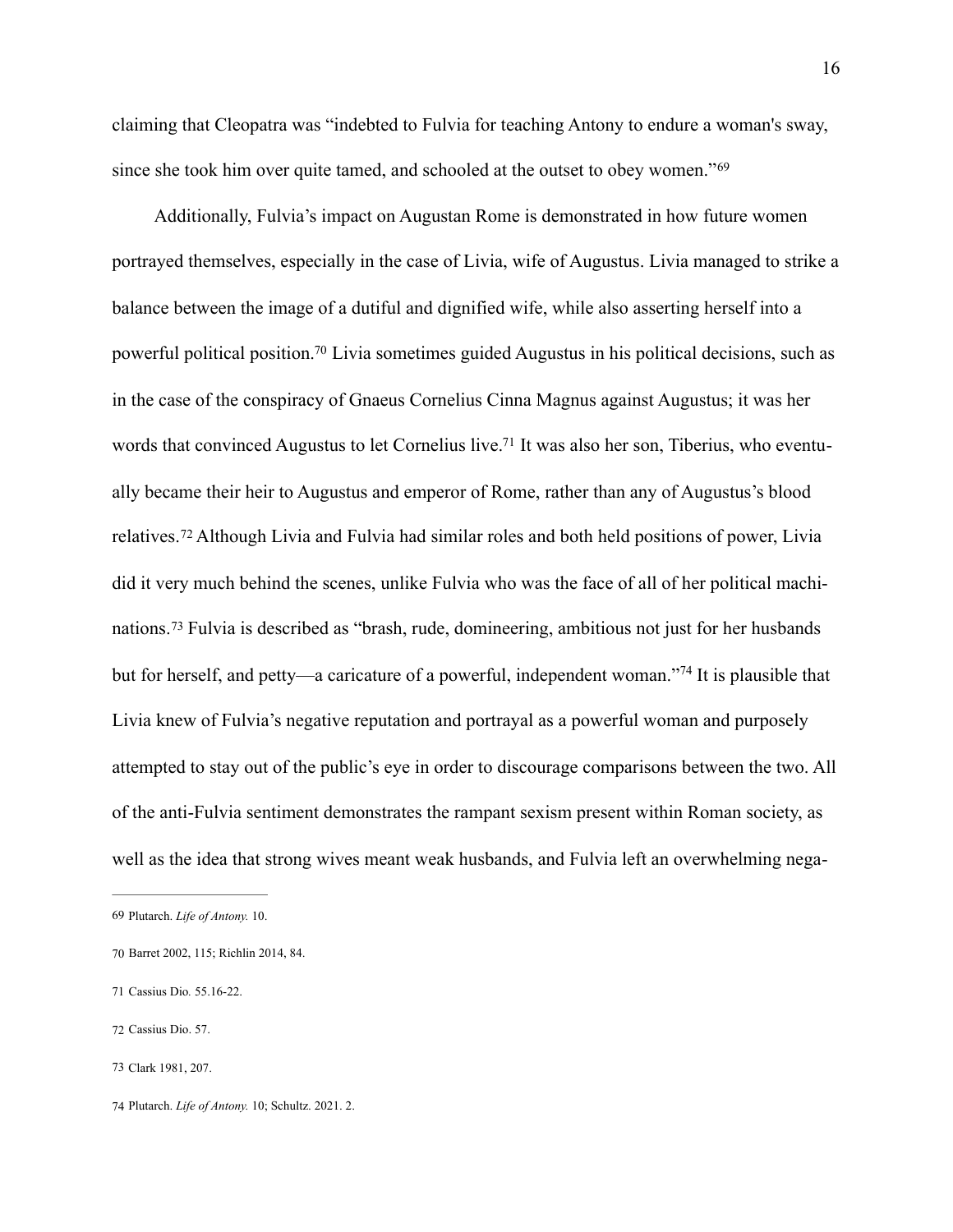tive impact on Antony's reputation in Rome, as they saw him as weak-willed and emasculated due to his lack of control over her.

<span id="page-20-6"></span><span id="page-20-5"></span>Octavia, Antony's fourth wife, was the exact opposite of Fulvia: quiet and obedient, she "had intelligence and dignity." Octavian hoped that she, "when united to Antony and beloved by him, as such a woman naturally must be, would restore harmony and be their complete salvation."[75](#page-20-0) Throughout their marriage, Octavia was an essential resource to Antony and was often a mediator between her husband and brother, unlike Fulvia, who was often a detriment to Antony. In 37 BCE, Octavia was an essential mediator at Tarentum, while Antony and Octavian were each dealingwith their own military campaigns: Antony in Parthia and Octavian in Sicily.<sup>[76](#page-20-1)</sup> Antony was desperate for soldiers since his campaign in Parthia was failing, so Octavia's negotiations withher brother was a dire situation for him.<sup>77</sup> Octavian refused to go to Tarentum until Octavia's interference, since she went to him, first convincing Agrippa and Maecenas, two of Octa-vian's closest friends, before meeting with her brother directly[.](#page-20-3)<sup>[78](#page-20-3)</sup> It was only after Octavia begged him not to go to war with Antony and that the two needed to come to each other's aid, since she would be a "loser" in either outcome, that Octavian finally agreed to meet with Antony andwork out yet another agreement.<sup>[79](#page-20-4)</sup> This mediation was not the only time that Octavia saved Antony from his disastrous campaign in Parthia as, after more losses there in 35 BCE, Octavia

<span id="page-20-9"></span><span id="page-20-8"></span><span id="page-20-7"></span><span id="page-20-0"></span>[<sup>75</sup>](#page-20-5) Plutarch. *Life of Antony.* 31.

<span id="page-20-1"></span>[<sup>76</sup>](#page-20-6) Plutarch. *Life of Antony.* 35.1-5; Singer 1947, 174-176.

<span id="page-20-2"></span>[<sup>77</sup>](#page-20-7) Plutarch. *Life of Antony.* 35.1-5; Singer 1947, 174-176.

<span id="page-20-3"></span>[<sup>78</sup>](#page-20-8) Plutarch. *Life of Antony.* 35.1-5; Singer 1947, 174-176.

<span id="page-20-4"></span>[<sup>79</sup>](#page-20-9) Plutarch. *Life of Antony.* 35.1-5; Singer 1947, 174-176..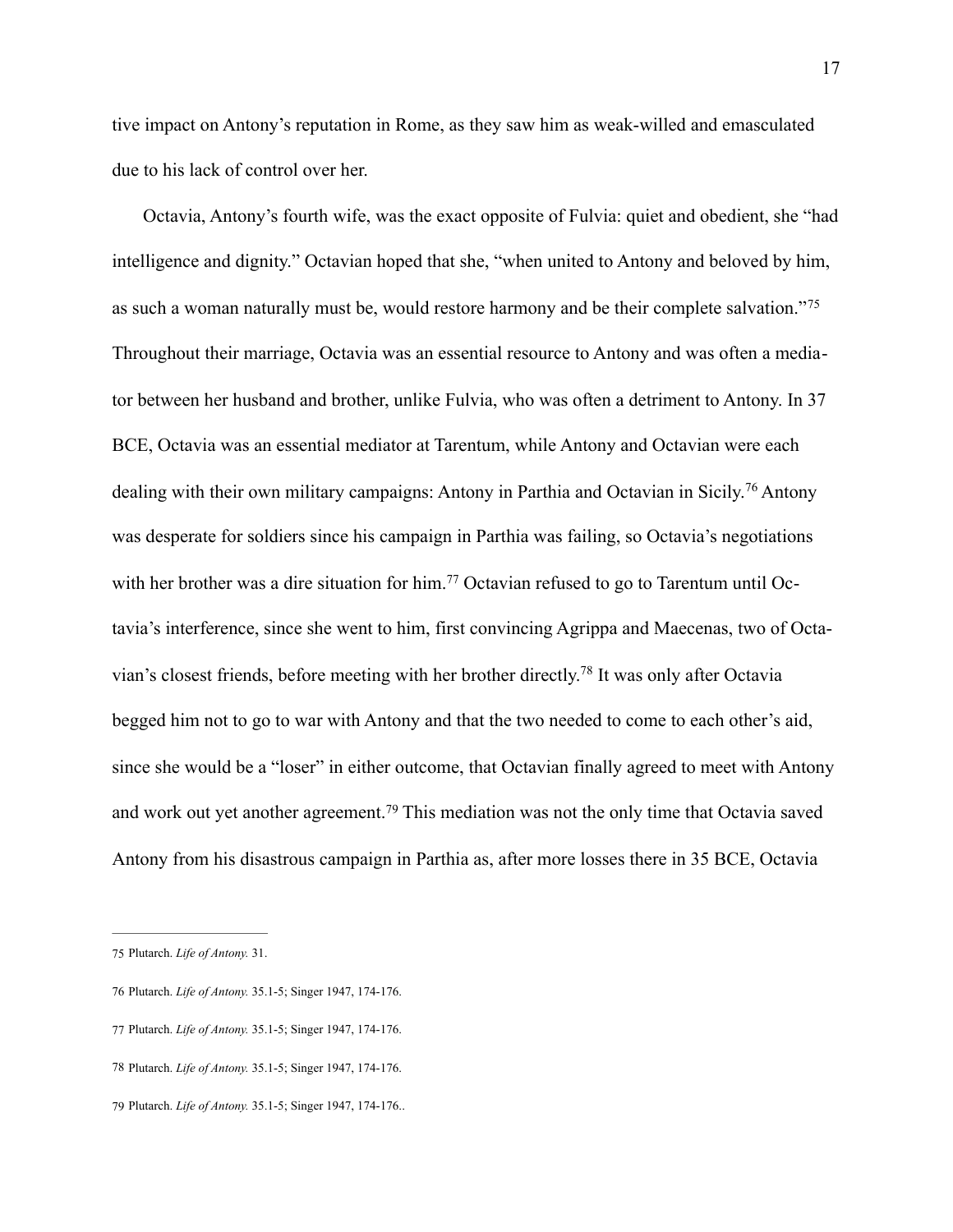<span id="page-21-2"></span>brought troops and provisions to Athens for Antony; Antony refused to meet with her.<sup>80</sup> Throughout their short marriage, Octavia provided extremely valuable services for Antony, acting as a mediator and supplier of funds after his defeats in Parthia, and it was only in his rejection of her that her political career began failing once again, since he rejected Octavia in favor of Cleopatra, another striking-willed woman.

Although Antony's actions in his marriages with Fulvia could be excused, his relationship with Cleopatra was, according to Roman sensibilities, the final nail in Antony's coffin in terms of his masculinity and the personification of Roman traits. By setting Octavia aside in favor of a woman who was not only a non-Roman, but also epitomized the opposite of Roman standards of femininity, Antony isolated and ostracized himself from the Roman people even further. According to Antony Rausbitschek, "Antony was called Dionysos in Athens, and that his divine surname was mentioned also on pedestals of statues set up to him. He was married to the Goddess Athena at a time when he was in Athens with his legal wife Octavia. Nobody, apparently, took offense at this bigamy, and when Antony later attached himself to Cleopatra, a witty Athenian suggestedthat Octavia and Athena should divorce him."<sup>[81](#page-21-1)</sup> This demonstrates how devoted the people of Rome were to Octavia, as well as how much they would have disliked Antony for setting aside such an ideal wife. Antony's transgressions with Fulvia could potentially be forgiven, since Antony himself had little involvement in the Perusine War. Although he did nothing in order to prevent it, the idea that Fulvia acted independently and Antony had just lost control over her is certainly an idea that Antony would have wanted to embrace. Unlike Fulvia, Antony did

<span id="page-21-3"></span><span id="page-21-0"></span>[<sup>80</sup>](#page-21-2) Cassius Dio*.* 49.33.3-4; Plutarch. *Life of Antony.* 53.1-2.

<span id="page-21-1"></span>[<sup>81</sup>](#page-21-3) Raubitschek 1946, 147.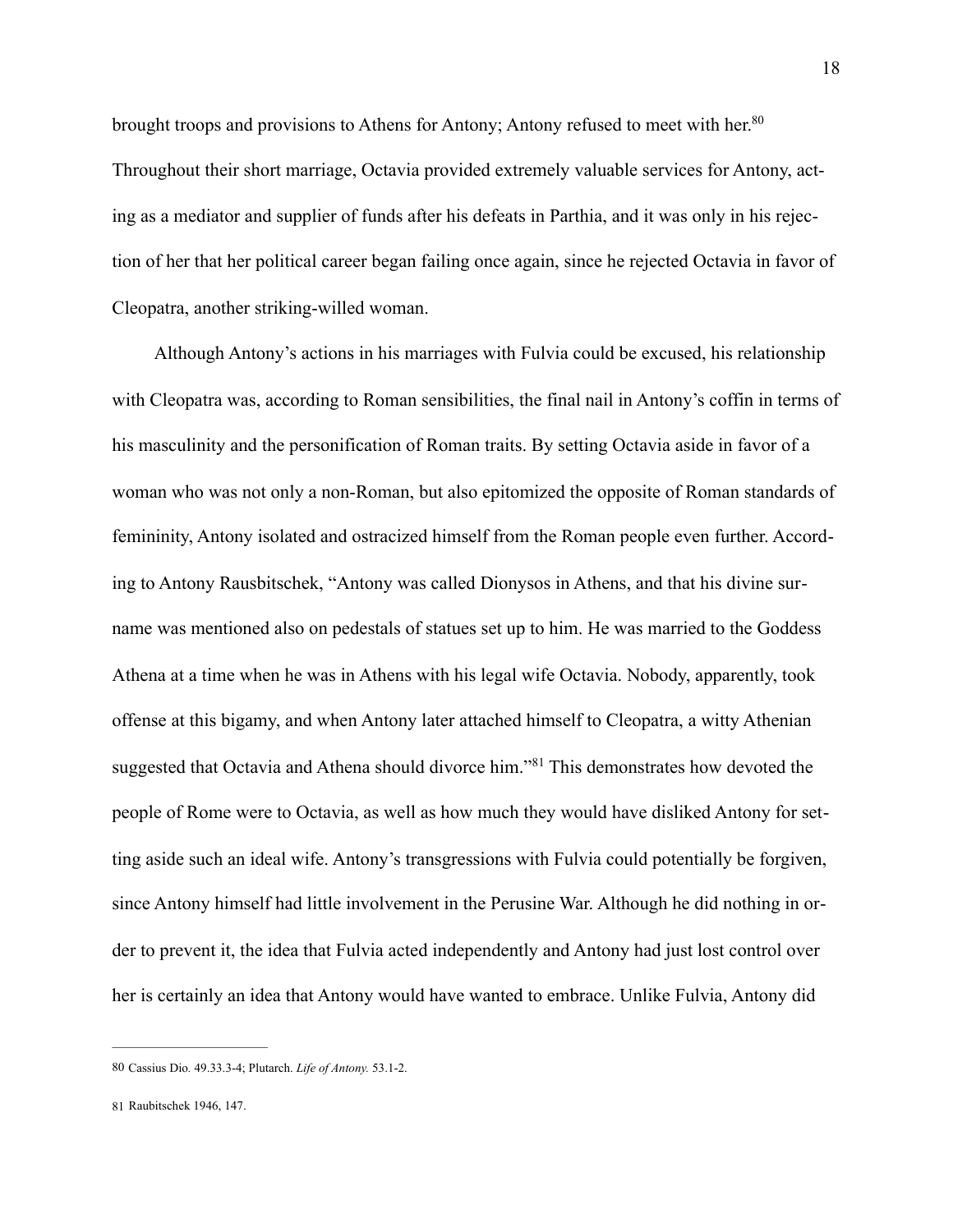not have plausible deniability behind Cleopatra's want of power, since she had been politically active for many years before her involvement with Antony, such as her ascension to the throne of Egypt in 51 BCE, the civil war between her and her brother, Ptolemy XIII, and her alliance with Julius Caesar.[82](#page-22-0)

<span id="page-22-6"></span><span id="page-22-5"></span> Cleopatra's political career and involvement in Rome began long before her involvement with Antony. From her birth, Cleopatra was in line to be the Queen of Egypt. In 55 BCE, in particular, Cleopatra became a major player in Mediterranean politics, since she had to fight her siblingsin a civil war between her and her brother Ptolemy XIII.<sup>83</sup> Although the war was an important part of Cleopatra's history and a demonstration of her political machinations, she did not become particularly relevant to Roman politics until 48 BCE, when Pompey and his children fled to Egypt, after getting support from Cleopatra and Ptolemy XIII in the civil war against Julius Caesarin the previous year.<sup>[84](#page-22-2)</sup> However, Pompey was killed upon his arrival in Egypt, something that upset Caesar at least officially[.](#page-22-3) In response, Cleopatra met with him in Alexandria.<sup>[85](#page-22-3)</sup> Caesar was charmed by her, similar to the way that Antony became infatuated with Cleopatra later, and Caesar then gave Cleopatra his full support in the war with her brother, resulting in Cleopatra's victory[.](#page-22-4)<sup>[86](#page-22-4)</sup> Apparently, "Caesar, upon seeing her and hearing her speak a few words was forthwith so completely captivated that he at once, before dawn, sent for Ptolemy and tried to reconcile them, thus acting as advocate for the very woman whose judge he had previously assumed to

<span id="page-22-9"></span><span id="page-22-8"></span><span id="page-22-7"></span><span id="page-22-0"></span>[<sup>82</sup>](#page-22-5) Tyldesley 2008, 56, 69, 71.

<span id="page-22-1"></span>[<sup>83</sup>](#page-22-6) Tyldesley 2008, 131.

<span id="page-22-2"></span>[<sup>84</sup>](#page-22-7) Appain *The Civil War*s. 71.

<span id="page-22-3"></span>[<sup>85</sup>](#page-22-8) Appain *The Civil War*s. 2.84-86.

<span id="page-22-4"></span>[<sup>86</sup>](#page-22-9) Appain *The Civil War*s. 2.90.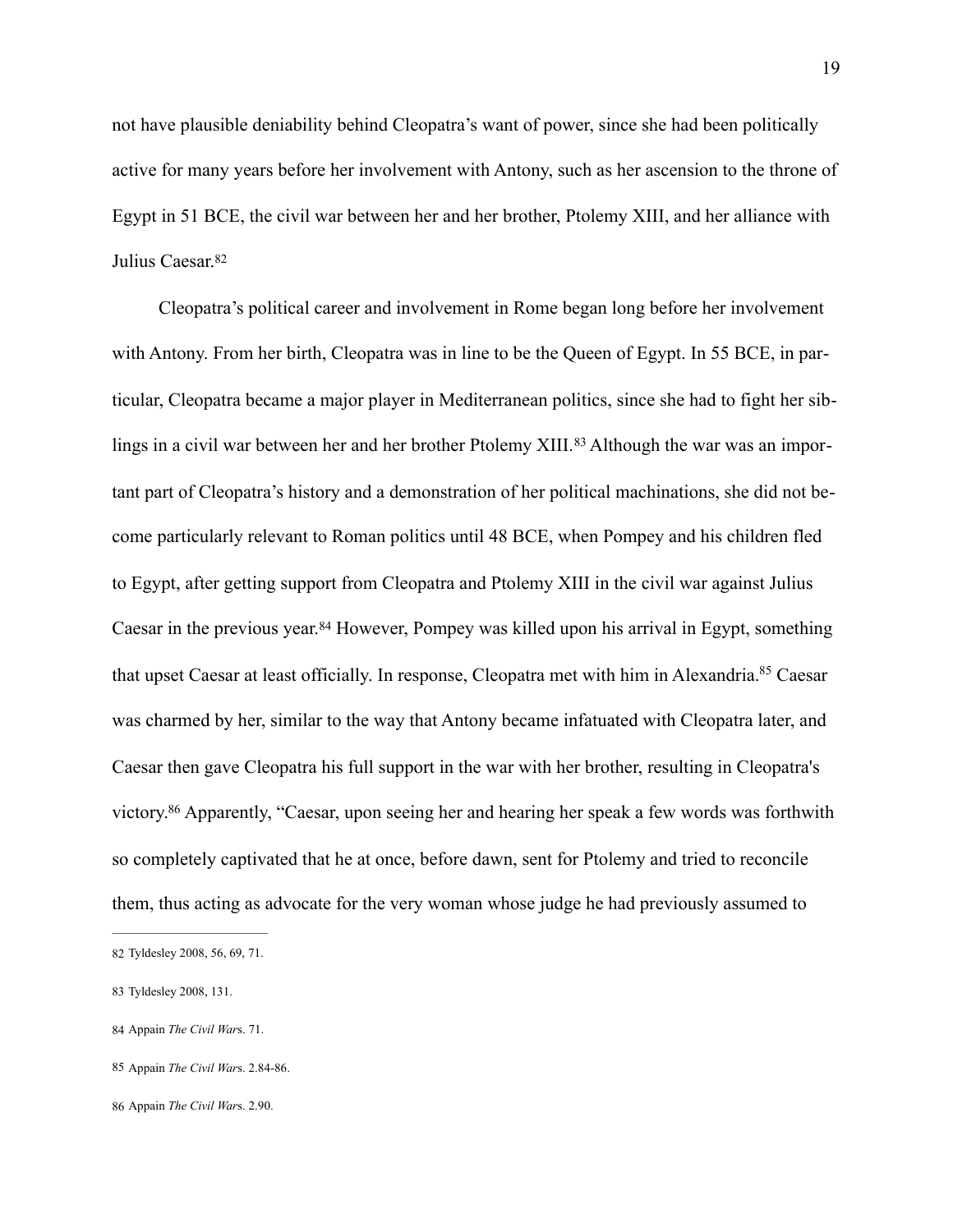<span id="page-23-10"></span><span id="page-23-9"></span><span id="page-23-8"></span><span id="page-23-7"></span><span id="page-23-6"></span>be."<sup>87</sup>Caesar stayed in Egypt into 47 BCE in order to settle affairs there. In that time, Cleopatra and Caesar indulged in a romantic relationship and supposedly convinced a child, Caesarion.<sup>[88](#page-23-1)</sup> Finally, in April of 47 BCE, Caesar returned to Rome, and, a few months later, Caesarion was born.<sup>89</sup>Although Caesar did not claim the child, Cleopatra claimed that Caesar was the father, and that, therefore, Caesarion was his heir[.](#page-23-3)<sup>90</sup> This, possibly, was Cleopatra's first attempt at gaining power in Rome, an idea further supported by her visit to Rome in 46 BCE. Cleopatra stayed in Caesar's villa, where she was visited by him and many other guests[.](#page-23-4)<sup>[91](#page-23-4)</sup> Here, Cleopatra was able to influence Caesar, and, according to Duane Roller's *Cleopatra: A Biography*, "Furthering her connection with Isis, the queen was presumably also responsible for encouraging Caesar to commission a Temple of Isis in Rome, probably in the central part of the Campus Martius near theSaepta Julia."<sup>92</sup> Cleopatra's influence on Caesar and the Egyptianization of some of his actions at time only would have encouraged the xenophobic, anti-Egyptian sentiments of the Roman people at this time.

<span id="page-23-11"></span>After Caesar's death in 44 BCE, three years passed before Cleopatra was able to regain a Roman patron in the form of Antony. Their relationship began in 41 BC, when Cleopatra invited Antony to visit Egypt, where he was celebrated for his heroic actions that helped restore Ptolemy

- <span id="page-23-2"></span>[89](#page-23-8) Roller 2011, 70.
- <span id="page-23-3"></span>[90](#page-23-9) Tyldesley 2008, 140.
- <span id="page-23-4"></span>[91](#page-23-10) Tyldesley 2008, 53.

<span id="page-23-0"></span>[<sup>87</sup>](#page-23-6) Cassius Dio. 42.34.

<span id="page-23-1"></span>[<sup>88</sup>](#page-23-7) Appain *The Civil War*s. 2.90.

<span id="page-23-5"></span>[<sup>92</sup>](#page-23-11) Roller 2011, 115.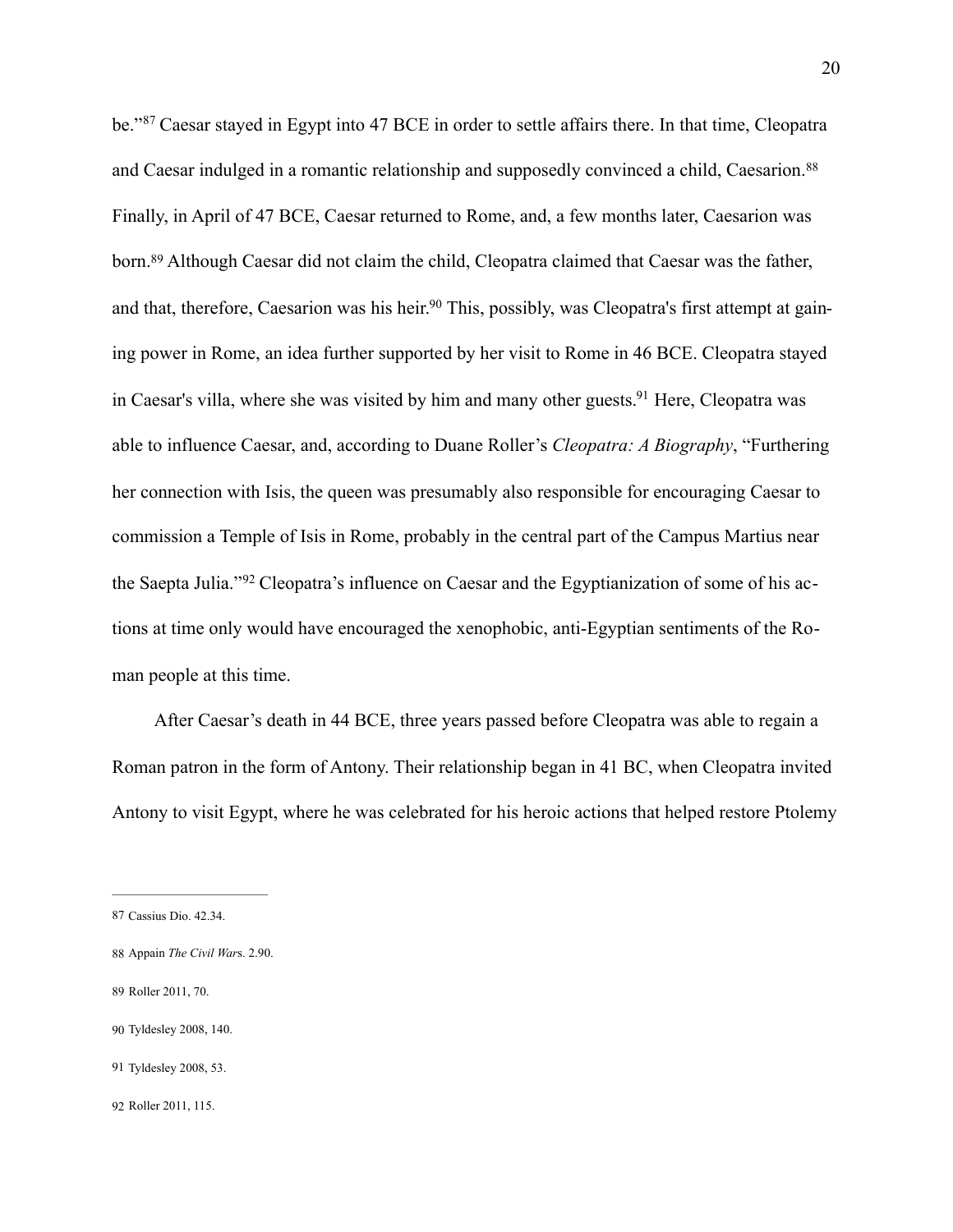<span id="page-24-8"></span><span id="page-24-7"></span>XII,her father, to power in 55 BCE.<sup>93</sup> Although Cleopatra's true motives are unclear, she intentionally went out of her way to invite and impress Antony during their first meeting, in a period of time where he was considered to be one of the most powerful people in Rome[.](#page-24-1)<sup>94</sup> With his triumvir powers, Antony had the power to return lands to Egypt that had previously been a part of thePtolemaic dynasty, but had been taken over by Rome.<sup>[95](#page-24-2)</sup> Antony's political position certainly would have been an incentive for Cleopatra to manipulate and cajole Antony through a relationship with her, and such flattery paid off, and by 38 BCE, "Cleopatra was given control of Cyprus, Crete, Cyrenaica (Libya), large parts of Coele-Syria, Phoenecia, Cilicia and Nabataea."[96](#page-24-3)

<span id="page-24-11"></span><span id="page-24-10"></span><span id="page-24-9"></span>After their first meetings and the beginning of their correspondence, the relationship between Cleopatra and Antony became strained when Antony married Octavia in October of 40 BCE[.](#page-24-4)<sup>97</sup> During this time Antony led a campaign in Parthia, and relied on the resources of Octavian for supplies and men. Cleopatra reacted poorly to this, growing jealous of Octavia, so she essentially cut Antony out of her life and they remained apart during the early years of Antony's marriage to Octavia[.](#page-24-5)<sup>[98](#page-24-5)</sup> However, the two reconciled after Cleopatra went to Parthia in 36 BCE with their twins, Cleopatra Selene and Alexander Helios, the first time that Antony had met their children[.](#page-24-6)<sup>[99](#page-24-6)</sup> Antony agreed to set Octavia aside and cohabitate with Cleopatra, and the "marriage"

<span id="page-24-13"></span><span id="page-24-12"></span><span id="page-24-0"></span>[<sup>93</sup>](#page-24-7) Appain *The Civil War*s. 5.1; Tyldesley 2008, 53.

<span id="page-24-1"></span>[<sup>94</sup>](#page-24-8) Appain *The Civil War*s. 5.1; Tyldesley 2008, 179-181.

<span id="page-24-2"></span>[<sup>95</sup>](#page-24-9) Plutarch. *Life of Antony*. 36; Tyldesley 2008, 193.

<span id="page-24-3"></span>[<sup>96</sup>](#page-24-10) Plutarch. *Life of Antony*. 36; Tyldesley 2008, 193.

<span id="page-24-4"></span>[<sup>97</sup>](#page-24-11) Plutarch. *Life of Antony*. 53; Tyldesley 2008, 192.

<span id="page-24-5"></span>[<sup>98</sup>](#page-24-12) Metts 2004, 98.

<span id="page-24-6"></span>[<sup>99</sup>](#page-24-13) Plutarch. *Life of Antony*. 36; Tyldesley 2008, 193.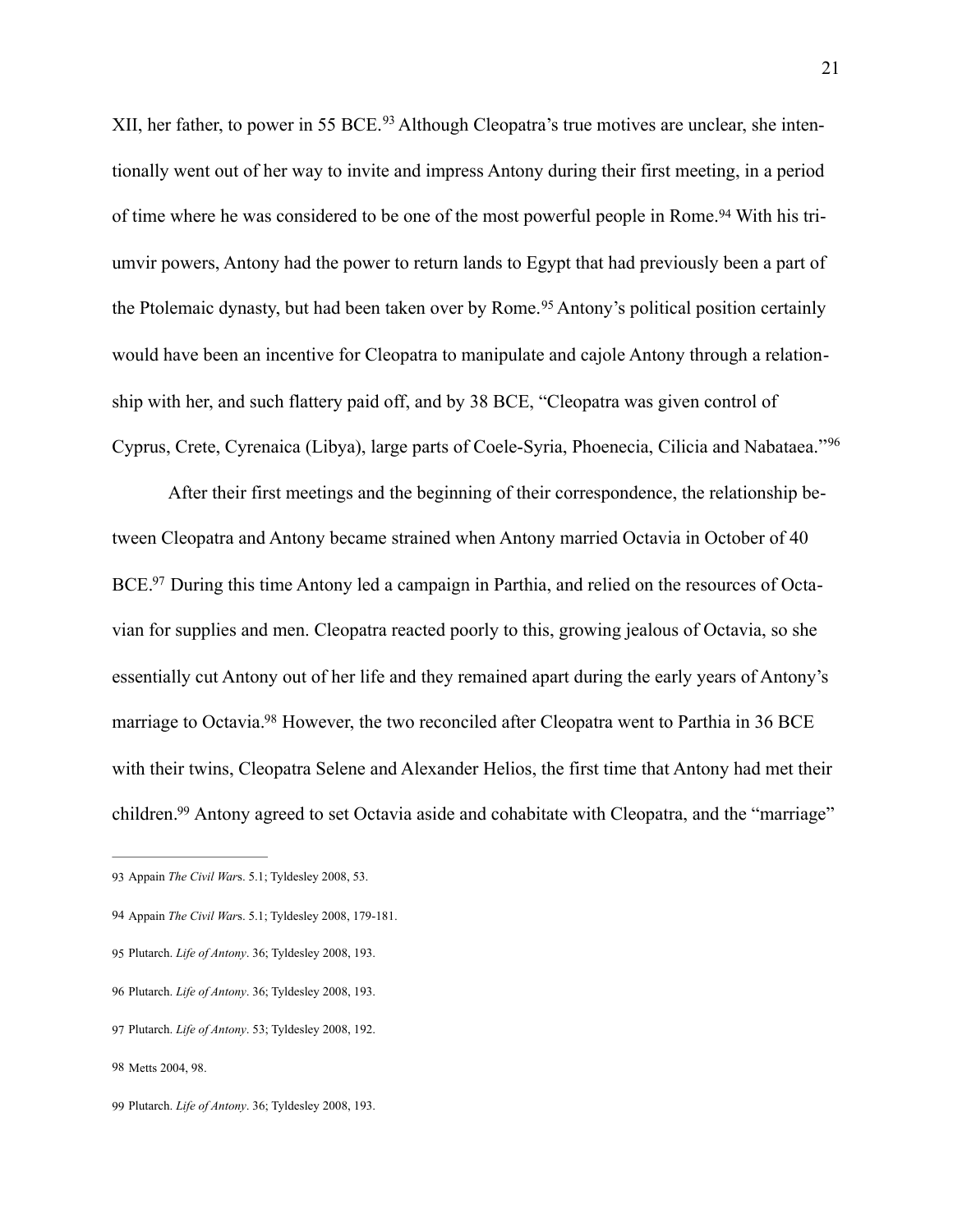<span id="page-25-4"></span>between them contributed early on to the idea that Antony was anti-Roman. According to Cassius Dio, Antony, "learning on the way, however, that Octavia was coming from that, he went no farther, but returned, in spite of the fact that he had then and there ordered her to go home and hadlater accepted the gifts which she sent."<sup>[100](#page-25-0)</sup> To make matters worse for Antony, rather than divorcing Antony and going back to Octavian, as Octavian himself insisted, Octavia remained in Antony's home and raised his children, demonstrating that she was the ideal Roman wife, showing that Antony chose a foreign queen rather than the ideal Roman wife and mother. [101](#page-25-1)

<span id="page-25-6"></span><span id="page-25-5"></span>After rebuffing Octavia, another transgression occurred in which Antony ignored Roman tradition in favor of Egypt. In 34 BCE, Antony occupied Armenia in order to take revenge for their betrayal in his attempt to take Parthia, and "in a kind of triumphal procession, he himself drove into [Alexandria] upon a chariot, and he not only presented to Cleopatra all the other spoils butbrought her the Armenian and his family in golden bonds."<sup>[102](#page-25-2)</sup> This action, referred to as the Donations of Alexandria, demonstrated that, rather than go to Rome and hold a triumph there, as a normal Roman would, Antony's choice was to celebrate his victory in Egypt and thus honor Cleopatra. Throughout their relationship, the trend of Cleopatra using Antony's power to better her own position while Antony abandoned Rome continued, most notably in the case of the Do-nations of Alexandria in 34 BCE.<sup>[103](#page-25-3)</sup> According to Plutarch, it directed that "Antony's body, even if he should die in Rome, should be borne in state through the forum and then sent away to

- <span id="page-25-2"></span>[102](#page-25-6) Cassius Dio. 49.33.
- <span id="page-25-3"></span>[103](#page-25-7) Strootman 2010, 1.

<span id="page-25-7"></span><span id="page-25-0"></span>[<sup>100</sup>](#page-25-4) Cassius Dio 49.33.

<span id="page-25-1"></span>[<sup>101</sup>](#page-25-5) Plutarch. *Life of Antony*. 54.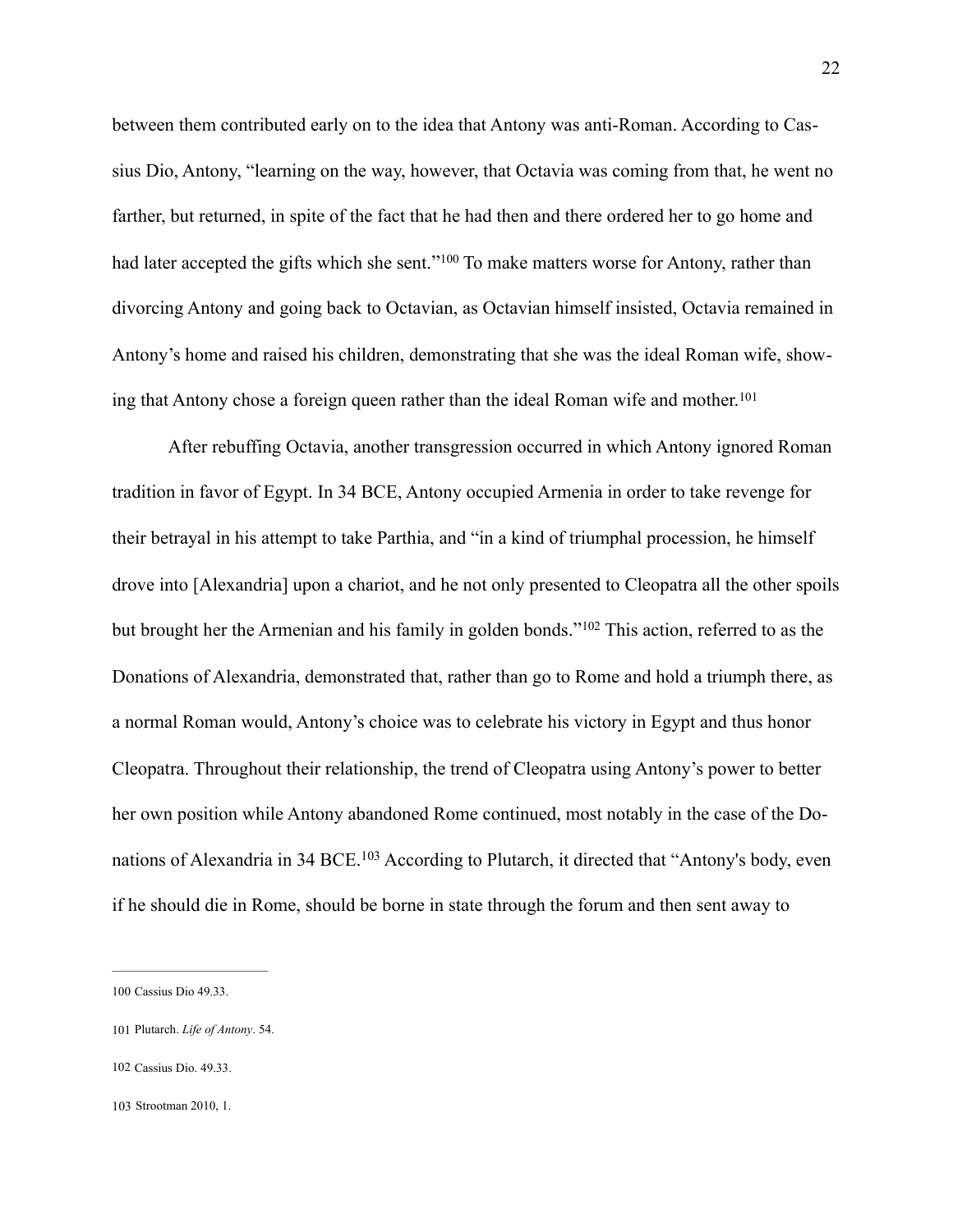<span id="page-26-4"></span><span id="page-26-3"></span>Cleopatra in Egypt.["](#page-26-0)<sup>104</sup> Antony's request to be buried at Alexandria only drives home the message even more that Antony was no longer Roman and was violating Roman values. The most damning aspect of the Donations of Alexandria was when he gave Roman land to his children by Cleopatra. <sup>[105](#page-26-1)</sup> He declared "Cleopatra Queen of Egypt, Cyprus, Libya, and Coele Syria, and she was to share her throne with Caesarion. In the second place, he proclaimed his own sons by Cleopatra Kings of Kings, and to Alexander he allotted Armenia, Media and Parthia, to Ptolemy Phoenicia,Syria, and Cilicia."<sup>[106](#page-26-2)</sup> The bestowal of lands on Cleopatra and her children was seen as treasonous, since not only was Antony giving Roman provinces to foreigners, but he was declaring Caesarion, an Egyptian, Caesar's heir, thus undermining Octavian, a Roman. By splitting up that land between his Egyptian, non-Roman children, Antony was essentially declaring that he cared more about a foreign nation than Rome, since he was willing to give it up to outsiders.

<span id="page-26-5"></span>Another factor that solidified the people's view of Antony was how he was compared to Octavian himself. During the civil war, while creating much propaganda against Antony, Octavian was also influencing public opinion in his own favor. He increased the quality of public works and games. When Agrippa became Aedile in 33 BCE he "without taking anything from the public treasury repaired all the public buildings and all the streets, cleaned out the sewers, and sailed through them underground into the Tiber" and "distributed olive-oil and salt to all, and furnished the baths free of charge throughout the year" along with many other vast improve-

<span id="page-26-0"></span>[<sup>104</sup>](#page-26-3) Plutarch. *Life of Antony.* 58.

<span id="page-26-1"></span>[<sup>105</sup>](#page-26-4) Strootman 2010, 2-3.

<span id="page-26-2"></span>[<sup>106</sup>](#page-26-5) Plutarch. *Life of Antony.* 54; Strootman 2010, 8.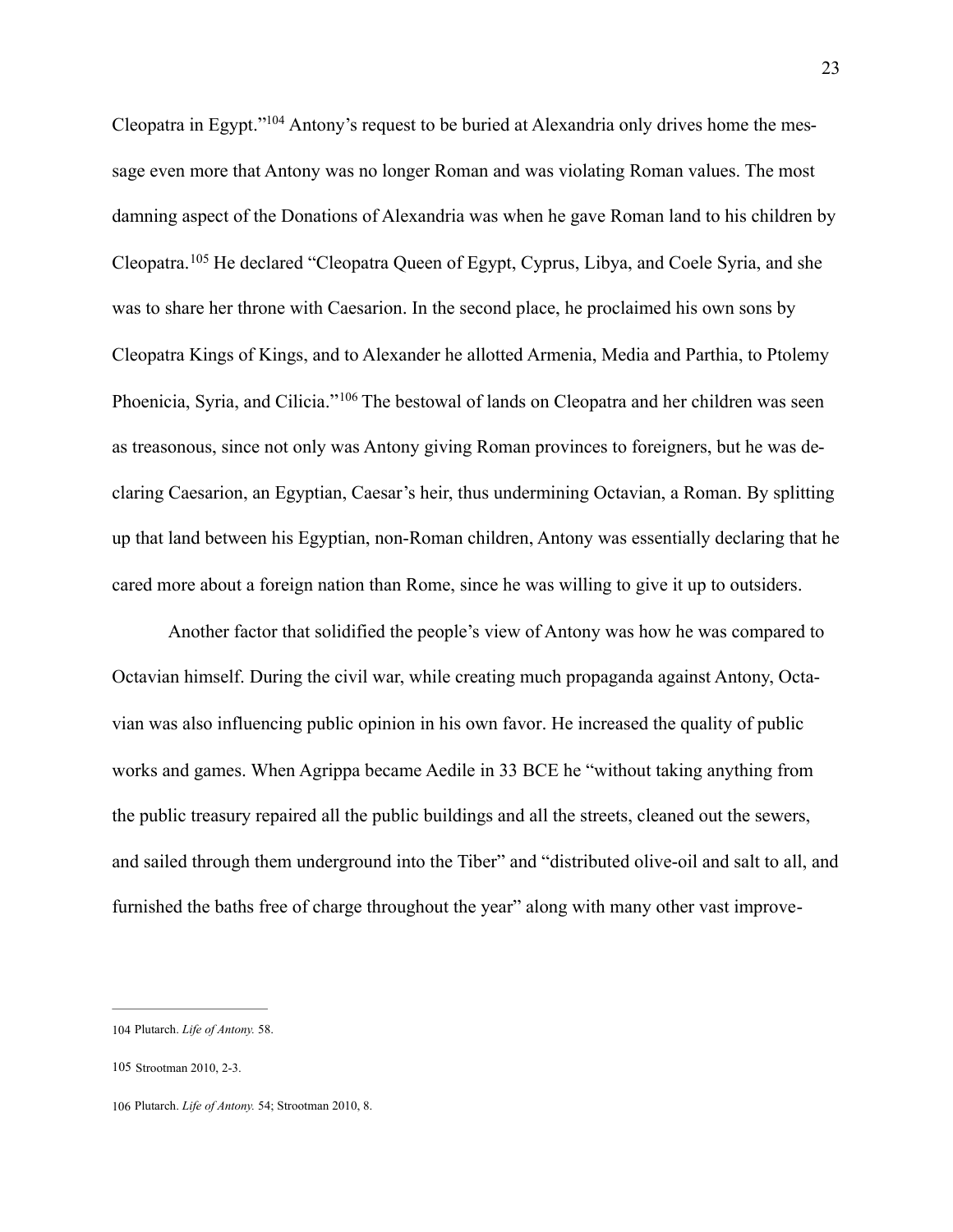<span id="page-27-9"></span><span id="page-27-8"></span><span id="page-27-7"></span><span id="page-27-6"></span>ments for the Roman people on Octavian's behalf[.](#page-27-0)<sup>[107](#page-27-0)</sup> This beneficence helped the reputation of Octavian, since the people were directly benefiting from his contributions, while Antony partied and drank with Cleopatra in Egypt.<sup>108</sup> During this bout of partying and drunkenness, Antony began so associate himself with the god Dionysus, abandoning his previous emulation of Heracles whilein Alexandria.<sup>[109](#page-27-2)</sup> Unlike the masculine appearance of Heracles, Antony, while dressed like Dionysus, would appear "with full physique, sensuous eyes and lips, wearing long, transparent garment, and holding a kantharos."<sup>[110](#page-27-3)</sup> This was a far more effeminate presentation for Antony, something that Octavian took advantage of, since "the statues that showed Antony in the guise of Dionysus were to be seen only in the East, but the partisans of Octavian did all they could to play up their scandalous nature. This was not hard, since there were figures of Dionysus all over Rome, and one could conjure up the image of Antony's features on these effeminate bodies.["111](#page-27-4) In comparison to this, Octavian began to liken himself to the god Apollo, "for he had made public property of the place on the Palatine which he had bought for the purpose of erecting a residenceupon it, and had consecrated it to Apollo, after a thunderbolt had descended upon it." $112$  By living next to a temple of Apollo, Octavian was directly comparing himself to the god, in contrast to Antony's comparisons to Dionysus, who was the god of parties and drunkenness, and a more

<span id="page-27-11"></span><span id="page-27-10"></span><span id="page-27-0"></span>[<sup>107</sup>](#page-27-6) Cassius Dio 49.43.

<span id="page-27-1"></span>[<sup>108</sup>](#page-27-7) Plutarch. *Life of Antony.* 24, 71.

<span id="page-27-2"></span>[<sup>109</sup>](#page-27-8) Plutarch. *Life of Antony.* 60; Zanker 1988, 44, 46.

<span id="page-27-3"></span>[<sup>110</sup>](#page-27-9) Plutarch. *Life of Antony.* 24; Zanker 1988, 47.

<span id="page-27-4"></span>[<sup>111</sup>](#page-27-10) Cassius Dio. 50.5; Zanker 1988, 58.

<span id="page-27-5"></span>[<sup>112</sup>](#page-27-11) Cassius Dio. 49.15; Freyburger 2009, 22.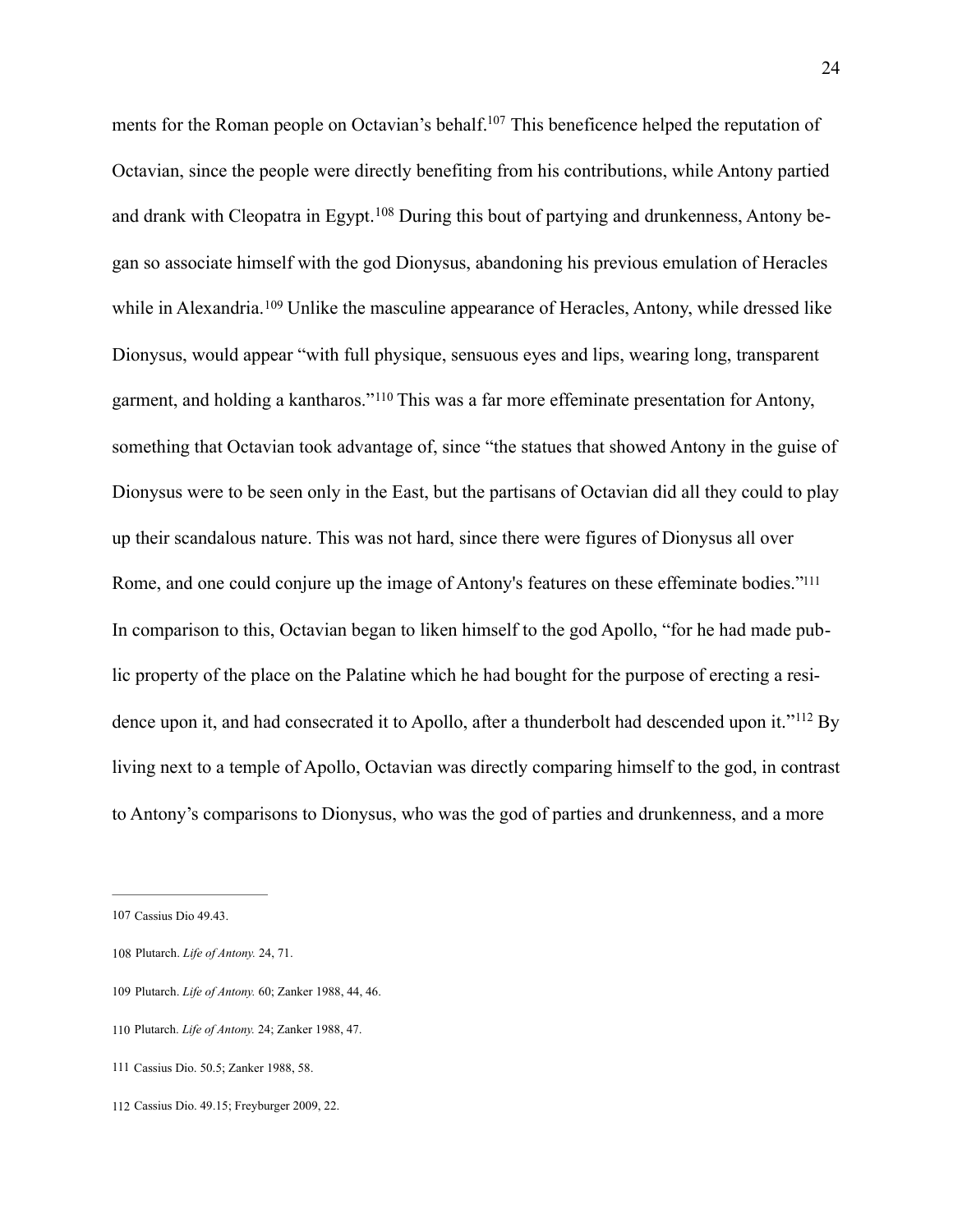<span id="page-28-5"></span><span id="page-28-4"></span>effeminatefigure.<sup>[113](#page-28-0)</sup> Lastly, Octavian emphasized his relation to Julius Caesar and began calling himself by the same name, erecting shrines to Venus and reminding the Roman people that he was a descendant not only of the great general, but of a goddess[.](#page-28-1)<sup>[114](#page-28-1)</sup> The emphasis on his alleged heritage, as well as the eventual divinization of Caesar, made many Romans side with Octavian as a powerful and masculine figure acting in order to benefit Rome, rather than with Antony, who only seemed to care about Cleopatra.

<span id="page-28-6"></span>All of Antony's submissive behavior and deference to Cleopatra reaped its consequences when war was declared in 32 BCE by Octavian as a result of the Donations of Alexandria.<sup>[115](#page-28-2)</sup> From the years prior to the disputes between Antony and Octavian, Rome had already been entrenched in civil war: in 88 BCE between Marius and Sulla, 83 BCE between Sulla and Cinna, the Catiline Conspiracy in 63 BCE, the civil war between Caesar and Pompey in 49 BCE, and the recent war beginning in 44 BCE between the second triumvirate and the anti-Caesarian conspirators were all examples of the many bloody civil wars that occurred within a short period of only about forty-five years.<sup>[116](#page-28-3)</sup> The idea of another civil war after all of this conflict was certainly not an idea that would have been popular among Roman soldiers or civilians. Octavian, therefore, avoided officially declaring war on Antony by attacking Cleopatra instead. Cleopatra was already an unpopular figure at this time due to Antony's actions in his marriage with Octavia, so the court of public opinion was already in his favor; all he needed was an excuse to declare war.

<span id="page-28-3"></span>[116](#page-28-7) Huzar 1978, 9, 11, 18.

<span id="page-28-7"></span><span id="page-28-0"></span>[<sup>113</sup>](#page-28-4) Plutarch. *Life of Antony.* 24, 60; Freyburger 2009, 24.

<span id="page-28-1"></span>[<sup>114</sup>](#page-28-5) Cassius Dio. 51.22.

<span id="page-28-2"></span>[<sup>115</sup>](#page-28-6) Plutarch. *Life of Antony.* 62.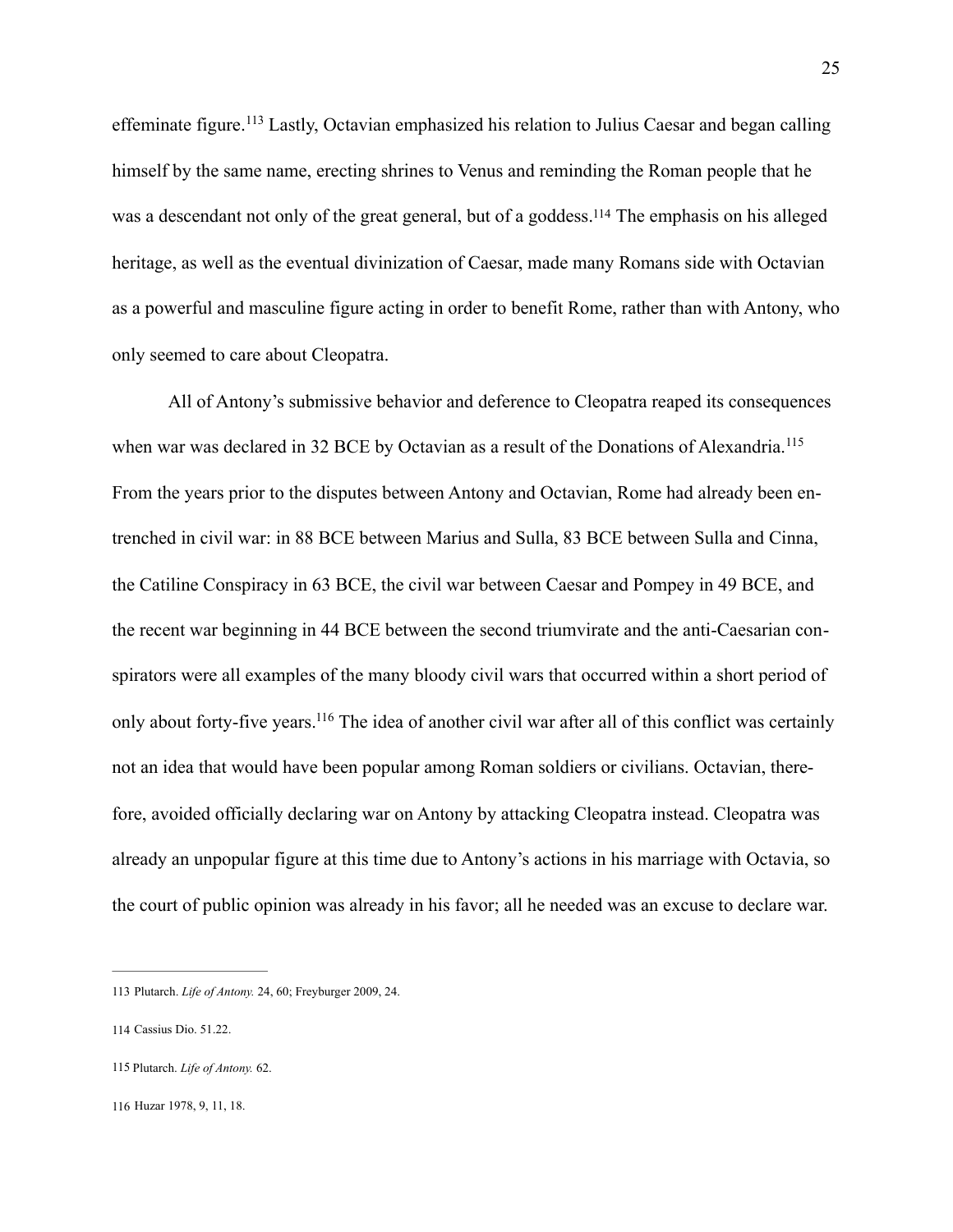<span id="page-29-5"></span>Such an excuse came to Octavian in 34 BCE when the Donations of Alexandria were published, as it seemingly confirmed the Roman fear of their territories and poor being given to a foreign ruler.<sup>117</sup>Roller confirms this in his biography of Cleopatra, stating "Yet the vast amount of prejudice that had developed against Cleopatra was hardly legal grounds for war, although it did create a convenient body of public opinion that provided support for such an action. As Octavian himself made clear, it was Cleopatra's actions that were the cause for war; in other words, she had conducted herself in a manner improper for an allied monarch."<sup>[118](#page-29-1)</sup> Although technically Rome declared war on Cleopatra, not Antony, it was clear that such a declaration was an attack on Antony as well, as he was married to Cleopatra and the couple had three children together. As Roller states, "despite the fact that she was the stated enemy, it was understood that the war was also against Antonius, who was deprived of his remaining authority."<sup>[119](#page-29-2)</sup> Practically speaking, the war was against Antony, without it having to be officially declared against him.

<span id="page-29-8"></span><span id="page-29-7"></span><span id="page-29-6"></span>While there were land skirmishes throughout the Mediterranean, the battle of Actium was the most important and final battle in the war with Octavian. This is also where Antony's weak-ness towards his wives appears most obviously, which hurt him in an irrevocable way[.](#page-29-3)<sup>[120](#page-29-3)</sup> This battle, which took place on September 2nd, 31 BCE, was fought by boat in the Ionian Sea near Actium.<sup>121</sup>Although Antony wanted Cleopatra to stay in Egypt, she insisted upon being there

<span id="page-29-9"></span><span id="page-29-0"></span>[<sup>117</sup>](#page-29-5) Strootman 2010, 1.

<span id="page-29-1"></span>[<sup>118</sup>](#page-29-6) Roller 2011, 136.

<span id="page-29-2"></span>[<sup>119</sup>](#page-29-7) Roller 2011, 137.

<span id="page-29-3"></span>[<sup>120</sup>](#page-29-8) Plutarch. *Life of Antony.* 60.

<span id="page-29-4"></span>[<sup>121</sup>](#page-29-9) Plutarch. *Life of Antony.* 66.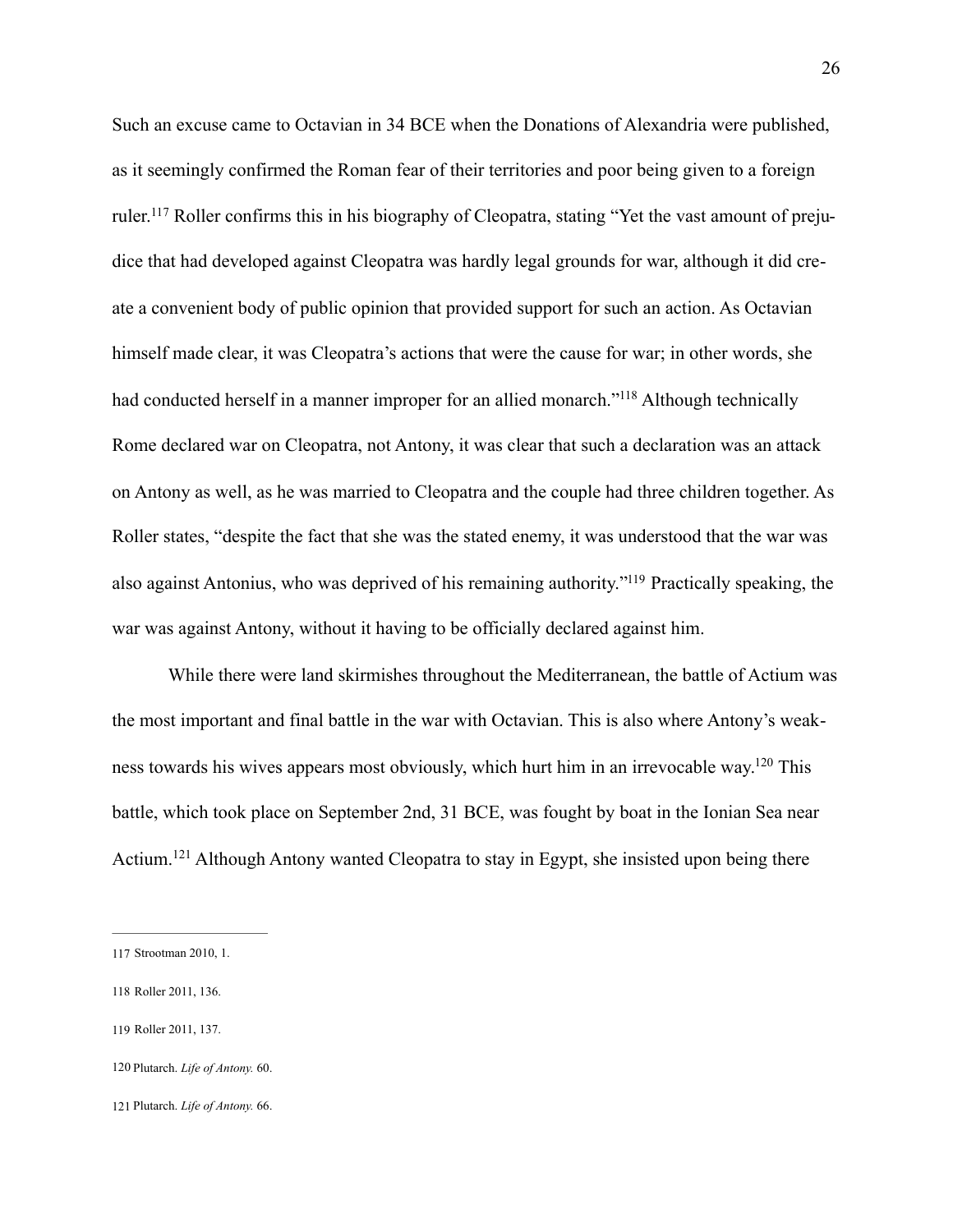<span id="page-30-8"></span><span id="page-30-7"></span><span id="page-30-6"></span><span id="page-30-5"></span>and so Antony had to focus not only on the battle, but protecting Cleopatra's ship as well[.](#page-30-0)<sup>122</sup> Additionally, this action only angered some of Antony's men, leading to their desertion and defection to Octavian's side. For example, "Titius and Plancus, friends of Antony and men of consular rank, being abused by Cleopatra (for they had been most opposed to her accompanying the expe-dition) ran away to Caesar.["](#page-30-1) $^{123}$  $^{123}$  $^{123}$  After the battle began to go poorly for Antony, Cleopatra, fearing thatthey were going to lose, fled the battle.<sup>[124](#page-30-2)</sup> Antony, ever subservient to the women around him,chased her, fleeing as well and abandoning the battle.<sup>[125](#page-30-3)</sup> Although the conflict very well could have gone the same way without Cleopatra's involvement and Antony's pursuit of her at Actium, his decision to chase after her was a dire mistake and was the final nail in the coffin of the civil war. Plutarch describes this as a defining moment for Antony: "Here, indeed, Antony made it clear to all the world that he was swayed neither by the sentiments of a commander nor of a brave man, nor even by his own, but, as someone in pleasantry said that the soul of the lover dwells in another's body, he was dragged along by the woman as if he had become incorporate with her and must go where she did.["](#page-30-4)<sup>[126](#page-30-4)</sup> Once again, Antony's inability to control his wives in the way that Romans traditionally encouraged and his subservient attitude towards them caused Antony to suffer fatal consequences.

<span id="page-30-4"></span>[126](#page-30-9) Plutarch. *Life of Antony.* 66.

<span id="page-30-9"></span><span id="page-30-0"></span>[<sup>122</sup>](#page-30-5) Plutarch. *Life of Antony.* 66. Tyldesley 2008, 209.

<span id="page-30-1"></span>[<sup>123</sup>](#page-30-6) Plutarch. *Life of Antony.* 58.

<span id="page-30-2"></span>[<sup>124</sup>](#page-30-7) Plutarch. *Life of Antony.* 66 - 68. Tyldesley 2008, 209-210.

<span id="page-30-3"></span>[<sup>125</sup>](#page-30-8) Plutarch. *Life of Antony.* 66. Tyldesley 2008, 209.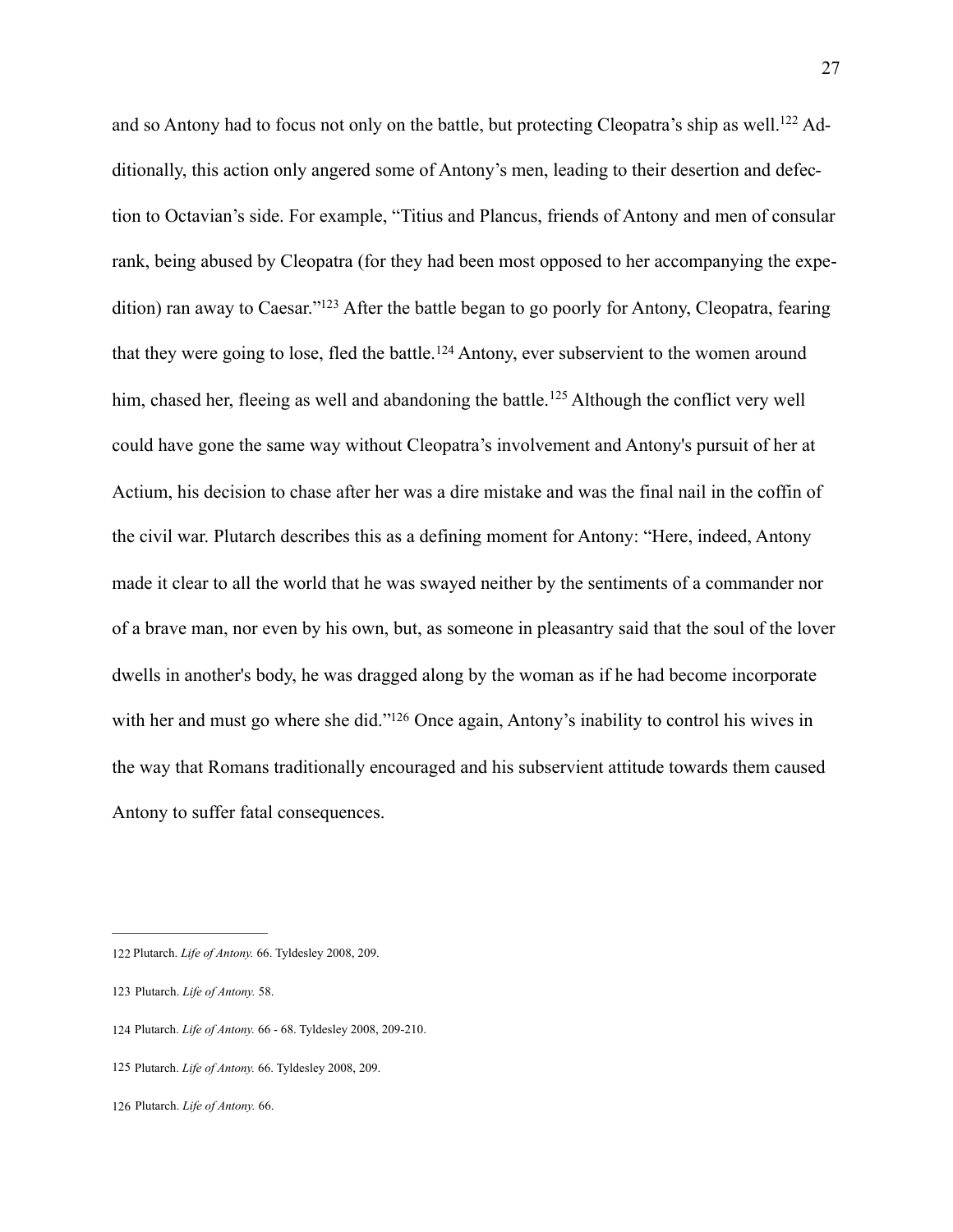<span id="page-31-6"></span><span id="page-31-5"></span>Antony's final act was similarly performed due to his devotion to Cleopatra: he commit-ted suicide by stabbing himself in the stomach[.](#page-31-0)<sup>[127](#page-31-0)</sup> After Actium, a rumor had been spread that Cleopatra had committed suicide, so Antony followed suit, not wanting to live without her.<sup>[128](#page-31-1)</sup> After it was revealed to him that she was not dead, and had instead barricaded herself in a mausoleum, he managed to live until he was transported to Alexandria, where his final moments werespent in Cleopatra's arms.<sup>[129](#page-31-2)</sup> Cleopatra followed suit with her own suicide after Antony's, although the exact circumstances are unknown, with the most popular telling being that she let an aspbite her breast.<sup>[130](#page-31-3)</sup> This final act of Antony's was ironically encapsulating how many people saw him; a man controlled by the whims of a foreign queen, with little autonomy or logic behind his actions.

<span id="page-31-8"></span><span id="page-31-7"></span> Although much of Antony's reputation for being effeminate comes from the assertion of masculine traits of his wives and Antony's own lack of agency in his relationship with them, much of it came from his own actions throughout his life. To understand this, the ideals of Roman gender must be explained. Roman attitudes toward gender were less about male and female, and more about sexual orientation, in which the world was divided into "penetrators" and "those penetrated.["](#page-31-4)<sup>[131](#page-31-4)</sup> The person penetrated, regardless of gender, was "characterized as womanish, servile, and emasculated — a role well suited to slaves, prostitutes, and women but problematic

<span id="page-31-9"></span><span id="page-31-0"></span>[<sup>127</sup>](#page-31-5) Plutarch. *Life of Antony.* 76. Tyldesley 2008, 216.

<span id="page-31-1"></span>[<sup>128</sup>](#page-31-6) Plutarch. *Life of Antony.* 76. Tyldesley 2008, 216.

<span id="page-31-2"></span>[<sup>129</sup>](#page-31-7) Plutarch. *Life of Antony.* 77; Tyldesley 2008, 217.

<span id="page-31-3"></span>[<sup>130</sup>](#page-31-8) Plutarch. *Life of Antony.* 86; Tyldesley 2008, 223.

<span id="page-31-4"></span>[<sup>131</sup>](#page-31-9) Olson 2014, 184.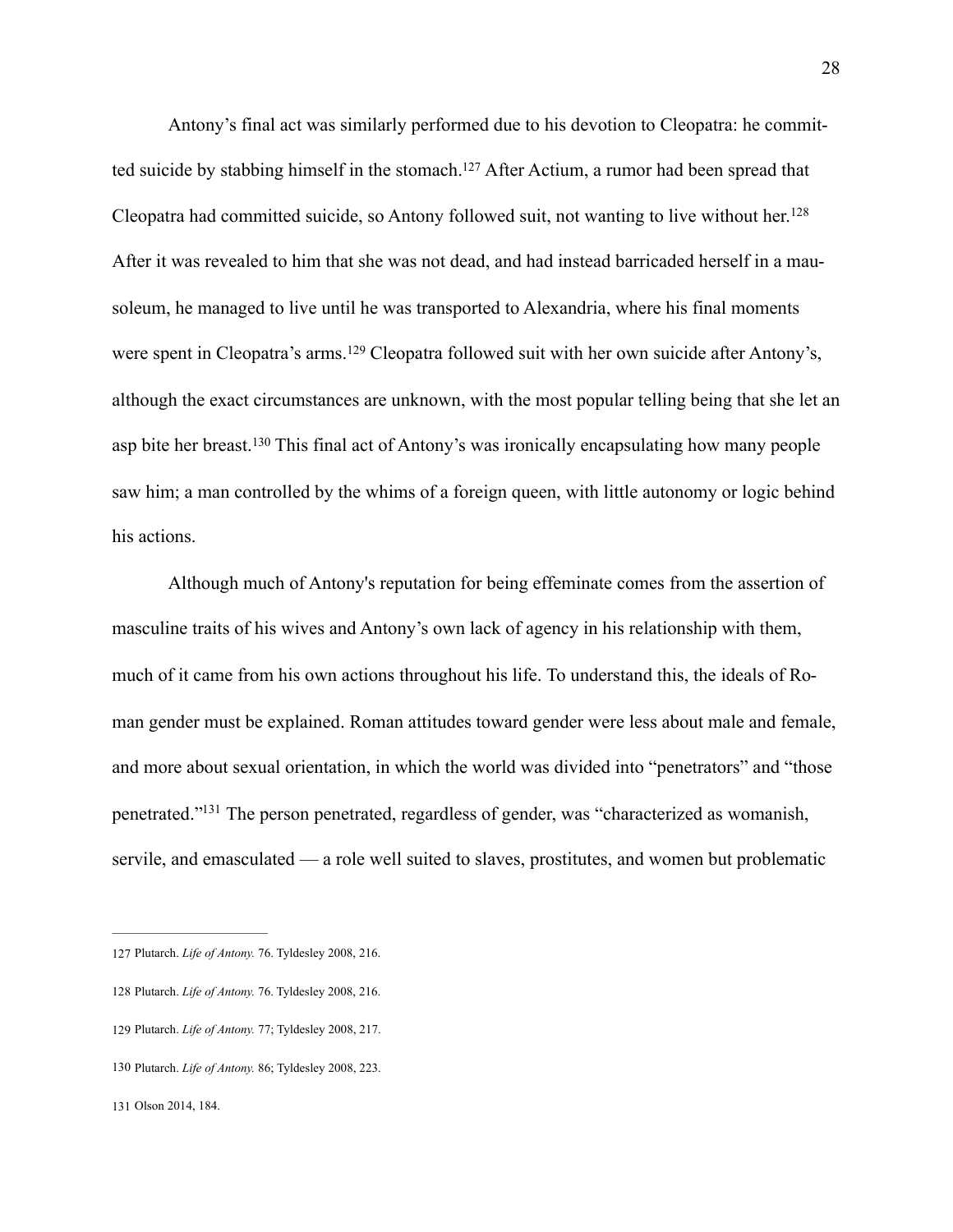<span id="page-32-7"></span><span id="page-32-6"></span><span id="page-32-5"></span>if filled by another adult male.["](#page-32-0)<sup>[132](#page-32-0)</sup> In 44 and 43 BCE, Marcus Tullius Cicero, one of Antony's most vocal opposers, wrote and delivered a series of fourteen speeches that disparaged Antony on a personal and political level called the *Philippics*.<sup>133</sup> Within these speeches, specifically, Cicero used feminine language and allusions in order to mock Antony for being feminine, again, something that was overwhelmingly negative within Roman society. These rules about Roman sexuality certainly played a role in Antony's effeminate reputation, since Cicero calls attention to an alleged sexual dalliance by Antony in which he played the role of the person being penetrated.<sup>[134](#page-32-2)</sup> Cicero compared Antony to a woman in order to disparage him, especially in the context of his relationship with Gaius Scribonius Curio. Cicero claimed that Antony and Curio were in a sexual relationship in which Antony played the submissive role, or the "womanly" role, and that the two were like husband and wife, again with Antony in the woman's role, the "bride" bemarried off to Curio, the "groom."<sup>[135](#page-32-3)</sup> Cicero also accused Antony of prostituting himself for money during his youth, another way that he connected Antony to womanhood and the idea that hewas acting in an "unmanly" way.<sup>[136](#page-32-4)</sup> There is no other indication of whether or not their sexual relationship really existed or if it existed in the way that Cicero describes. However, Cicero was able to use it against Antony as ammunition in order to hurt his reputation and compare him to women. Cicero is even able to twist Antony's masculine actions into something feminine:

<span id="page-32-9"></span><span id="page-32-8"></span><span id="page-32-0"></span>[<sup>132</sup>](#page-32-5) Olson 2014, 184.

<span id="page-32-1"></span>[<sup>133</sup>](#page-32-6) Fertik 2017, 65; Gildenhard 2018, 5-7.

<span id="page-32-2"></span>[<sup>134</sup>](#page-32-7) Cicero. *Philippics*. 2.45; Fertik 2017, 74.

<span id="page-32-3"></span>[<sup>135</sup>](#page-32-8) Cicero. *Philippics*. 2.45; Fertik 2017, 74.

<span id="page-32-4"></span>[<sup>136</sup>](#page-32-9) Cicero. *Philippics*. 2.44; Fertik 2017, 74.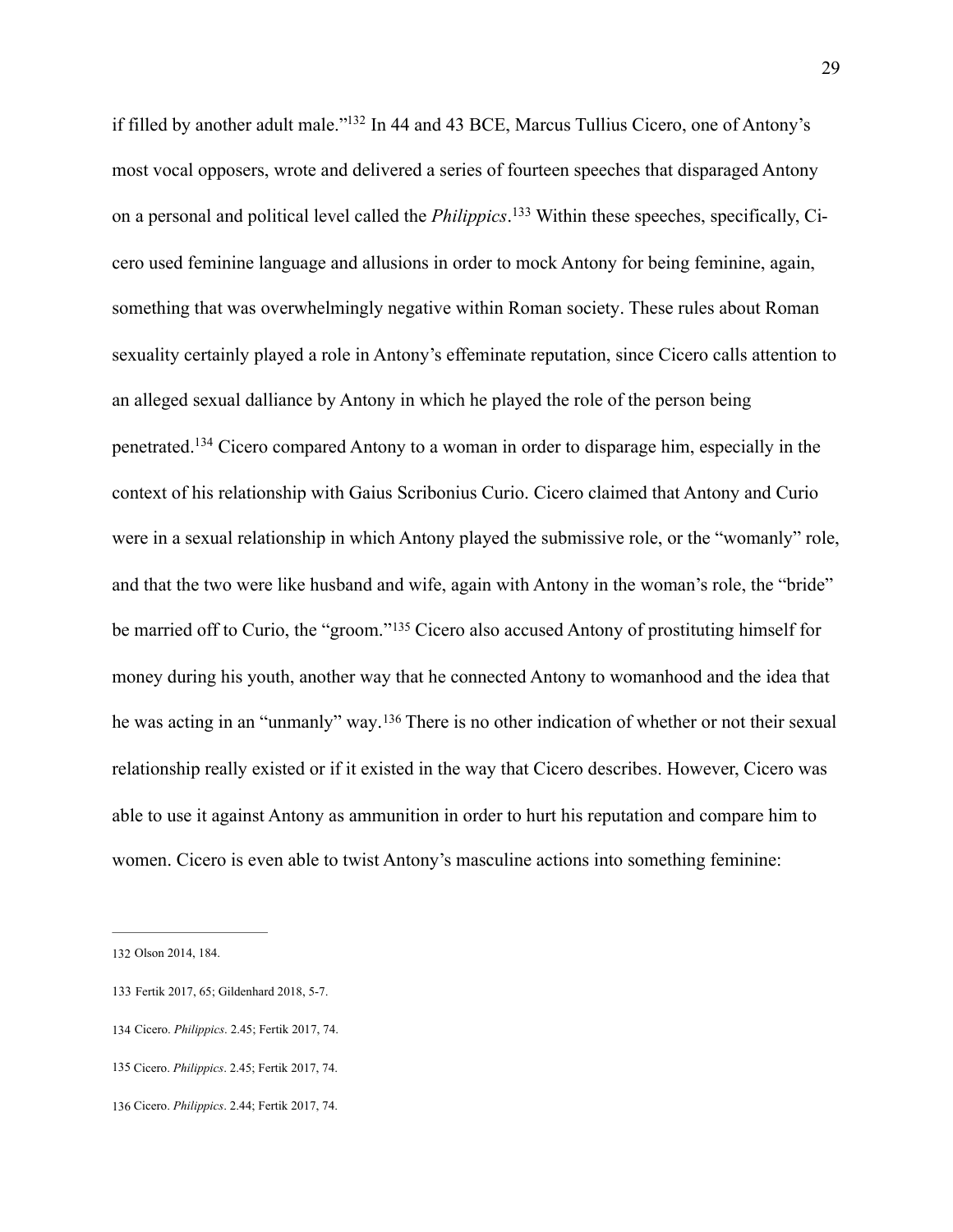In two other references, Cicero emasculates Antony, turning his public political and military actions into feminine issues of baseness through two negative comparisons to women. From his mid-twenties to mid-thirties, Antony was a distinguished military commander, a quaestor, a tribune, and a consul and worked in many capacities for Caesar. Cicero accentuates how Antony has not only sold his affiliation to the highest bidder, but he has also caused the downfall of the republic. He focuses on Antony's early activity in the senate, which was tainted with the bankruptcy of his deceased father. He attacks Antony's fiscal and moral bankruptcy and early participation in the senate due to his social status. [137](#page-33-0)

<span id="page-33-4"></span><span id="page-33-3"></span>During Antony's youth, his actions were nonpolitical and uninvolved with the agenda of many women in his life, however, sexist Roman customs and ideas on "manliness" were still used against him, since Cicero used comparisons of Antony to women in order to insult him, such as his comparison of Antony to Helen of Troy.<sup>138</sup> Although Cicero's defamation was certainly a reason why Antony would be viewed effeminately, it alone would not be enough to tarnish his reputation. For example, Caesar was rumored to have a relationship with the King of Bithynia, and was called "every man's woman" yet still remained an authority figure in Rome and was respect-ed as a masculine figure by Roman historians[.](#page-33-2)<sup>[139](#page-33-2)</sup> The alleged relationship with Curio only added to the narrative that was already present in Rome; that Antony was a submissive figure.

<span id="page-33-5"></span><span id="page-33-0"></span>[<sup>137</sup>](#page-33-3) Myers 2003, 6.

<span id="page-33-1"></span>[<sup>138</sup>](#page-33-4) Cicero. *Philippics*. 2.54.

<span id="page-33-2"></span>[<sup>139</sup>](#page-33-5) Suetonius ii., 45-53.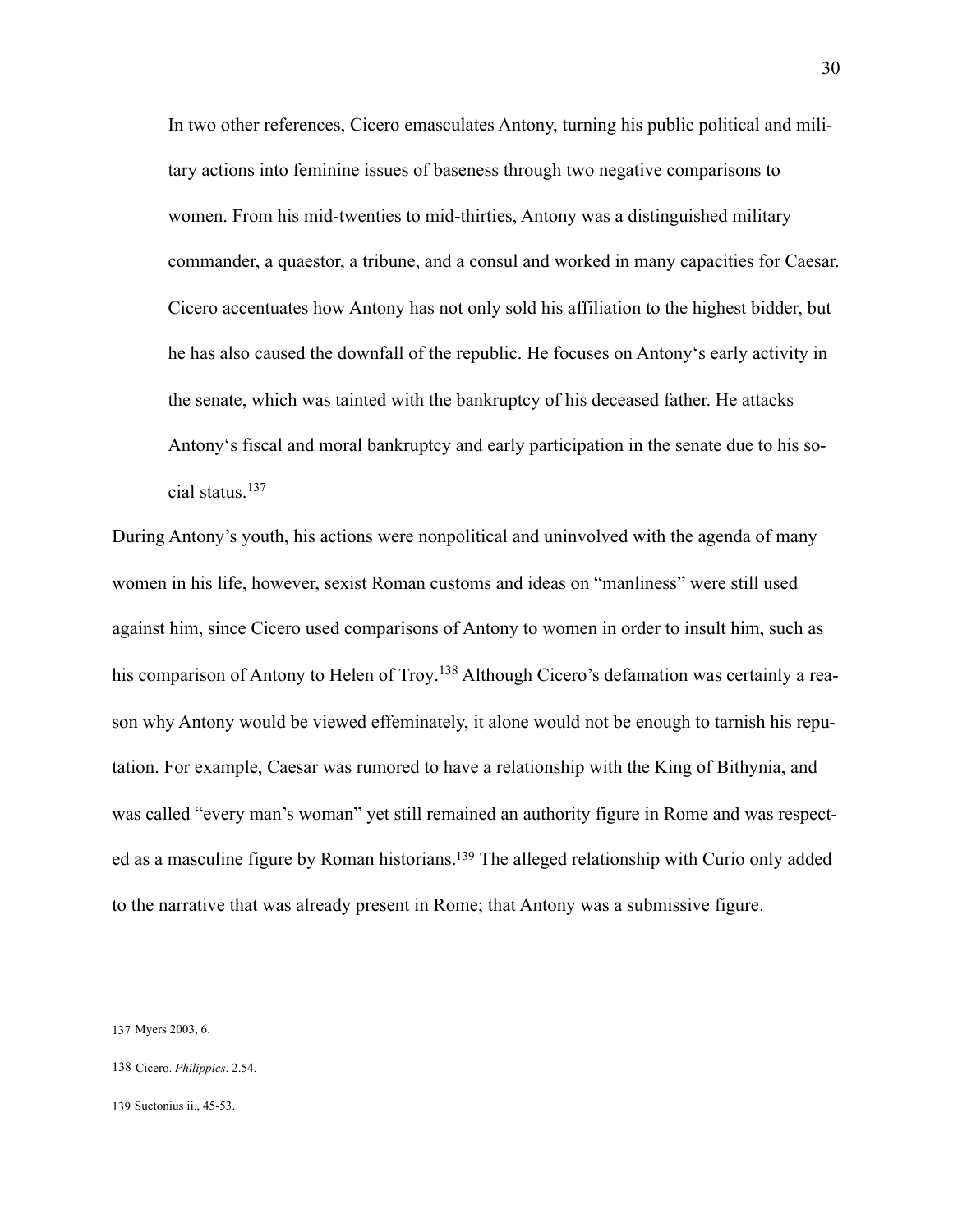Although Antony is depicted as an effeminate figure by Roman writers, it is important to note that the sources of this information were biased and influenced by Augustan propaganda or by Antony's enemies. Notably, Cicero was one of Antony's most vocal enemies who publicly hated him, and is thus more inclined to report on and embellish Antony's negative traits. Similarly, authors such as Appian, Cassius Dio, and Plutarch wrote their histories after the fall of the republic and were not there to see Antony's failures firsthand. Instead, they were relying on vast amounts of anti-Antonian propaganda that was being spread by Octavian after the civil war. Additionally, although the women in his life certainly benefited from their marriages to Antony, he benefited from those relationships as well. From his first two marriages to Fadia and Antonia respectively, Antony gained money that he desperately needed in his youth. By marrying Fulvia, Antony gained money, support from the Clodian faction, and a politically savvy partner to help him run Rome. By marrying Octavia, Antony gained soldiers, resources, and an opportunity for peace with Octavian. Finally, by marrying Cleopatra, Antony gained money, resources, military and political backing, as well as the kingdom of Egypt. One could certainly argue that Antony manipulated his wives in the same way they manipulated him and that his apparent ineptitude and constant missteps were out of his control. However, regardless of whether or not Antony was truly a submissive figure to his wives or if he was attempting to use them, his reputation was that the former was true. His legacy is one that will always be intertwined with these ideas and attitudes about him, which is supported by the literature referencing him and featuring him after his death.

 The Roman poet Vergil made the Roman attitude towards Antony and Cleopatra's relationship very clear in his epic poem the *Aeneid*, written between 29 and 19 BCE, and even refer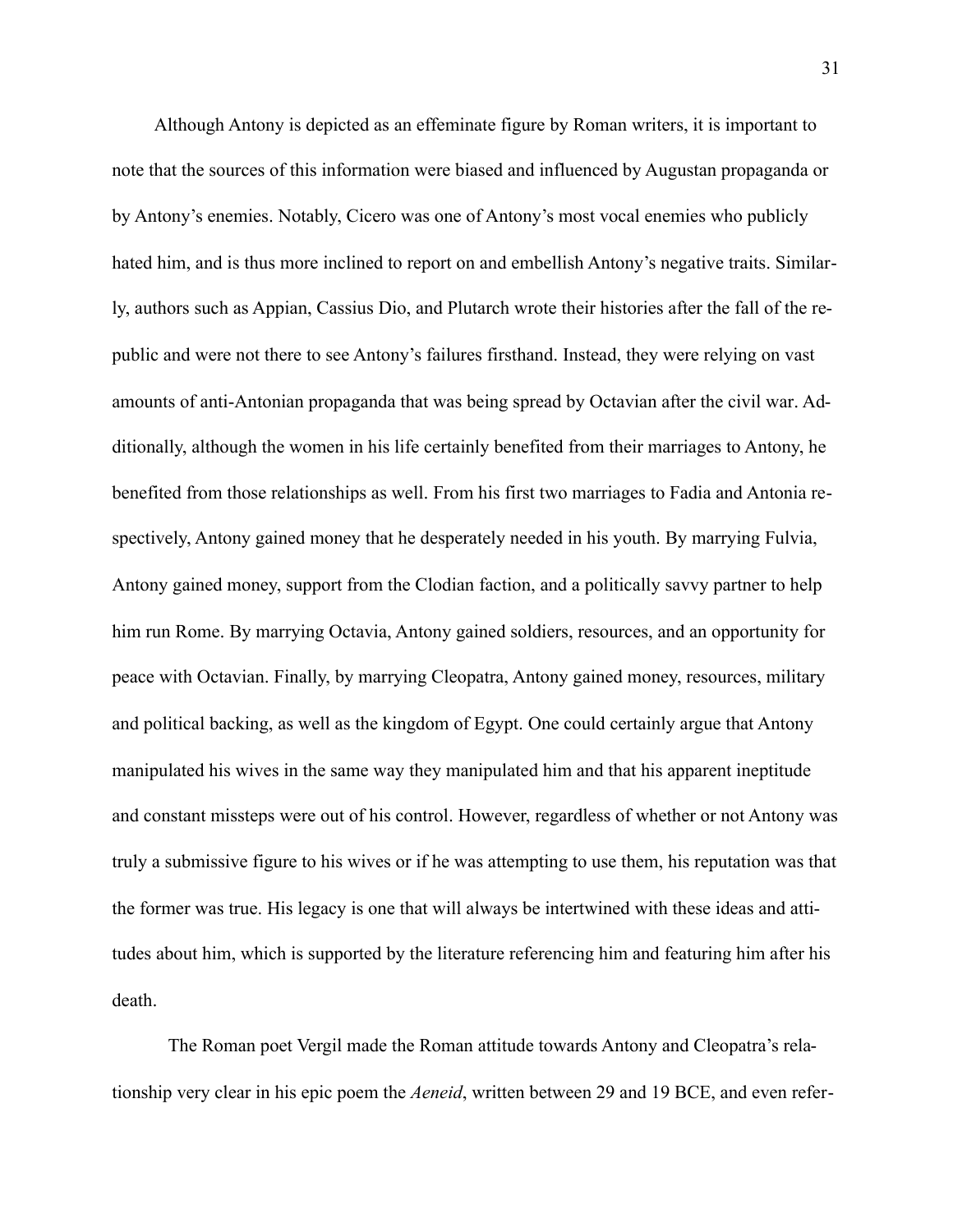<span id="page-35-4"></span><span id="page-35-3"></span>ences them directly. In this poem, Aeneas, the protagonist, arrives at Carthage, where he meets Dido. Dido is the queen of Carthage and quickly takes a liking to Aeneas, and the two engage in aromantic relationship.<sup>[140](#page-35-0)</sup> Although Dido asks Aeneas to stay, he ultimately decides that his duty to Rome is more important than his love for her, so he leaves, prompting Dido to commit suicide[.](#page-35-1) <sup>[141](#page-35-1)</sup> Aeneas chose his duty to Rome over the foreign queen he loved, a clear parallel and reference to Antony's own love affair with Cleopatra. Aeneas does what Vergil thought Antony should have done; left Cleopatra and gone back to Rome. Additionally, Aeneas was created to be the perfect standard of Roman masculinity, since he was the founder of Rome and was an ancestor of Augustus. By having such a figure act in the opposite way of Antony, it further solidifies the idea that the Roman collective opinion was that Antony was an emasculated and un-Roman figure, controlled by a woman rather than his own whims. Vergil's direct references to Antony and Cleopatra certainly corroborate this interpretation of the text:

On the other side, with the wealth of the barbarian world and warriors in all kinds of different armour, came Antony in triumph from the shores of the Red Sea and the peoples of the Dawn. With him sailed Egypt and the power of the East from as far as distant Bactria, and there bringing up the rear was the greatest outrage of all, his Egyptian wife![142](#page-35-2)

<span id="page-35-5"></span>Vergil is stating that the biggest issue at Actium was not necessarily that Antony was raising arms against Octavian, rather that he was married to Cleopatra.

<span id="page-35-0"></span>[<sup>140</sup>](#page-35-3) Vergil. *The Aeneid.* IV*.*54-89, 129-172.

<span id="page-35-1"></span>[<sup>141</sup>](#page-35-4) Vergil. *The Aeneid.* IV.331-361, 393-349, 630-705.

<span id="page-35-2"></span>[<sup>142</sup>](#page-35-5) Vergil. *The Aeneid.* VIII.683-689.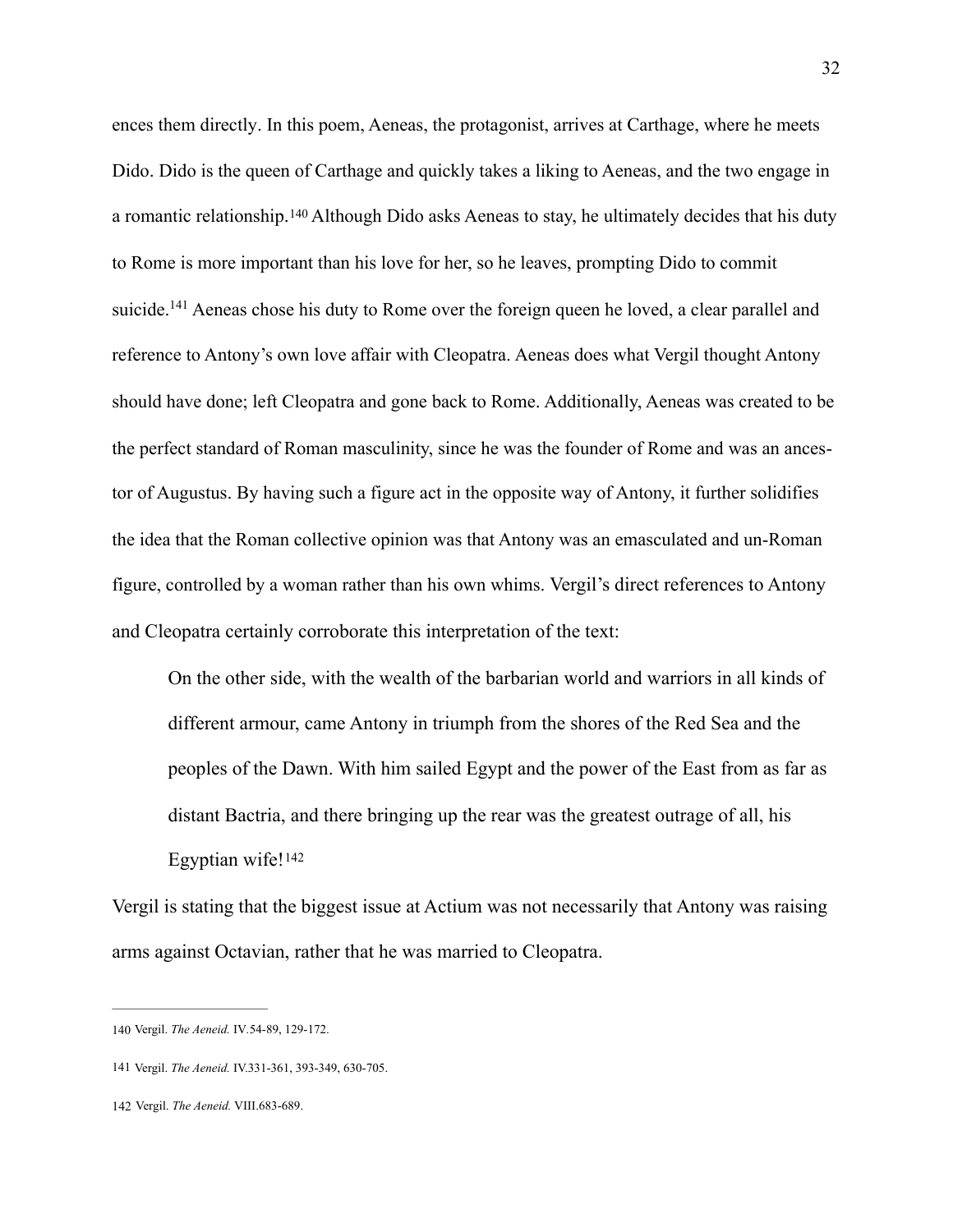<span id="page-36-4"></span><span id="page-36-3"></span>Other, later literature featuring Antony after his death only reaffirms these attitudes towards him. One such example is the play *Antony and Cleopatra* by William Shakespeare written in 1607 CE. The play focuses on the relationship between Antony and Cleopatra, the war with Octavian, and the downfall of Antony[.](#page-36-0)<sup>[143](#page-36-0)</sup> In the play, Antony is in Egypt with Cleopatra, drinking and reveling in Cleopatra's riches while ignoring his duties in Rome[.](#page-36-1)<sup>[144](#page-36-1)</sup> Throughout the play, Antony's political ineptitude is showcased, and he is portrayed as a lovestruck man ruled by emotion rather than logic, another traditionally feminine trait. Comparatively, Cleopatra is the powerful and level-headed one between the two. It is also important to note that of Shakespeare's many plays about historical figures, Antony is one of few that shares his play with someone else, and this play is the one of very few to feature the name of a woman in the title. Shakespeare named his play about Julius Caesar, *Julius Caesar*, his play about Henry IV, *Henry IV*, and so on and so forth. It is only Antony whose story is shared with a woman, which is incredibly revealing about his reputation in history after his death and how intertwined his legacy was with his wives.

Antony's portrayal in Antony and Cleopatra is similarly revealing about Antony's reputation throughout history, and especially how posterity views his masculinity. Many scholars have gone in-depth about this play in particular, and about what it says about both Antony and Cleopatra and the reversal of gender roles within their relationship. Hooks develops an in-depth argument about the submissive role that Antony plays in the play and the feminization of his charac-ter.<sup>[145](#page-36-2)</sup> According to her, "the equation between Antony's erotic devotion and castration is graphic

<span id="page-36-5"></span><span id="page-36-0"></span>[<sup>143</sup>](#page-36-3) Shakespeare. *Antony and Cleopatra*.

<span id="page-36-1"></span>[<sup>144</sup>](#page-36-4) Shakespeare. *Antony and Cleopatra*.

<span id="page-36-2"></span>[<sup>145</sup>](#page-36-5) Hooks 1987, 37.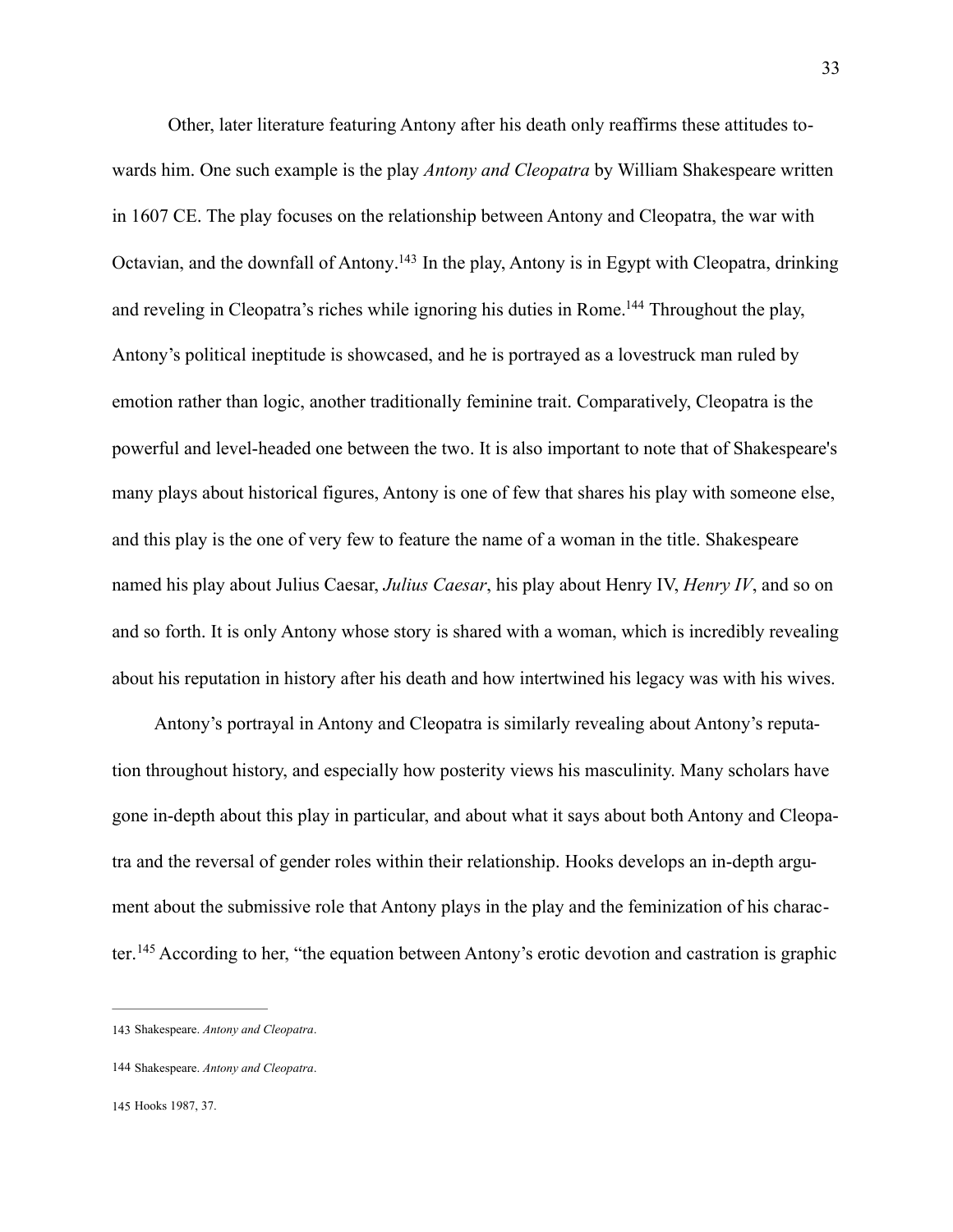<span id="page-37-3"></span>in the procession that ushers him onstage with a queen surrounded by eunuchs.["](#page-37-0)<sup>[146](#page-37-0)</sup> The idea that Antony is "castrated" and emasculated is present throughout the play, the very first line being "Nay, but this dotage of our general's O'erflows the measure. Those his goodly eyes, That o'er the files and musters of the war Have glowed like plated Mars, now bend, now turn The office and devotion of their view Upon a tawny front. His captain's heart, Which in the scuffles of great fights hath burst The buckles on his breast, reneges all temper And is become the bellows and the fan To cool a gypsy's lust.["](#page-37-1)<sup>[147](#page-37-1)</sup> The very first line of the play encapsulates everything that the rest of the play perpetuates about Antony; he used to be a masculine and respectable figure, but he is now out of control and ruled by emotion and lust.

<span id="page-37-5"></span><span id="page-37-4"></span>Additionally, the power dynamic between Antony and Cleopatra is clearly skewed, with Cleopatra holding all of the power in their ratio, while Antony gets only the illusion of power. Antony needs to return to Rome and do his duties, but Cleopatra has convinced him to stay in Egyptwith her instead, fulfilling her own needs while neglecting his responsibilities.<sup>[148](#page-37-2)</sup> These themes and ideas of Antony and his relationship with Cleopatra allow a rare opportunity to view what people believed about Antony in a time before access to all of the documents that scholars have now, and it is clear from this depiction of him that the Augustan propaganda of Antony as a weak, submissive figure who was bound to Cleopatra was prosperous even sixteen hundred years after Antony's death.

<span id="page-37-0"></span>[<sup>146</sup>](#page-37-3) Hooks 1987, 38.

<span id="page-37-1"></span>[<sup>147</sup>](#page-37-4) Shakespeare. *Antony and Cleopatra*. I.I.

<span id="page-37-2"></span>[<sup>148</sup>](#page-37-5) Hooks 1987, 39.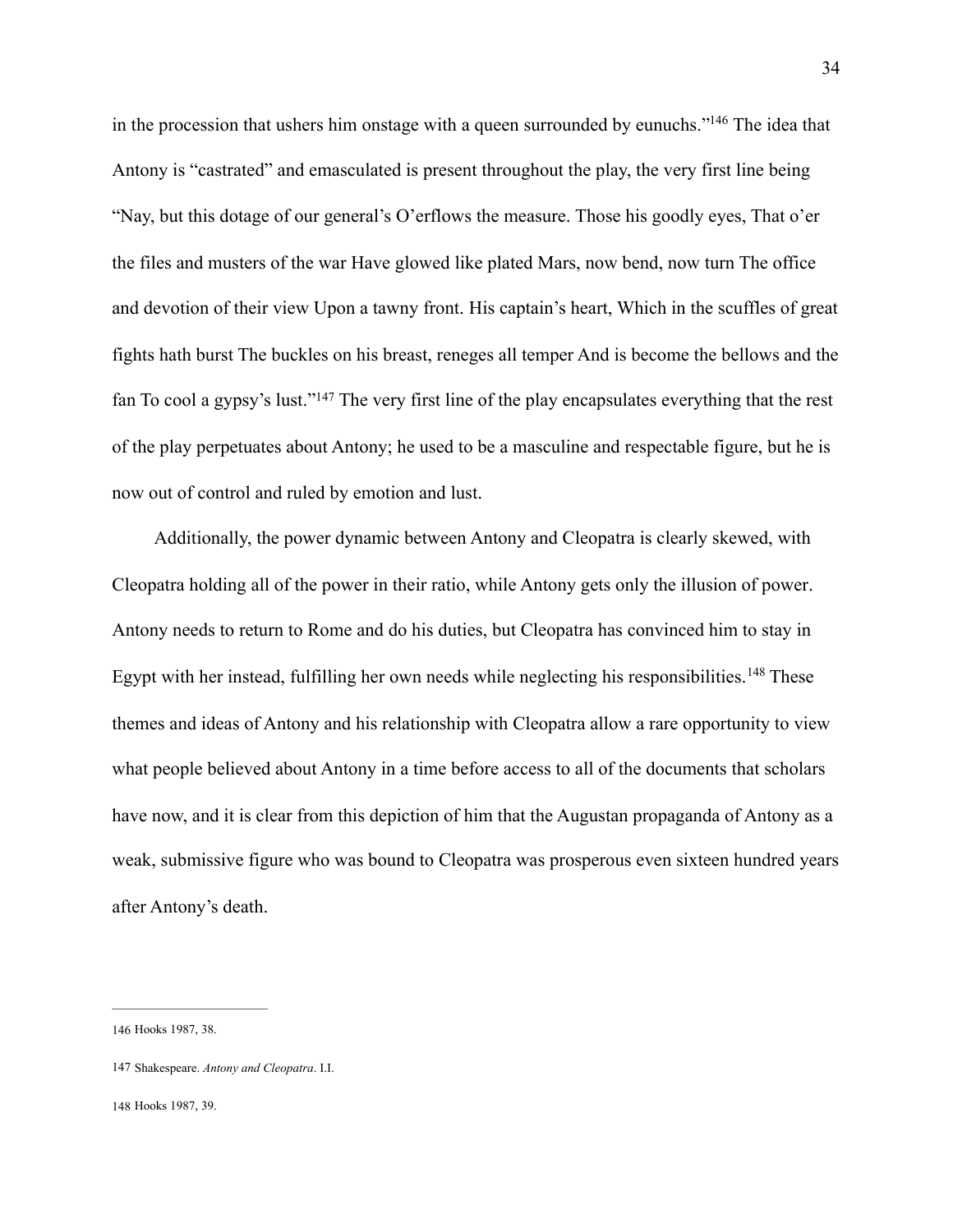<span id="page-38-8"></span><span id="page-38-7"></span><span id="page-38-6"></span>Another aspect of Antony's legacy that was controlled by women was his lineage. Ironically, it was the female line of Antony's children that survived and prospered after his death. Antony's son and heir, Antyllus, was executed in 30 BCE by Octavian after his father's death.[149](#page-38-0) Iullus, his second son, although spared by Augustus initially, was forced to commit suicide in 2 CEafter being involved in an adultery scandal with Augustus's daughter Julia.<sup>[150](#page-38-1)</sup> His sons with Cleopatra, Alexander Helios and Ptolemy Philadelphus, both disappeared from historical records and narratives after their parents' death, and it is assumed that they died young and unnotewor-thy[.](#page-38-2)<sup>151</sup> Contrarily, several of his daughters went on to become powerful in their own right. Antony's daughter with his second wife, Antonia Hybrida Minor, married Pythodoros of Tralles, an incredibly wealthy Greek man, and their daughter, Pythodoria, eventually became the queen ofPontus and Cappadocia. <sup>152</sup> Antony's other daughter, Antonia Minor, by his wife Octavia, became an important figure throughout Rome, since she was the mother of Emperor Claudius, grandmother to Emperor Caligula, and great-grandmother to Emperor Nero[.](#page-38-4)<sup>[153](#page-38-4)</sup> His only daughter with Cleopatra, Cleopatra Selene, married Juba II in 25 BCE, and became the queen of Numidia and Mauretania until her death in 5 BCE[.](#page-38-5)<sup>[154](#page-38-5)</sup> All of these examples of Antony's powerful female descendants compared to the failure of his male descendants are ironically reminiscent of

- <span id="page-38-3"></span>[152](#page-38-9) Lightman 2008, 24.
- <span id="page-38-4"></span>[153](#page-38-10) Tyldesley 2008, 190.
- <span id="page-38-5"></span>[154](#page-38-11) Tyldesley 2008, 283.

<span id="page-38-11"></span><span id="page-38-10"></span><span id="page-38-9"></span><span id="page-38-0"></span>[<sup>149</sup>](#page-38-6) Suetonius ii. 17. Plutarch. *Life of Antony.* 81. Tyldesley 2008, 242.

<span id="page-38-1"></span>[<sup>150</sup>](#page-38-7) Tyldesley 2008, 283.

<span id="page-38-2"></span>[<sup>151</sup>](#page-38-8) Tyldesley 2008, 283.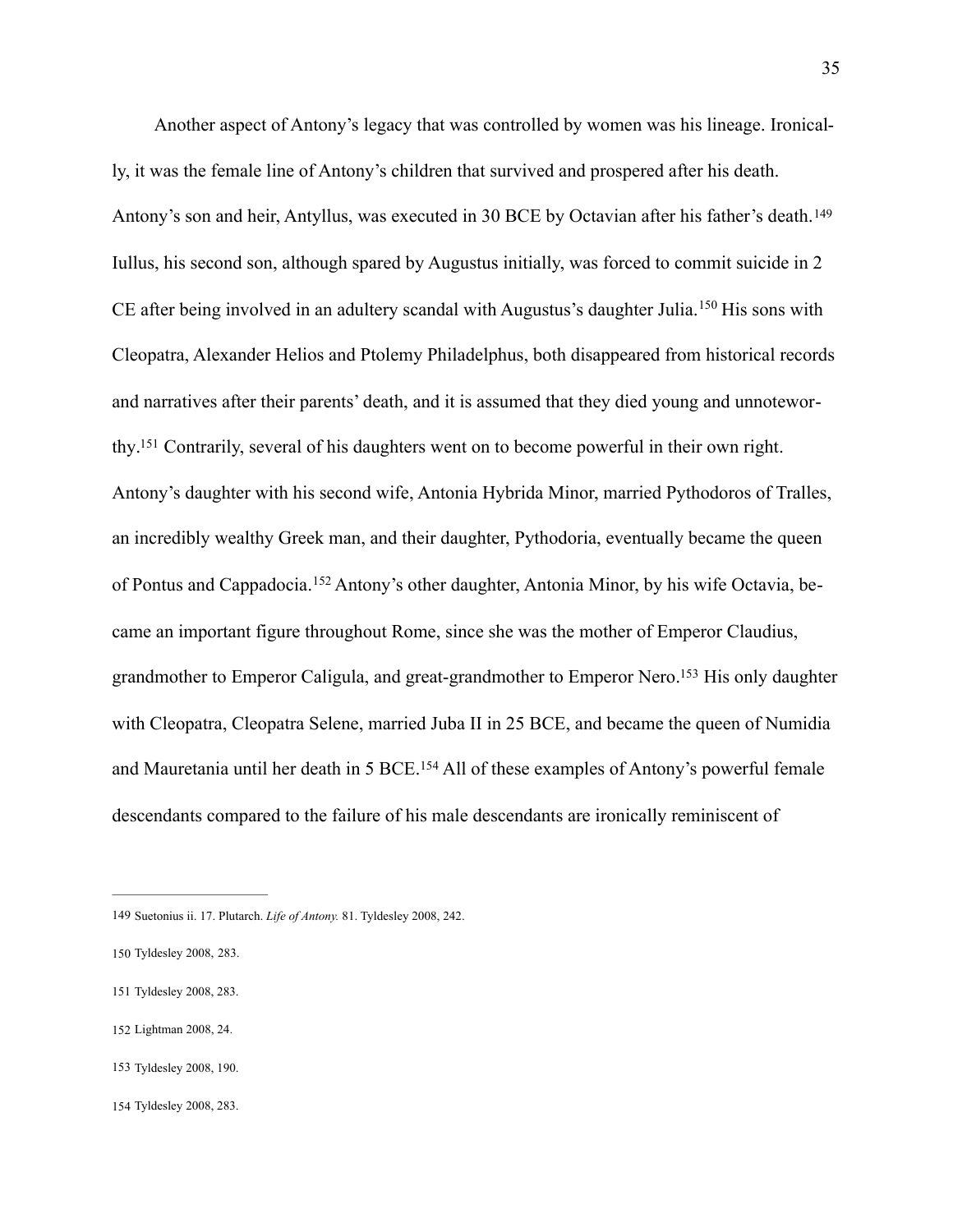Antony's own career and history of being a man dominated by women since his bloodline was one in which women thrived and men faltered.

Mark Antony is a figure from the Roman Republic who allowed his wives greater political freedom and power than his contemporaries, which was very distinctive from many of his contemporaries. However, due to this, Antony's reputation became and still is intrinsically intertwined with femininity. His relationships painted him as a submissive figure, the male wife of both Fulvia and Cleopatra, while his accomplishments and good deeds were overlooked and overshadowed.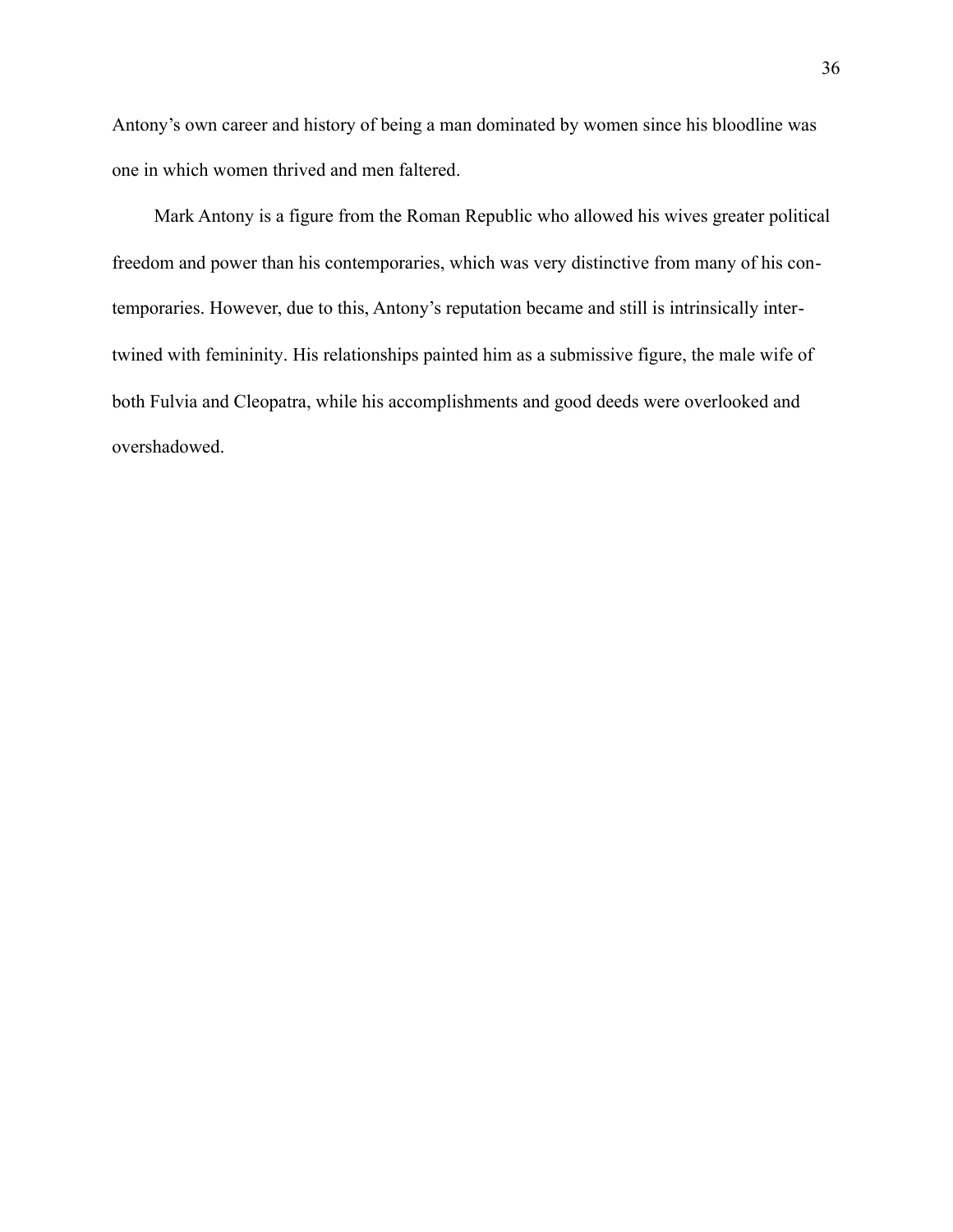### Bibliography

- Babcock, Charles L. 1965. "The Early Career of Fulvia." *American Journal of Philology* 86, no. 1: 1–32.
- Barrett, Anthony A. 2002. "Wife of the Emperor." *Livia: First Lady of Imperial Rome*. 115–45.
- Clark, Gillian. 1981. "Roman Women." *Greece & Rome* 28, no. 2: 193-212.
- De la Bédoyère, Guy. 2020. *Gladius: The World of the Roman Soldier*. The University of Chicago Press.
- Fabre-Serris, Jacqueline and Alison Keith. 2015. *Women and War in Antiquity*. Baltimore: Johns Hopkins University Press.
- Fertik, H. 2017. "Sex, Love, and Leadership in Cicero's Philippics 1 and 2." *Arethusa* 50, 65-88.
- Freyburger-Galland, Marie-Laurie. 2009. "Political and Religious Propaganda Between 44 and 27 BC." *Vergilius* 55: 17–30.
- Galinsky, Karl. 2012. *Augustus: Introduction to the Life of an Emperor*. Cambridge University Press.
- Gildenhard, Ingo. 2018. *Cicero, Philippic 2, 44–50, 78–92, 100–119: Latin Text, Study Aids with Vocabulary, and Commentary*. Cambridge: Open Book Publishers.
- Hooks, Roberta M. 1987. "Shakespeare's 'Antony and Cleopatra': Power and Submission." *American Imago* 44, no. 1: 37–49.
- Huzar, Eleanor G. 1978. *Mark Antony: A Biography*. University of Minnesota Press.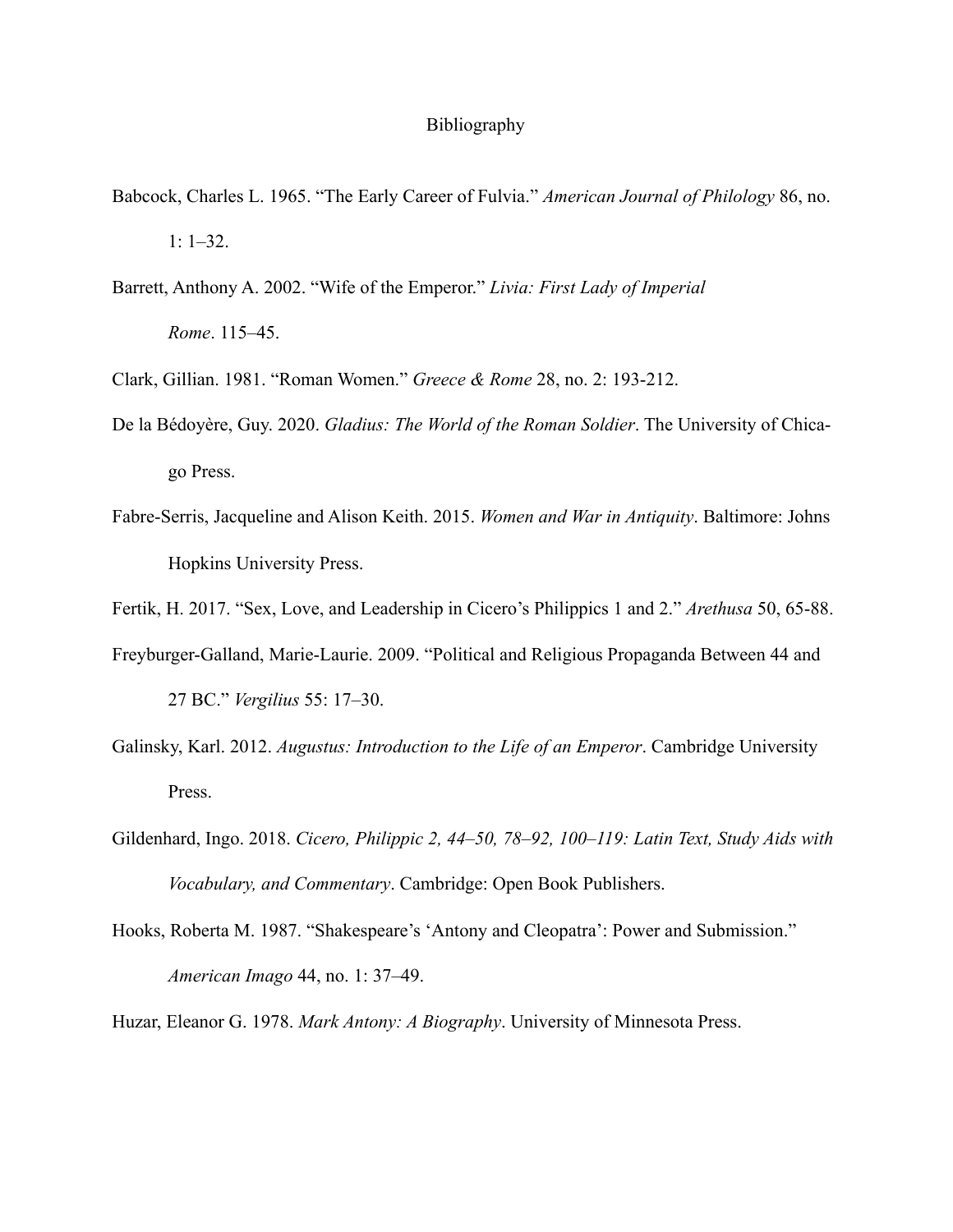- Huzar, Eleanor G. 1985. "Mark Antony: Marriages vs. Careers." *Classical Journal* 81, no. 2: 97– 111.
- Lightman, Marjorie and Benjamin Lightman. 2008. *A to Z of Ancient Greek and Roman Women, Revised Edition.* New York: Facts On File, Inc.

Metts, Rose M. 2004. "Antony's Women." *CEA Critic* 66, no. 2: 92–104.

- Myers, Nancy. 2003. "Cicero's (S)Trumpet: Roman Women and the Second Philippic." *Rhetoric Review* 22, no. 4: 337–352.
- Olson, Kelly. 2014. "Masculinity, Appearance, and Sexuality: Dandies in Roman Antiquity." *Journal of the History of Sexuality* 23, no. 2: 182–205.
- Raubitschek, Antony E. 1946. "Octavia's Deification at Athens." *Transactions and Proceedings of the American Philological Association* 77: 146–150.
- Richlin, Amy. 2014. *Arguments with Silence: Writing the History of Roman Women*. The University of Michigan Press.
- Roller, Duane W. 2010. *Cleopatra: A Biography. Women in Antiquity*. Oxford: Oxford University Press.
- Singer, Mary White. 1947. "Octavia's Mediation at Tarentum." *Classical Journal* 43, no. 3: 173– 178.

Tyldesley, Joyce. 2008. *Cleopatra: Last Queen of Egypt*. New York: Basic Books.

Strootman, Rolf. 2010. "Queen of Kings: Cleopatra VII and the Donations of Alexandria." In *Kingdoms and Principalities in the Roman Near East*, edited by Ted Kaizer and Margherita Facella, 139–158. Stuttgart: Franz Steiner Verlag.